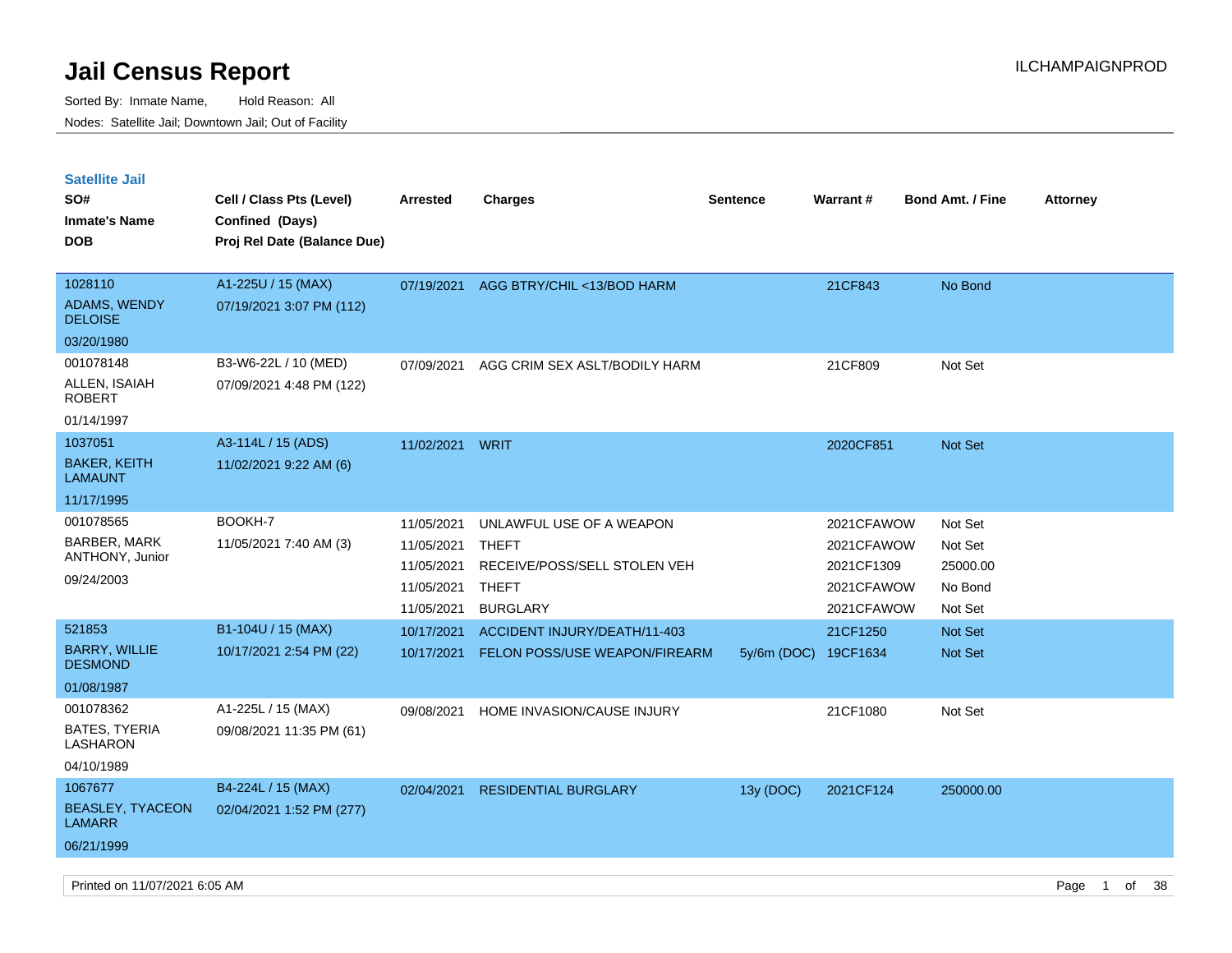| SO#<br><b>Inmate's Name</b><br>DOB                                                                | Cell / Class Pts (Level)<br>Confined (Days)<br>Proj Rel Date (Balance Due)          | Arrested                                             | <b>Charges</b>                                                                                                           | <b>Sentence</b> | <b>Warrant#</b>                               | <b>Bond Amt. / Fine</b>                 | <b>Attorney</b> |
|---------------------------------------------------------------------------------------------------|-------------------------------------------------------------------------------------|------------------------------------------------------|--------------------------------------------------------------------------------------------------------------------------|-----------------|-----------------------------------------------|-----------------------------------------|-----------------|
| 55826<br><b>BEAUREGARD.</b><br><b>MAURICE RONALD,</b><br>06/19/1982                               | B1-102L / 15 (MAX)<br>10/22/2021 7:57 AM (17)                                       | 10/22/2021                                           | MFG/DEL 100<400 GR COCA/ANLG                                                                                             |                 | 21CF1284                                      | Not Set                                 |                 |
| 1016084<br>BENTON-COX, TYLER<br><b>CHRISTIAN</b><br>10/21/1993<br>001078535<br>BERRY, DAVID ISAAC | A3-211L<br>11/04/2021 3:58 PM (4)<br>A4-201L / 15 (ADS)<br>10/26/2021 10:52 AM (13) | 11/04/2021<br>11/04/2021<br>11/04/2021<br>10/26/2021 | <b>DOMESTIC BATTERY</b><br>RESIST/OBSTRUCTING A PEACE OFFICEF<br>MFG/DEL CANNABIS/30-500 GRAMS<br>CRIM SEX ASSAULT/FORCE |                 | 21CM510<br>2021CF624<br>2020CF681<br>21CF1305 | No Bond<br>7500.00<br>690.00<br>Not Set |                 |
| 09/23/2000<br>1057334<br>BEVERLY, DAVID<br><b>BENJAMIN</b><br>03/31/1987                          | B4-223L / 10 (MED)<br>10/27/2021 1:42 PM (12)                                       | 10/27/2021                                           | MURDER/INTENT TO KILL/INJURE                                                                                             |                 |                                               | No Bond                                 |                 |
| 57176<br><b>BICKERS, LARRY RAY</b><br>03/03/1966                                                  | A4-101L / 10 (MED)<br>11/04/2021 4:37 PM (4)<br>11/3/2021 (0.00)                    | 11/04/2021                                           | DRIVING ON REVOKED LICENSE                                                                                               |                 | 2021CF92                                      | Not Set                                 |                 |
| 1006532<br>BOWEN, ALEXANDER<br><b>REINHART</b><br>06/29/1991                                      | A3-113U / 5 (ADS)<br>10/30/2021 2:38 AM (9)                                         | 10/30/2021                                           | AGG DUI/3/BAC 0.16+                                                                                                      |                 | 21CF1322                                      | Not Set                                 |                 |
| 955653<br><b>BRITT, ISAIAH</b><br><b>ANTONIO</b><br>05/30/1987                                    | A3-213U / 5 (ADS)<br>10/29/2021 3:12 PM (10)                                        | 10/29/2021                                           | <b>FUGITIVE FROM JUSTICE</b>                                                                                             |                 | 21CF1328                                      | Not Set                                 |                 |
| 51247<br>BROWN, DANTE<br><b>MAURICE</b><br>04/19/1979                                             | B1-202U / 10 (MED)<br>04/15/2021 6:24 PM (207)                                      | 04/15/2021                                           | FELON POSS/USE WEAPON/FIREARM                                                                                            |                 | 21CF411                                       | Not Set                                 |                 |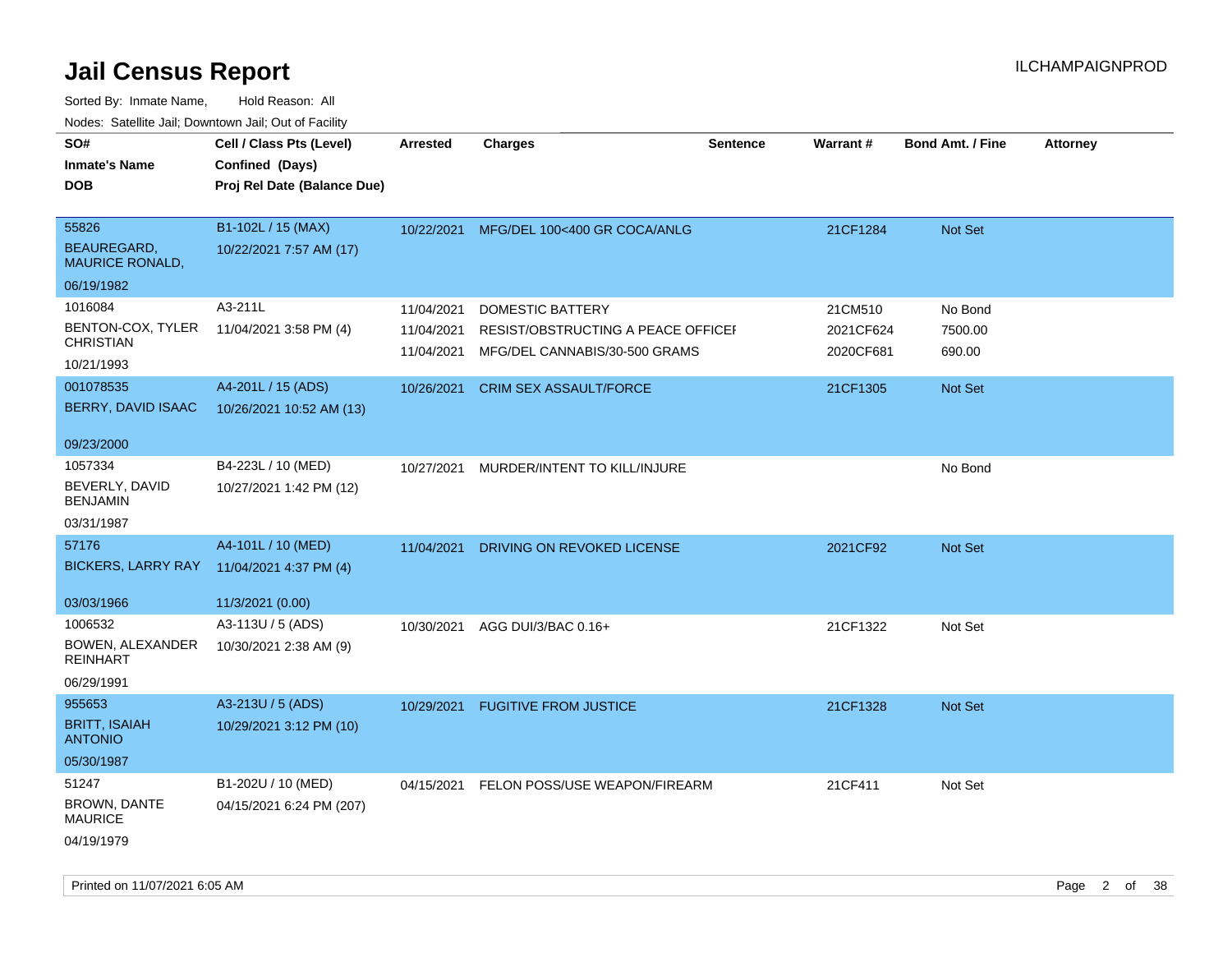Sorted By: Inmate Name, Hold Reason: All Nodes: Satellite Jail; Downtown Jail; Out of Facility

| ivouss. Satellite Jali, Downtown Jali, Out of Facility     |                                            |                 |                                           |                 |            |                         |                 |
|------------------------------------------------------------|--------------------------------------------|-----------------|-------------------------------------------|-----------------|------------|-------------------------|-----------------|
| SO#                                                        | Cell / Class Pts (Level)                   | <b>Arrested</b> | <b>Charges</b>                            | <b>Sentence</b> | Warrant#   | <b>Bond Amt. / Fine</b> | <b>Attorney</b> |
| Inmate's Name                                              | Confined (Days)                            |                 |                                           |                 |            |                         |                 |
| DOB                                                        | Proj Rel Date (Balance Due)                |                 |                                           |                 |            |                         |                 |
|                                                            |                                            |                 |                                           |                 |            |                         |                 |
| 1035923                                                    | B3-W3-12L / 10 (MED)                       |                 | 08/23/2021 POSS STOLEN VEHICLE > \$25,000 |                 | 21CF1029   | <b>Not Set</b>          |                 |
| <b>BROWN, KYRELL</b><br>NAJUAN                             | 08/23/2021 9:46 AM (77)                    |                 |                                           |                 |            |                         |                 |
| 06/14/1993                                                 |                                            |                 |                                           |                 |            |                         |                 |
| 524872                                                     | B1-202L / 10 (MED)                         | 09/29/2021      | DOMESTIC BATTERY                          | 4y (DOC)        | 2021CF440  | No Bond                 |                 |
| <b>BROWN, ROBERT</b><br>ANTHONY                            | 09/29/2021 6:06 PM (40)                    |                 |                                           |                 |            |                         |                 |
| 03/13/1987                                                 |                                            |                 |                                           |                 |            |                         |                 |
| 001078537                                                  | B1-201U / 10 (MED)                         | 10/29/2021      | <b>BURGLARY</b>                           |                 | 21CF1320   | Not Set                 |                 |
| <b>ANTHONY</b>                                             | BRUMFIELD, MICHAEL 10/26/2021 3:33 PM (13) |                 |                                           |                 |            |                         |                 |
| 02/07/1973                                                 |                                            |                 |                                           |                 |            |                         |                 |
| 001078572                                                  | BOOKH-7                                    | 11/06/2021      | ARMED ROBBERY/NO FIREARM                  |                 | 2021CFAWOW | No Bond                 |                 |
| BRUMMOND, DOMINIC 11/06/2021 2:24 AM (2)<br><b>ANTONIO</b> |                                            | 11/06/2021      | AGGRAVATED BATTERY                        |                 | 2021CFAWOW | Not Set                 |                 |
| 10/30/2001                                                 |                                            |                 |                                           |                 |            |                         |                 |
| 1071534                                                    | B2-T2-08L / 10 (SPH)                       | 09/18/2020      | AGG BATTERY/DISCHARGE FIREARM             |                 | 20CF1049   | <b>Not Set</b>          |                 |
| BRYANT, KETONE<br>LEVELL                                   | 09/18/2020 1:19 PM (416)                   |                 |                                           |                 |            |                         |                 |
| 04/07/2000                                                 |                                            |                 |                                           |                 |            |                         |                 |
| 56936                                                      | BOOKF-1 / 15 (MAX)                         | 11/01/2021      | PUBLIC INDECENCY/EXPOSURE/3+              |                 |            | Not Set                 |                 |
| CALDWELL, STEVEN<br>ANDRE                                  | 11/01/2021 1:09 PM (7)                     |                 |                                           |                 |            |                         |                 |
| 04/19/1982                                                 |                                            |                 |                                           |                 |            |                         |                 |
| 39474                                                      | B1-101U / 10 (ADS)                         | 07/06/2021      | MFG/DEL 15<100 GR HEROIN/ANLG             |                 | 21CF792    | <b>Not Set</b>          |                 |
| <b>CAMPBELL, AARON</b><br>JACOB                            | 07/06/2021 11:56 PM (125)                  |                 |                                           |                 |            |                         |                 |
| 07/18/1974                                                 |                                            |                 |                                           |                 |            |                         |                 |
| 45896                                                      | B2-T4-13U / 10 (SPH)                       | 10/12/2021      | CRIM SEXUAL ABUSE/CONSENT                 | 10 <sub>V</sub> |            | No Bond                 |                 |
| CARTER, MICHAEL<br>David                                   | 10/12/2021 6:26 PM (27)                    |                 |                                           |                 |            |                         |                 |
| 07/11/1977                                                 |                                            |                 |                                           |                 |            |                         |                 |

Printed on 11/07/2021 6:05 AM **Page 3 of 38**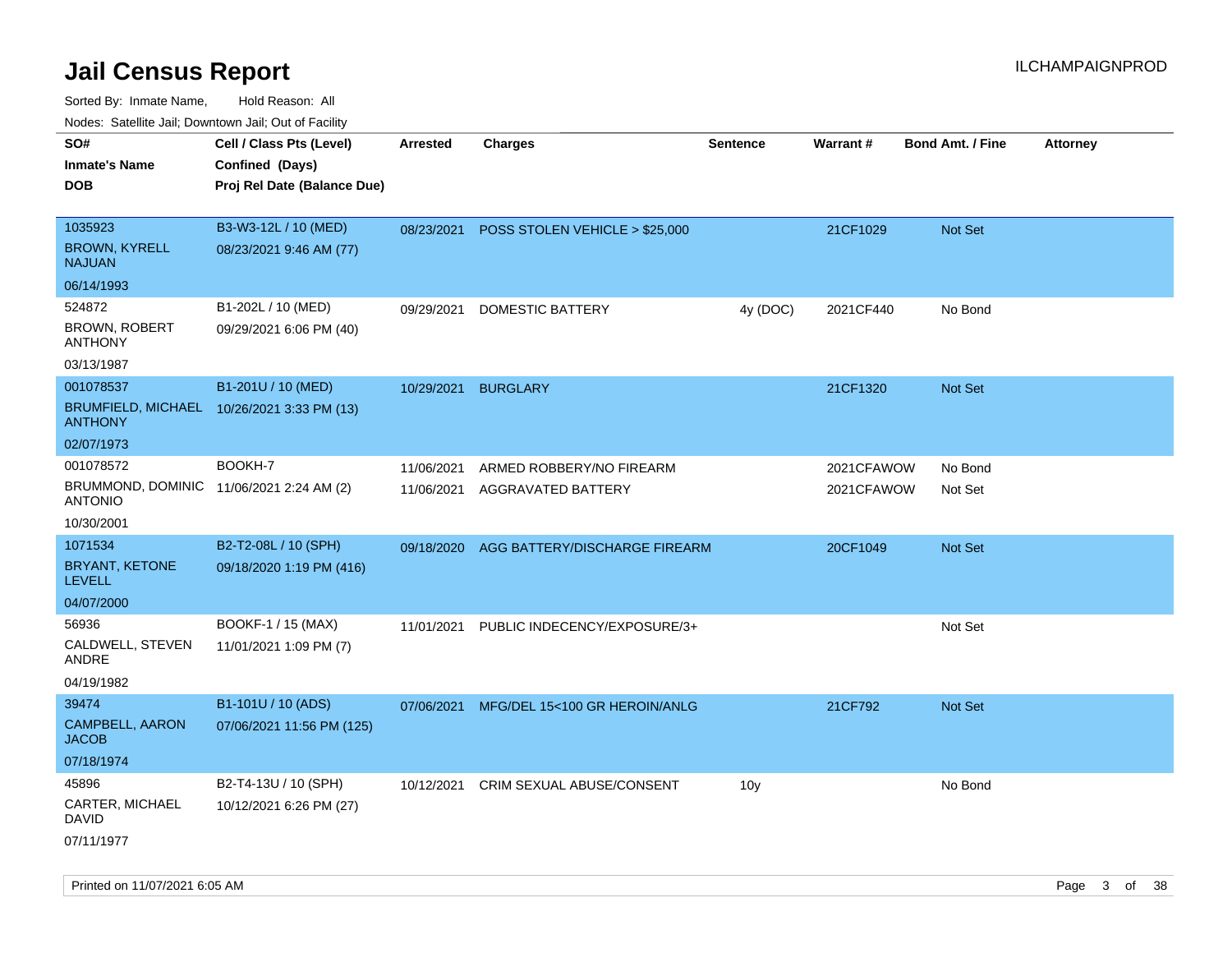Sorted By: Inmate Name, Hold Reason: All Nodes: Satellite Jail; Downtown Jail; Out of Facility

| SO#<br><b>Inmate's Name</b><br><b>DOB</b>   | Cell / Class Pts (Level)<br>Confined (Days)<br>Proj Rel Date (Balance Due) | Arrested   | <b>Charges</b>                          | Sentence | Warrant#   | <b>Bond Amt. / Fine</b> | <b>Attorney</b> |
|---------------------------------------------|----------------------------------------------------------------------------|------------|-----------------------------------------|----------|------------|-------------------------|-----------------|
| 001078573                                   | BOOKH-5                                                                    | 11/07/2021 | <b>DOMESTIC BATTERY</b>                 |          | 21CMAWOW   | Not Set                 |                 |
| <b>CHAMBERS, GARY</b>                       | 11/07/2021 5:41 AM (1)                                                     | 11/07/2021 | <b>POSS DRUG PARAPHERNALIA</b>          |          | 21CMAWOW   | Not Set                 |                 |
| 05/24/1982                                  |                                                                            |            |                                         |          |            |                         |                 |
| 960551                                      | B4-225L / 10 (MED)                                                         | 08/26/2021 | DOMESTIC BATTERY/HARM/VIO O/P           |          | 21CF1035   | 100000.00               |                 |
| COFFIN, KYLE LAIR                           | 08/26/2021 4:43 AM (74)                                                    | 08/26/2021 | POSS HYPO/SYRINGE/NEEDLES/1ST           |          | 2021 CM116 | 1000.00                 |                 |
| 09/21/1988                                  |                                                                            |            |                                         |          |            |                         |                 |
| 001078393                                   | B4-121L / 10 (MED)                                                         | 09/16/2021 | <b>THREAT SCHOOL BLDG/PERSN</b>         |          | 2021CF1106 | 500000.00               |                 |
| <b>COLLIER, PEREZE</b><br><b>MARCEL</b>     | 09/16/2021 4:51 PM (53)                                                    |            |                                         |          |            |                         |                 |
| 08/27/2003                                  |                                                                            |            |                                         |          |            |                         |                 |
| 34805                                       | B4-226L / 15 (MAX)                                                         | 10/01/2021 | <b>DOMESTIC BATTERY</b>                 |          | 21CF1183   | Not Set                 |                 |
| CONERLY, KIN JOSEPH 10/01/2021 1:53 AM (38) |                                                                            | 10/01/2021 | ARMED HABITUAL CRIMINAL                 |          | 21CF1184   | Not Set                 |                 |
| 11/16/1971                                  |                                                                            | 10/06/2021 | POSS STOLEN VEHICLE > \$25,000          |          | 19CF1786   | Not Set                 |                 |
| 1074319                                     | A3-117L / 15 (ADS)                                                         | 10/12/2021 | AGGRAVATED CRUELTY TO ANIMALS           |          | 21CF1238   | Not Set                 |                 |
| <b>CRAIG, DAVUCCI</b><br><b>DAVION</b>      | 10/12/2021 11:36 AM (27)                                                   | 10/14/2021 | <b>MURDER</b>                           |          | 21CF1239   | <b>Not Set</b>          |                 |
| 08/02/2001                                  |                                                                            |            |                                         |          |            |                         |                 |
| 001077549                                   | B2-T3-10L / 10 (SPH)                                                       | 12/22/2020 | <b>PRED CRIM SEX ASLT/VICTIM &lt;13</b> |          | 2020CF1469 | Not Set                 |                 |
| CRISTOBAL-MATEO,<br><b>CRISTOBAL</b>        | 12/22/2020 1:17 PM (321)                                                   |            |                                         |          |            |                         |                 |
| 12/02/1988                                  |                                                                            |            |                                         |          |            |                         |                 |
| 34111                                       | A3-212L / 5 (ADS)                                                          | 10/29/2021 | OBSTRUCT JUST/DESTROY EVIDENCE          |          | 2018CF1243 | 50000.00                |                 |
| <b>CROSSLAND, KEVIN</b><br><b>SHAWN</b>     | 10/29/2021 10:15 PM (10)                                                   |            |                                         |          |            |                         |                 |
| 10/02/1967                                  |                                                                            |            |                                         |          |            |                         |                 |
| 001077536                                   | B2-T1-03U / 10 (SPH)                                                       | 12/20/2020 | <b>ROBBERY</b>                          |          | 20CF1446   | Not Set                 |                 |
| DAVIS, ARTRE LAVAE                          | 12/20/2020 1:38 PM (323)                                                   |            |                                         |          |            |                         |                 |

06/26/2002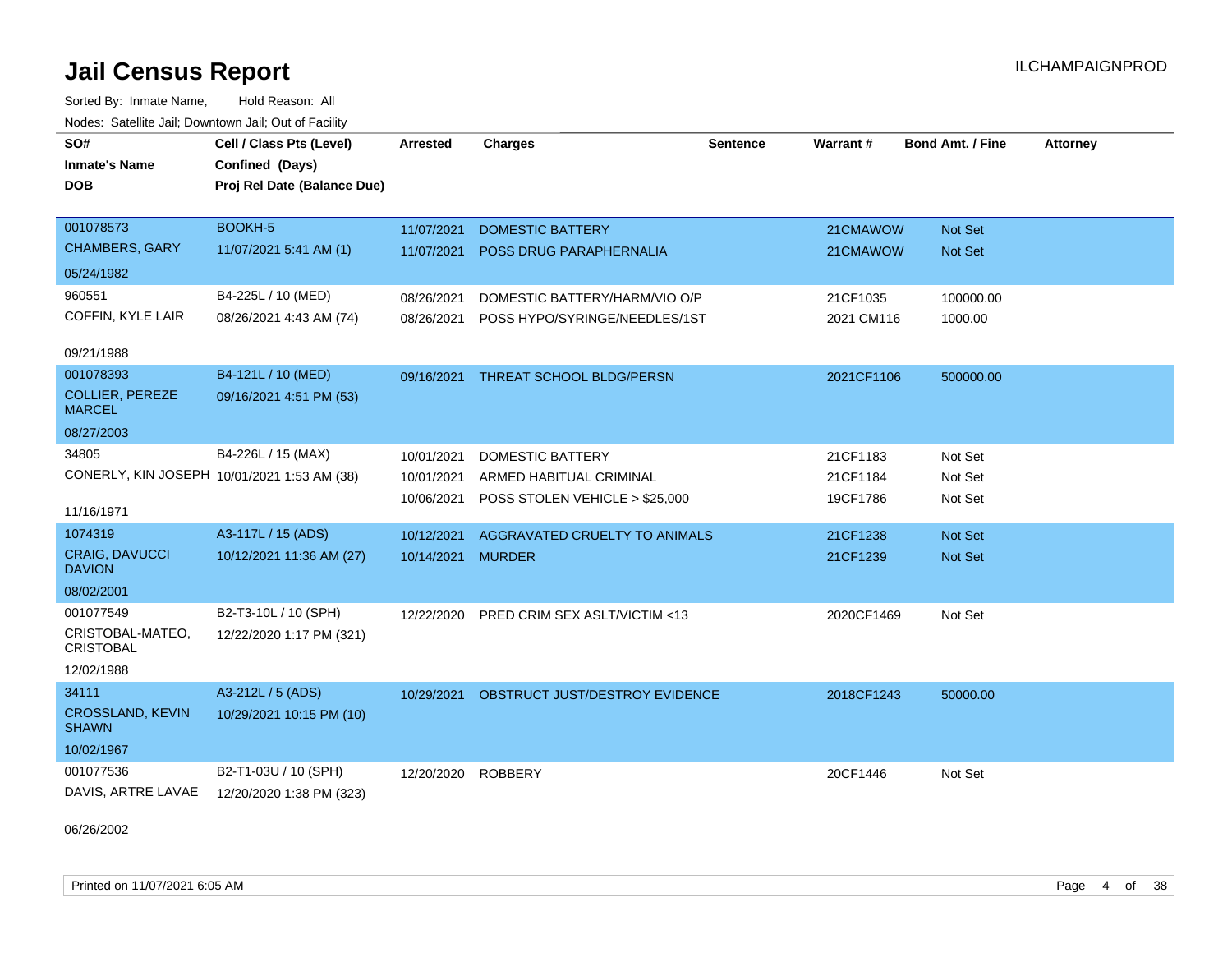| SO#<br><b>Inmate's Name</b><br><b>DOB</b>                    | Cell / Class Pts (Level)<br>Confined (Days)<br>Proj Rel Date (Balance Due) | <b>Arrested</b>                                      | <b>Charges</b>                                                                                                   | <b>Sentence</b> | <b>Warrant#</b>                                      | <b>Bond Amt. / Fine</b>                                       | <b>Attorney</b> |
|--------------------------------------------------------------|----------------------------------------------------------------------------|------------------------------------------------------|------------------------------------------------------------------------------------------------------------------|-----------------|------------------------------------------------------|---------------------------------------------------------------|-----------------|
| 1067370<br>DAVIS, AUSTIN<br><b>CHRISTOPHER</b><br>08/11/1997 | BOOKH-7<br>11/06/2021 12:23 AM (2)                                         | 11/05/2021<br>11/05/2021<br>11/05/2021<br>11/05/2021 | AGG DISCHARGE FIREARM<br>AGG UNLAWFUL USE WEAPON/PERSON<br>CRIM DMG TO PROP \$500-10K<br><b>DOMESTIC BATTERY</b> |                 | 2021CFAWOW<br>2021CFAWOW<br>2021CFAWOW<br>2021CMAWOW | No Bond<br><b>Not Set</b><br><b>Not Set</b><br><b>Not Set</b> |                 |
| 1023587<br>DAVIS, MARTIN<br><b>DENNIS</b><br>12/02/1994      | B1-203U / 15 (MAX)<br>09/24/2021 9:38 PM (45)                              | 09/24/2021<br>09/24/2021                             | MFG/DEL CANNABIS/2.5-10 GRAMS<br>ARMED HABITUAL CRIMINAL                                                         |                 | 21CF1155<br>2021-CF681                               | Not Set<br>500000.00                                          |                 |
| 001077634<br>DAVIS, TAMIKA<br>03/11/1974                     | A2-223L / 5 (ADS)<br>09/23/2021 12:30 AM (46)                              | 09/23/2021                                           | OBSTRUCT JUST/DESTROY EVIDENCE                                                                                   |                 | 21CF887                                              | 25000.00                                                      |                 |
| 001078538<br>DAWKINS, LEN<br>03/23/1987                      | A3-116L / 10 (ADS)<br>10/26/2021 8:18 PM (13)                              | 10/26/2021                                           | <b>CRIM SEX ASSAULT/FORCE</b>                                                                                    |                 | 21CF1301                                             | Not Set                                                       |                 |
| 56972<br>DAY, DANIEL JOSEPH<br>10/16/1982                    | B4-227U / 10 (MED)<br>08/30/2021 3:07 PM (70)                              | 08/30/2021<br>09/04/2021                             | POSS STOLEN VEHICLE > \$25,000<br><b>BURGLARY</b>                                                                |                 | 21CF1044<br>21CF1054                                 | <b>Not Set</b><br><b>Not Set</b>                              |                 |
| 64070<br>DECKER, ANTHONY V<br>11/27/1982                     | B3-W8-32L / 10 (MED)<br>10/07/2021 9:14 AM (32)                            | 10/07/2021<br>11/04/2021<br>11/06/2021               | <b>RESIDENTIAL BURGLARY</b><br>VIO BAIL BOND/FAMILY MEMBER<br>DRIVING ON SUSPENDED LICENSE                       |                 | 21CF001176<br>2021CMAWOW<br>21TR8418                 | 25000.00<br>100.00<br>1500.00                                 |                 |
| 989143<br>DIAL, CLAYTON COLE<br>07/28/1991                   | B3-W2-06L / 10 (MED)<br>09/27/2021 4:12 PM (42)                            | 09/27/2021<br>09/27/2021<br>09/27/2021               | <b>STALKING/CAUSE PERSON DISTRESS</b><br><b>VIOLATE ORDER PROTECTION</b><br>POSSESSION OF METH<5 GRAMS           |                 | 21CF1149<br>21CM440<br>20CF1030                      | 50000.00<br>25000.00<br>9430.00                               |                 |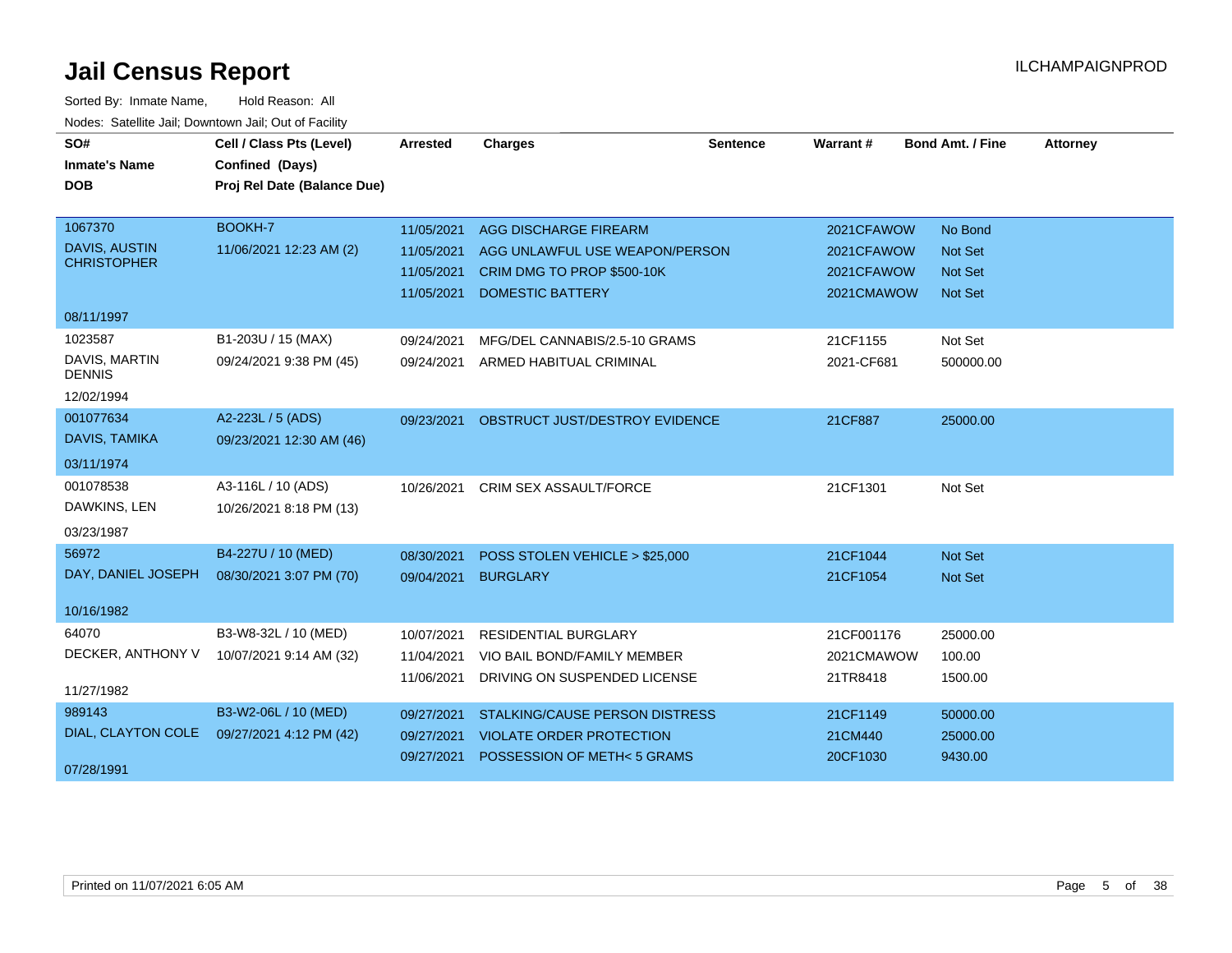| SO#                                    | Cell / Class Pts (Level)                    | <b>Arrested</b> | <b>Charges</b>                            | <b>Sentence</b> | <b>Warrant#</b> | <b>Bond Amt. / Fine</b> | <b>Attorney</b> |
|----------------------------------------|---------------------------------------------|-----------------|-------------------------------------------|-----------------|-----------------|-------------------------|-----------------|
| <b>Inmate's Name</b>                   | Confined (Days)                             |                 |                                           |                 |                 |                         |                 |
| <b>DOB</b>                             | Proj Rel Date (Balance Due)                 |                 |                                           |                 |                 |                         |                 |
|                                        |                                             |                 |                                           |                 |                 |                         |                 |
| 001077846                              | A1-224L / 5 (ADS)                           | 04/12/2021      | BATTERY/MAKES PHYSICAL CONTACT            |                 | 21CM142         | Not Set                 |                 |
| DONAHUE, JEANICE                       | 04/12/2021 9:50 AM (210)                    | 08/19/2021      | <b>CRIMINAL TRESPASS TO LAND</b>          |                 | 2019CM378       | 5000.00                 |                 |
| <b>LUELLA</b>                          |                                             | 08/19/2021      | CRIM DAMAGE TO PROPERTY <\$500            |                 | 2020CM299       | 1500.00                 |                 |
| 07/03/1993                             |                                             | 08/19/2021      | <b>CRIMINAL TRESPASS TO LAND</b>          |                 | 2020CM297       | 1500.00                 |                 |
|                                        |                                             | 08/19/2021      | <b>RETAIL THEFT</b>                       |                 | 2020CM455       | 1500.00                 |                 |
| 25659                                  | B4-125L / 15 (MAX)                          | 06/15/2021      | <b>RESIDENTIAL BURGLARY</b>               |                 | 2020CF1218      | 50000.00                |                 |
| DORRIS, LORENZO                        | 06/15/2021 6:17 AM (146)                    | 06/15/2021      | <b>BURGLARY</b>                           |                 | 21CF689         | Not Set                 |                 |
| 07/19/1966                             |                                             |                 |                                           |                 |                 |                         |                 |
| 55465                                  | B3-W3-10L / 5 (MIN)                         | 10/25/2021      | DRIVING ON REVOKED LICENSE                |                 | 21CF119         | No Bond                 |                 |
| ELMORE, TONY PAUL                      | 10/25/2021 3:56 PM (14)                     |                 |                                           |                 |                 |                         |                 |
| 10/25/1966                             | 11/17/2021 (0.00)                           |                 |                                           |                 |                 |                         |                 |
| 45194                                  | B1-107L / 10 (MED)                          | 10/20/2021      | DOMESTIC BATTERY/OTHER PRIOR              |                 | 21CF1265        | Not Set                 |                 |
| FALLS, ANDREW                          | 10/20/2021 12:59 AM (19)                    |                 |                                           |                 |                 |                         |                 |
| 08/15/1976                             |                                             |                 |                                           |                 |                 |                         |                 |
| 527081                                 | B3-W6-24L / 10 (MED)                        |                 | 09/06/2021 ARSON/REAL/PERSONAL PROP>\$150 |                 | 2021 CF 797     | 25000.00                |                 |
| FERGUSON,<br><b>CHRISTOPHER</b>        | 09/06/2021 1:18 PM (63)                     |                 |                                           |                 |                 |                         |                 |
| 12/21/1981                             |                                             |                 |                                           |                 |                 |                         |                 |
| 524764                                 | B3-W2-08L / 5 (MIN)                         | 09/18/2021      | METH DELIVERY/15<100 GRAMS                |                 | 21CF627         | 50000.00                |                 |
| <b>FISCUS, ROBERT</b><br><b>LOWELL</b> | 09/18/2021 10:50 AM (51)                    |                 |                                           |                 |                 |                         |                 |
| 02/17/1986                             |                                             |                 |                                           |                 |                 |                         |                 |
| 997549                                 | B1-106L / 10 (MED)                          | 10/12/2021      | FELON POSS/USE WEAPON/FIREARM             | 3y (DOC)        | 19CF1089        | Not Set                 |                 |
| <b>FLOWERS, FENTON</b><br><b>ARNEZ</b> | 10/12/2021 2:25 PM (27)                     |                 |                                           |                 |                 |                         |                 |
| 12/14/1991                             |                                             |                 |                                           |                 |                 |                         |                 |
| 518395                                 | B2-T3-12L / 15 (SPH)                        | 07/07/2020      | CRIMINAL SEXUAL ASSAULT                   |                 | 2020-CF735      | 250000.00               |                 |
|                                        | FRANDLE, MARK RYAN 07/07/2020 3:42 PM (489) |                 |                                           |                 |                 |                         |                 |
| 09/10/1985                             |                                             |                 |                                           |                 |                 |                         |                 |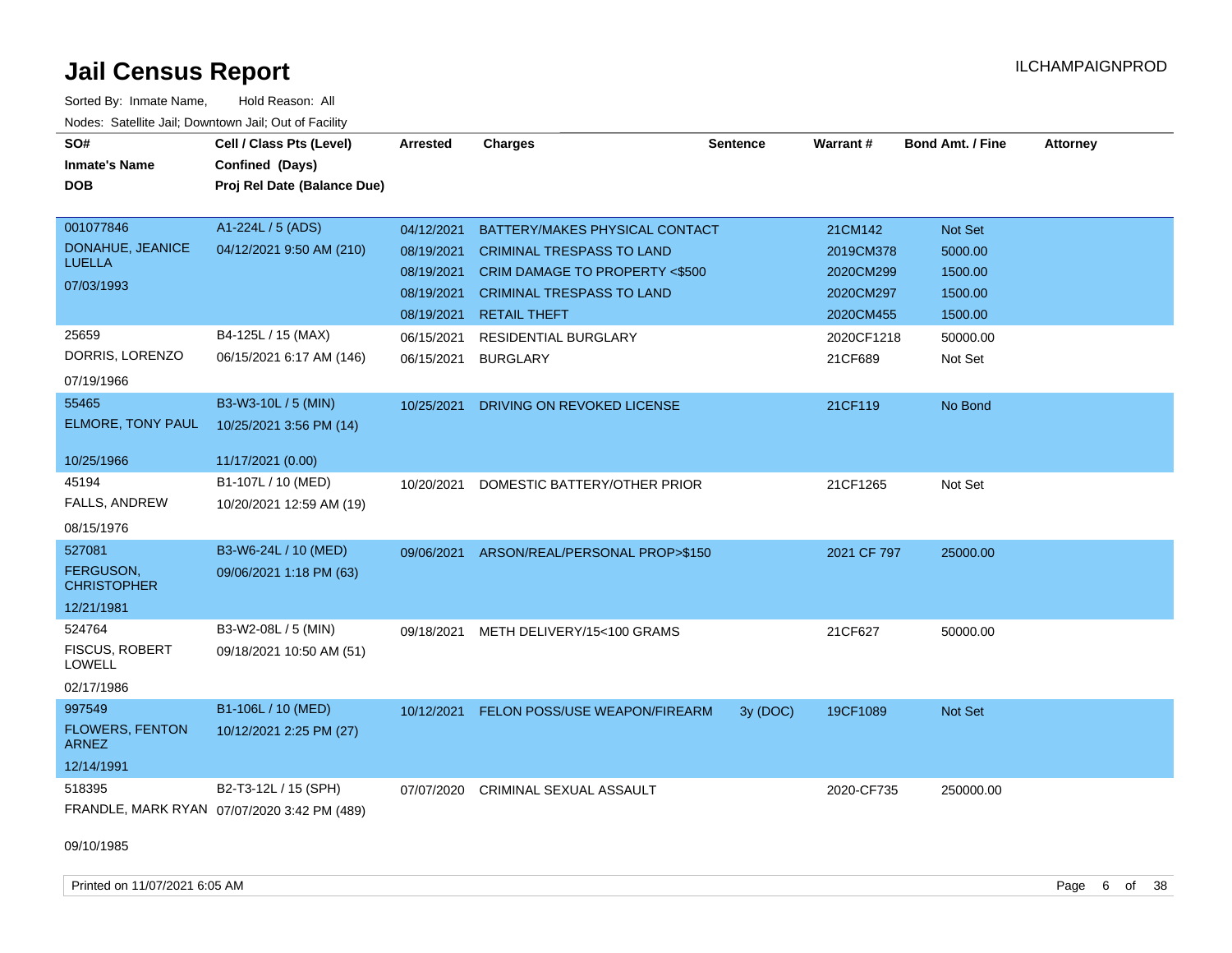| SO#                             | Cell / Class Pts (Level)                     | <b>Arrested</b> | <b>Charges</b>                     | <b>Sentence</b> | Warrant#   | <b>Bond Amt. / Fine</b> | <b>Attorney</b> |
|---------------------------------|----------------------------------------------|-----------------|------------------------------------|-----------------|------------|-------------------------|-----------------|
| <b>Inmate's Name</b>            | Confined (Days)                              |                 |                                    |                 |            |                         |                 |
| <b>DOB</b>                      | Proj Rel Date (Balance Due)                  |                 |                                    |                 |            |                         |                 |
|                                 |                                              |                 |                                    |                 |            |                         |                 |
| 001077934                       | A1-125U / 10 (MED)                           | 08/22/2021      | AGG DUI/ACCIDENT/DEATH             |                 | 21CF1024   | Not Set                 |                 |
| FREED, LOGAN<br><b>SUZANNE</b>  | 08/22/2021 11:45 PM (78)                     | 08/22/2021      | <b>DOMESTIC BATTERY</b>            |                 | 21 CM 172  | 10000.00                |                 |
| 08/18/1996                      |                                              |                 |                                    |                 |            |                         |                 |
| 001078290                       | A1-124L / 10 (ADS)                           | 08/19/2021      | MACHINE GUN/AUTO WEAPON/VEH        |                 | 21CF1012   | Not Set                 |                 |
| FREEMAN, ANGEL<br>JANILA KAY    | 08/19/2021 1:26 AM (81)                      |                 |                                    |                 |            |                         |                 |
| 12/25/1995                      |                                              |                 |                                    |                 |            |                         |                 |
| 001078450                       | B1-206L / 10 (MED)                           | 10/26/2021      | <b>AGGRAVATED BATTERY</b>          |                 |            | Not Set                 |                 |
| GAMBLE, HAKEEM<br><b>DARION</b> | 10/26/2021 1:01 PM (13)                      | 10/26/2021      | <b>BURGLARY W/O CAUSING DAMAGE</b> |                 |            | No Bond                 |                 |
| 12/17/1999                      | 12/23/2021 (0.00)                            |                 |                                    |                 |            |                         |                 |
| 1013012                         | B4-222L / 15 (MAX)                           | 07/08/2021      | FELON POSS/USE FIREARM PRIOR       |                 | 2020CF650  | 25000.00                |                 |
|                                 | GARY, XAVIER LAMAR  07/08/2021 9:24 AM (123) | 07/08/2021      | ATTEMPT (FIRST DEGREE MURDER)      |                 | 2021CF790  | 1000000.00              |                 |
|                                 |                                              | 07/08/2021      | FELON POSS/USE FIREARM PRIOR       |                 | 21CF798    | Not Set                 |                 |
| 12/14/1991                      |                                              |                 |                                    |                 |            |                         |                 |
| 56342                           | B1-205L / 10 (MED)                           | 10/21/2021      | <b>ARMED HABITUAL CRIMINAL</b>     |                 | 21CF1279   | Not Set                 |                 |
| <b>GRIFFIN, NATHAN</b>          | 10/21/2021 4:20 PM (18)                      | 10/21/2021      | THEFT CONTROL INTENT <\$500        |                 | 17CF1451   | 10000.00                |                 |
| <b>EUGENE</b>                   |                                              | 10/21/2021      | DRIVING ON REVOKED LICENSE         |                 | 20TR1979   | 3000.00                 |                 |
| 02/24/1969                      |                                              |                 |                                    |                 |            |                         |                 |
| 1071098                         | BOOKH-1                                      | 11/06/2021      | <b>DOMESTIC BATTERY</b>            |                 | 2021CMAWOW | Not Set                 |                 |
| HARRIS, SHEMAR                  | 11/06/2021 8:22 AM (2)                       | 11/06/2021      | AGG ASLT/USE DDLY WEAPON           |                 | 2021CMAWOW | Not Set                 |                 |
| HARLEM                          |                                              | 11/06/2021      | UNLAWFUL RESTRAINT                 |                 | 2021CFAWOW | Not Set                 |                 |
| 07/22/2000                      |                                              | 11/06/2021      | FELON POSS/USE WEAPON/FIREARM      |                 | 2021CFAWOW | Not Set                 |                 |
|                                 |                                              | 11/06/2021      | INTERF REPT DOMESTIC VIOLENCE      |                 | 2021CMAWOW | Not Set                 |                 |
|                                 |                                              | 11/06/2021      | CRIM SEX ASSAULT/FORCE             |                 | 2021CFAWOW | Not Set                 |                 |
| 1041176                         | B4-223U / 15 (MAX)                           | 10/05/2021      | PAROLE REVOCATION                  |                 |            | Not Set                 |                 |
| <b>HART, DAVEON</b><br>LATTEEF  | 10/05/2021 10:35 AM (34)                     | 10/06/2021      | AGGRAVATED DOMESTIC BATTERY        |                 |            | <b>Not Set</b>          |                 |
| 03/15/1996                      |                                              |                 |                                    |                 |            |                         |                 |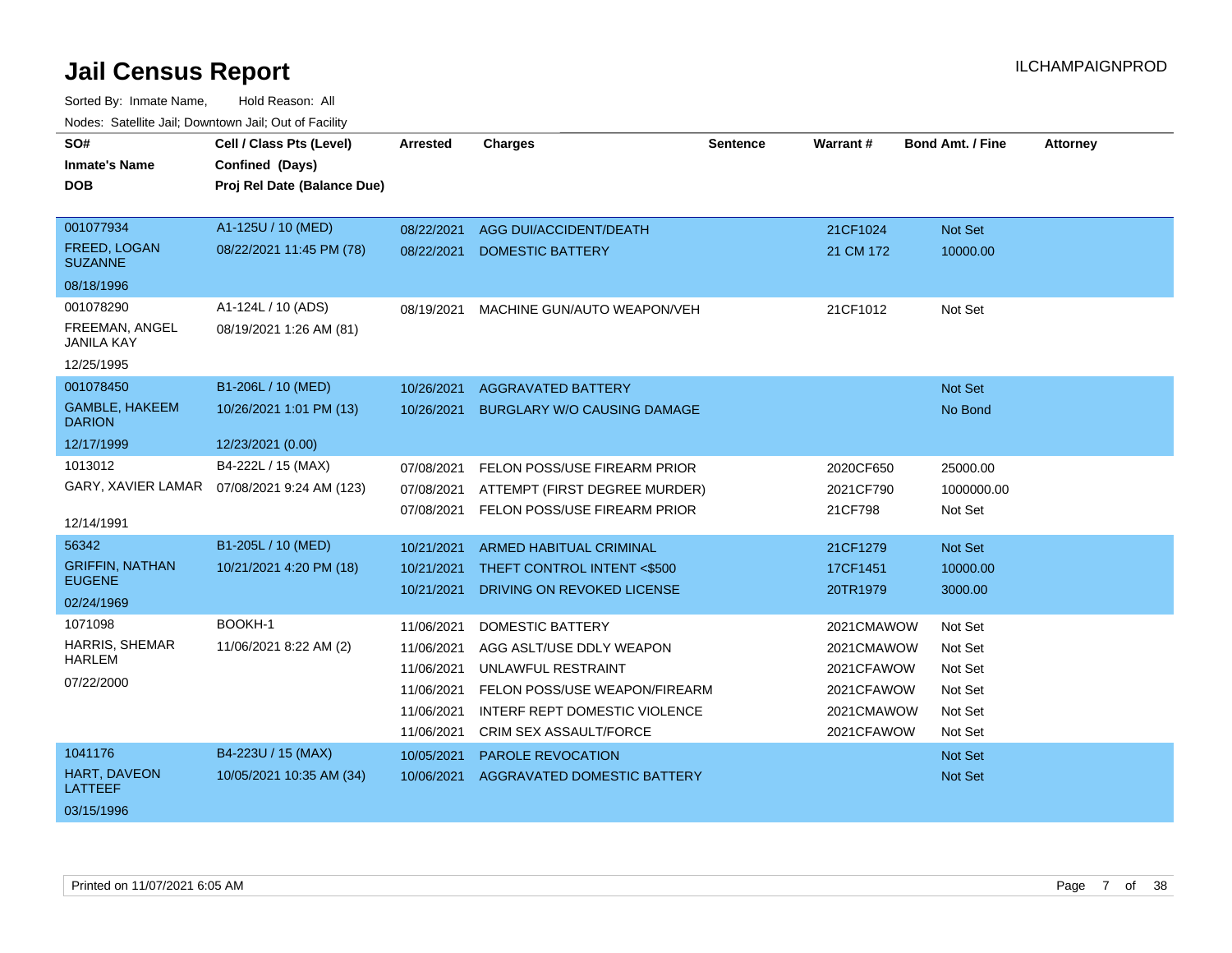| SO#                                       | Cell / Class Pts (Level)    | <b>Arrested</b> | <b>Charges</b>                          | <b>Sentence</b> | <b>Warrant#</b> | <b>Bond Amt. / Fine</b> | <b>Attorney</b> |
|-------------------------------------------|-----------------------------|-----------------|-----------------------------------------|-----------------|-----------------|-------------------------|-----------------|
| <b>Inmate's Name</b>                      | Confined (Days)             |                 |                                         |                 |                 |                         |                 |
| <b>DOB</b>                                | Proj Rel Date (Balance Due) |                 |                                         |                 |                 |                         |                 |
| 544770                                    | B4-122L / 10 (MED)          | 08/14/2021      | AGG DOMESTIC BATTERY/STRANGLE           |                 | 2021CF514       | 25000.00                |                 |
| HAYES, DEVON<br><b>JERMAINE</b>           | 08/14/2021 2:56 AM (86)     |                 | 08/14/2021 AGGRAVATED DOMESTIC BATTERY  |                 | 21CF977         | No Bond                 |                 |
| 11/07/1987                                |                             |                 |                                         |                 |                 |                         |                 |
| 1038973                                   | BOOKH-7                     | 11/05/2021      | <b>DOMESTIC BATTERY</b>                 |                 | 2021CMAWOW      | Not Set                 |                 |
| HAYS, DAMIEN CLYDE 11/05/2021 8:59 PM (3) |                             |                 |                                         |                 |                 |                         |                 |
| 03/19/1994                                |                             |                 |                                         |                 |                 |                         |                 |
| 965829                                    | <b>BOOKH-4 / 10 (ADS)</b>   | 09/09/2021      | <b>HRSMT/NO CONVERSATION/KILL</b>       |                 | 2021CF1072      | 25000.00                |                 |
| HEINZ, ANDREW<br><b>MICHAEL</b>           | 09/09/2021 5:21 PM (60)     | 09/13/2021      | PROBATION VIOLATION                     |                 | <b>21CF7</b>    | <b>Not Set</b>          |                 |
| 07/01/1987                                |                             |                 |                                         |                 |                 |                         |                 |
| 28016                                     | B3-W4-16L / 10 (MED)        | 08/30/2021      | DOM BTRY/CONTACT/4+ PRECONV             |                 | 21CF904         | 50000.00                |                 |
| HENRY, CRAIG<br><b>ANDREW</b>             | 08/30/2021 3:34 PM (70)     |                 |                                         |                 |                 |                         |                 |
| 12/04/1962                                |                             |                 |                                         |                 |                 |                         |                 |
| 001078488                                 | B2-T3-11U / 15 (SPH)        | 10/14/2021      | <b>PRED CRIM SEX ASLT/VICTIM &lt;13</b> |                 | 21CF1232        | 500000.00               |                 |
| HERNANDEZ-LOPEZ,<br><b>ERNESTO</b>        | 10/14/2021 3:15 PM (25)     |                 | 10/14/2021 FUGITIVE FROM JUSTICE        |                 | 21CF1246        | <b>Not Set</b>          |                 |
| 11/28/1975                                |                             |                 |                                         |                 |                 |                         |                 |
| 1041135                                   | B1-107U / 15 (MAX)          | 10/19/2021      | ARMED VIOLENCE/CATEGORY I               |                 | 21CF1266        | No Bond                 |                 |
| HILL, DEONANCE<br><b>JAMES</b>            | 10/19/2021 5:46 PM (20)     |                 |                                         |                 |                 |                         |                 |
| 04/28/1992                                |                             |                 |                                         |                 |                 |                         |                 |
| 975293                                    | B2-T4-14L / 10 (SPH)        | 07/21/2021      | <b>STALKING</b>                         |                 | 2021CF863       | Not Set                 |                 |
| HILL, JACOB MILES                         | 07/21/2021 8:43 PM (110)    | 07/21/2021      | VIO ORDER/PRIOR VIO OF ORDER            |                 | 21CF914         | No Bond                 |                 |
|                                           |                             | 07/25/2021      | PAROLE REVOCATION                       |                 | CH2104646       | <b>Not Set</b>          |                 |
| 02/06/1988                                |                             | 08/18/2021      | <b>HARASS WITNESS/FAMILY MBR/REP</b>    |                 | 21CF992         | <b>Not Set</b>          |                 |
|                                           |                             | 09/09/2021      | AGG STALKING/BODILY HARM                |                 | 21CF1073        | <b>Not Set</b>          |                 |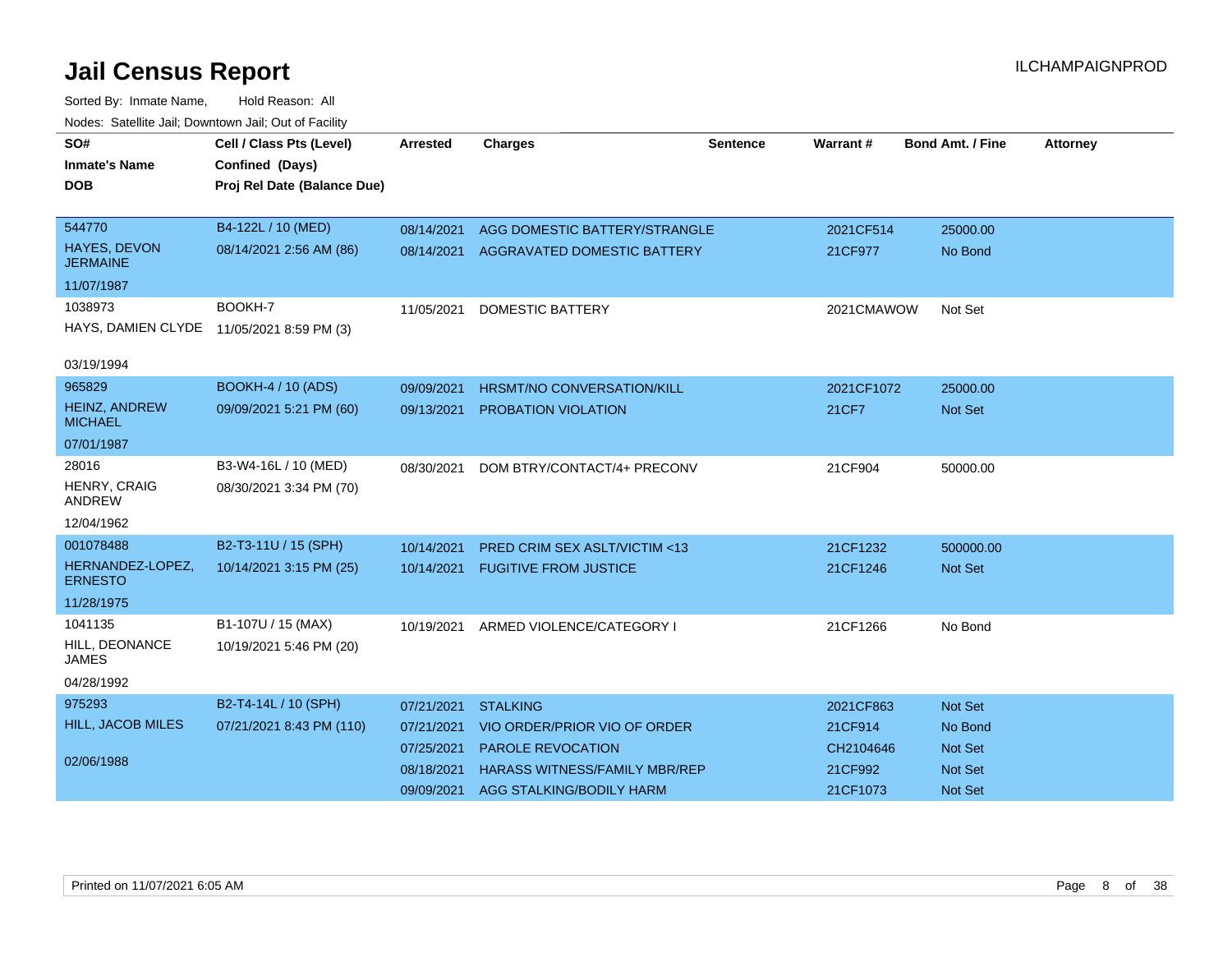| SO#<br><b>Inmate's Name</b><br><b>DOB</b>                          | Cell / Class Pts (Level)<br>Confined (Days)<br>Proj Rel Date (Balance Due) | <b>Arrested</b>                                                    | <b>Charges</b>                                                                                                                                      | Sentence | Warrant#                                                     | <b>Bond Amt. / Fine</b>                             | <b>Attorney</b> |
|--------------------------------------------------------------------|----------------------------------------------------------------------------|--------------------------------------------------------------------|-----------------------------------------------------------------------------------------------------------------------------------------------------|----------|--------------------------------------------------------------|-----------------------------------------------------|-----------------|
| 48471<br><b>HILL, RAMESH</b><br><b>JERMAINE</b><br>12/11/1978      | B1-207L / 15 (MAX)<br>08/08/2021 4:45 AM (92)                              | 08/08/2021                                                         | AGG BATTERY/DISCHARGE FIREARM                                                                                                                       |          | 21CF946                                                      | Not Set                                             |                 |
| 980939<br>HILL, XAVIER<br><b>LENSHAUN</b><br>06/18/1988            | A4-102L / 10 (ADS)<br>10/12/2021 12:18 PM (27)                             | 10/12/2021                                                         | <b>BURGLARY/MV</b>                                                                                                                                  |          | 21CF1229                                                     | Not Set                                             |                 |
| 1061996<br>HUBBARD, REBEKIAH<br><b>DIONA</b><br>04/08/1998         | A2-123L / 5 (MIN)<br>10/30/2021 1:37 PM (9)                                | 10/30/2021<br>10/30/2021<br>10/30/2021<br>10/30/2021<br>10/31/2021 | <b>THEFT</b><br>DRVG UNDER INFLUENCE OF DRUG<br>CRIM DAMAGE TO PROPERTY <\$500<br>RETAIL THEFT/DISP MERCH/<\$300<br>USE FORGED CR/DEBIT CARD/<\$300 | 2y (DOC) | 21CF1321<br>2021DT71<br>2021CM156<br>2018CF1302<br>2020CF670 | No Bond<br>7500.00<br>660.00<br>20000.00<br>No Bond |                 |
| 1063119<br>HUNT, KHALLEEL<br><b>MALIK</b><br>03/28/1999            | A4-204U<br>11/05/2021 7:47 AM (3)                                          | 11/05/2021<br>11/05/2021<br>11/05/2021                             | THEFT/STOLEN/INTENT<\$500<br><b>BURGLARY</b><br><b>BURGLARY W/O CAUSING DAMAGE</b>                                                                  |          | 2020CM14<br>2018CF877<br>2018CF1687                          | 5000.00<br>10000.00<br>10000.00                     |                 |
| 38993<br><b>JACKSON, LAMONT</b><br><b>JEREMIE</b><br>07/31/1973    | B4-127U / 15 (MAX)<br>02/13/2021 7:45 AM (268)                             | 02/13/2021                                                         | ATTEMPT (FIRST DEGREE MURDER)                                                                                                                       |          | 21CF181                                                      | Not Set                                             |                 |
| 532426<br>JACKSON, NATASHA<br><b>RENETTA</b><br>01/02/1987         | A1-126L / 10 (ADS)<br>05/16/2021 12:24 AM (176)                            | 05/16/2021                                                         | AGGRAVATED BATTERY/NURSE                                                                                                                            |          | 2021CF344                                                    | No Bond                                             |                 |
| 001077487<br><b>JACKSON, TERREL</b><br><b>DANDRE</b><br>08/11/1990 | B3-W8-30L / 10 (MED)<br>12/03/2020 10:18 AM (340)                          |                                                                    | 12/03/2020 FELON POSS/USE WEAPON/FIREARM                                                                                                            |          | 20CF1377                                                     | Not Set                                             |                 |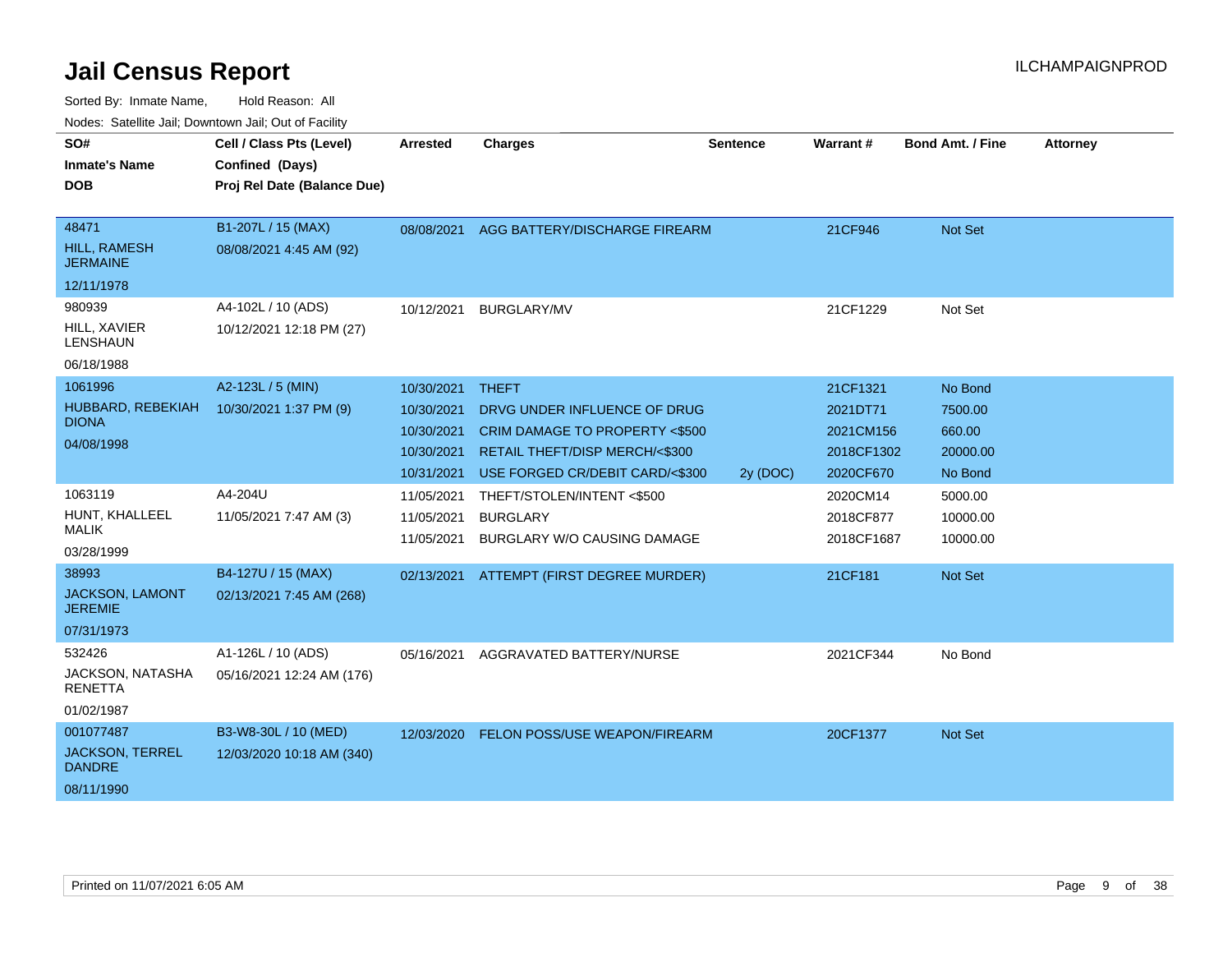Sorted By: Inmate Name, Hold Reason: All

Nodes: Satellite Jail; Downtown Jail; Out of Facility

| SO#<br><b>Inmate's Name</b><br><b>DOB</b>       | Cell / Class Pts (Level)<br>Confined (Days)<br>Proj Rel Date (Balance Due) | <b>Arrested</b> | <b>Charges</b>                           | <b>Sentence</b>       | Warrant# | <b>Bond Amt. / Fine</b> | <b>Attorney</b> |
|-------------------------------------------------|----------------------------------------------------------------------------|-----------------|------------------------------------------|-----------------------|----------|-------------------------|-----------------|
| 001077864<br>D                                  | B1-103L / 15 (MAX)<br>JAMERSON, ANTHONY 04/18/2021 7:21 PM (204)           | 04/18/2021      | FELON POSS/USE WEAPON/FIREARM            |                       | 21CF428  | <b>Not Set</b>          |                 |
| 01/26/1990<br>1042264                           | A3-211U                                                                    |                 |                                          |                       |          |                         |                 |
| JETER, EQUARIEON<br><b>LAVONTEA</b>             | 11/04/2021 10:05 AM (4)                                                    | 11/04/2021      | DIRECT CRIMINAL CONTEMPT                 |                       | 2021CC24 | No Bond                 |                 |
| 10/16/1996                                      |                                                                            |                 |                                          |                       |          |                         |                 |
| 001077437<br>JOHNSON, ANTONIO<br><b>LASHAUN</b> | B1-205U / 10 (MED)<br>08/23/2021 7:48 PM (77)                              | 08/23/2021      | DOM BTRY/CONTACT/1-2 PRECONV             |                       | 21CF1025 | Not Set                 |                 |
| 01/06/1980                                      |                                                                            |                 |                                          |                       |          |                         |                 |
| 1007508<br>JOHNSON, KAWAME<br><b>TERRENCEIM</b> | B4-222U / 10 (MED)<br>09/28/2021 1:55 PM (41)                              | 09/28/2021      | FELON POSS/USE FIREARM PRIOR             | 4y/6m (DOC) 2021CF200 |          | 50000.00                |                 |
| 06/08/1990                                      |                                                                            |                 |                                          |                       |          |                         |                 |
| 51313                                           | A3-212U / 5 (ADS)                                                          | 11/01/2021      | AGG DUI/3+                               |                       |          | No Bond                 |                 |
| JOHNSON, RUSSELL<br><b>MONTEZ</b>               | 11/01/2021 10:25 AM (7)                                                    | 11/01/2021      | DRIVING ON SUSPENDED LICENSE             |                       |          | No Bond                 |                 |
| 08/05/1980                                      | 11/10/2021 (0.00)                                                          |                 |                                          |                       |          |                         |                 |
| 1071536                                         | B1-206U / 15 (MAX)                                                         |                 | 06/17/2021 ATTEMPT (FIRST DEGREE MURDER) |                       | 21CF702  | Not Set                 |                 |
| JOHNSON, ZACHERY<br>EDWARD                      | 06/17/2021 2:00 AM (144)                                                   |                 |                                          |                       |          |                         |                 |
| 10/30/1987                                      |                                                                            |                 |                                          |                       |          |                         |                 |
| 1017120                                         | A3-111L                                                                    | 10/29/2021      | BATTERY/CAUSE BODILY HARM                |                       | 21CM498  | <b>Not Set</b>          |                 |
| JONES, JOSHUA LYNN 10/29/2021 3:15 AM (10)      |                                                                            | 10/29/2021      | AGG ASLT/USE DDLY WEAPON                 |                       | 21CM452  | 2500.00                 |                 |
| 05/16/1993                                      |                                                                            |                 |                                          |                       |          |                         |                 |
| 001077784                                       | B2-T1-01U / 10 (SPH)                                                       | 10/21/2021      | DELIVERY OF OR POSSESSION OF W/INT       |                       | 21CF1278 | Not Set                 |                 |
| JONES, KEEFER<br><b>LAMONT</b>                  | 10/21/2021 10:30 AM (18)                                                   |                 |                                          |                       |          |                         |                 |
| 07/26/1970                                      |                                                                            |                 |                                          |                       |          |                         |                 |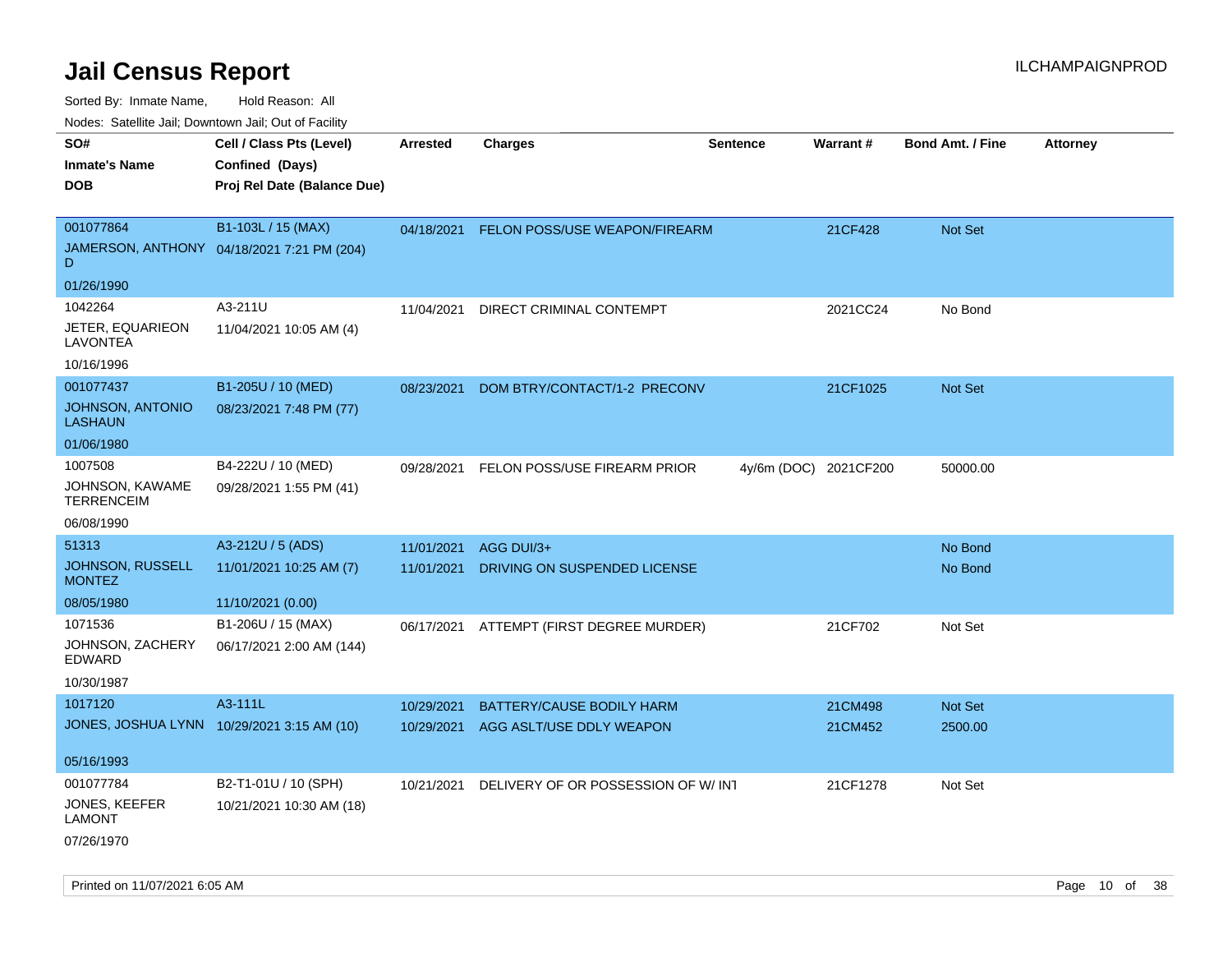| SO#<br><b>Inmate's Name</b><br><b>DOB</b>              | Cell / Class Pts (Level)<br>Confined (Days)<br>Proj Rel Date (Balance Due) | <b>Arrested</b>          | <b>Charges</b>                                                        | <b>Sentence</b> | <b>Warrant#</b>          | <b>Bond Amt. / Fine</b> | <b>Attorney</b> |  |
|--------------------------------------------------------|----------------------------------------------------------------------------|--------------------------|-----------------------------------------------------------------------|-----------------|--------------------------|-------------------------|-----------------|--|
| 506244<br><b>JOSLIN, JASON LEE</b>                     | B1-204L / 15 (MAX)<br>07/15/2021 4:38 AM (116)                             | 07/15/2021               | ARMED ROBBERY/ARMED W/FIREARM                                         |                 | 2021CF791                | 250000.00               |                 |  |
| 12/22/1985                                             |                                                                            |                          |                                                                       |                 |                          |                         |                 |  |
| 49797<br><b>KELLY, WARREN</b><br><b>DYTRALE</b>        | B1-106U / 10 (MED)<br>10/12/2021 2:59 PM (27)                              |                          | 10/12/2021 POSSESSING A CONTROLLED SUBSTANC4y (DOC)                   |                 | 21CF365                  | No Bond                 |                 |  |
| 10/23/1979<br>001077231                                | <b>BOOKH-6 / 10 (ADS)</b>                                                  |                          |                                                                       |                 |                          |                         |                 |  |
| KOLESAR, JEREMY J                                      | 11/02/2021 5:51 PM (6)                                                     | 11/02/2021               | RECEIVE/POSS/SELL STOLEN VEH<br>11/02/2021 VIOLATE SEX OFFENDER REGIS |                 | 21CF25<br>21CF924        | 15000.00<br>10000.00    |                 |  |
| 10/20/1979                                             |                                                                            |                          |                                                                       |                 |                          |                         |                 |  |
| 1070011<br>LAWS, WILLIAM<br>ZARAK, Third<br>07/06/1999 | B4-124U / 15 (MAX)<br>08/03/2021 3:53 PM (97)                              | 08/03/2021               | AGG DISCH FIREARM/1ST AID PERS                                        |                 | 21CF929                  | Not Set                 |                 |  |
| 1056148                                                | <b>BOOKF-2</b>                                                             | 11/06/2021               | DRIVING ON REVOKED LICENSE                                            |                 | 2021CFAWOW               | Not Set                 |                 |  |
| LEE, TYQUISHA DELLA 11/06/2021 9:50 PM (2)             |                                                                            | 11/06/2021               | ACCIDENT INJURY/DEATH/11-403                                          |                 | 2021CFAWOW               | Not Set                 |                 |  |
| 04/03/1994                                             |                                                                            | 11/06/2021<br>11/06/2021 | <b>FAIL TO REDUCE SPEED</b><br>CAUSE CHILD TO BE ENDANGERED           |                 | 2021CFAWOW<br>2021CFAWOW | Not Set<br>Not Set      |                 |  |
| 548089                                                 | B1-204U / 15 (MAX)                                                         | 12/04/2020               | ATTEMPT (FIRST DEGREE MURDER)                                         |                 | 20CF1378                 | Not Set                 |                 |  |
| LEWIS, LAWRENCE<br>PAUL, Third                         | 12/04/2020 4:42 AM (339)                                                   | 12/04/2020<br>12/04/2020 | METH DELIVERY/100<400 GRAMS<br>AGG DOMESTIC BATTERY/STRANGLE          |                 | 20CF1481<br>18CF1507     | Not Set<br>10000.00     |                 |  |
| 02/08/1993                                             |                                                                            |                          |                                                                       |                 |                          |                         |                 |  |
| 001077524                                              | B2-T4-15U / 10 (SPH)                                                       | 12/14/2020               | <b>RESIDENTIAL ARSON</b>                                              |                 | 2020-CF-1388             | 150000.00               |                 |  |
| LEWIS, TREVOR<br><b>DANIEL</b>                         | 12/14/2020 5:16 PM (329)                                                   | 12/14/2020               | <b>AGG BATTERY/JUDGE/EMT</b>                                          |                 | 2020-CF-1212             | 10000.00                |                 |  |
| 06/03/2002                                             |                                                                            | 12/14/2020               | <b>AGG BATTERY/PUBLIC PLACE</b>                                       |                 | 2020-CF-1231             | 50000.00                |                 |  |
| 1000869                                                | B1-201L / 15 (MAX)                                                         | 12/14/2020               | AGG BATTERY/PEACE OFFICER                                             |                 | 2020-CF-1211             | 10000.00                |                 |  |
| MARTIN, MANNIX<br><b>TILMOND</b>                       | 09/12/2021 12:40 AM (57)                                                   | 09/11/2021               | FELON POSS/USE WEAPON/FIREARM                                         |                 | 21CF1102                 | Not Set                 |                 |  |
| 07/19/1991                                             |                                                                            |                          |                                                                       |                 |                          |                         |                 |  |
| Printed on 11/07/2021 6:05 AM                          |                                                                            |                          |                                                                       |                 |                          |                         | Page 11 of 38   |  |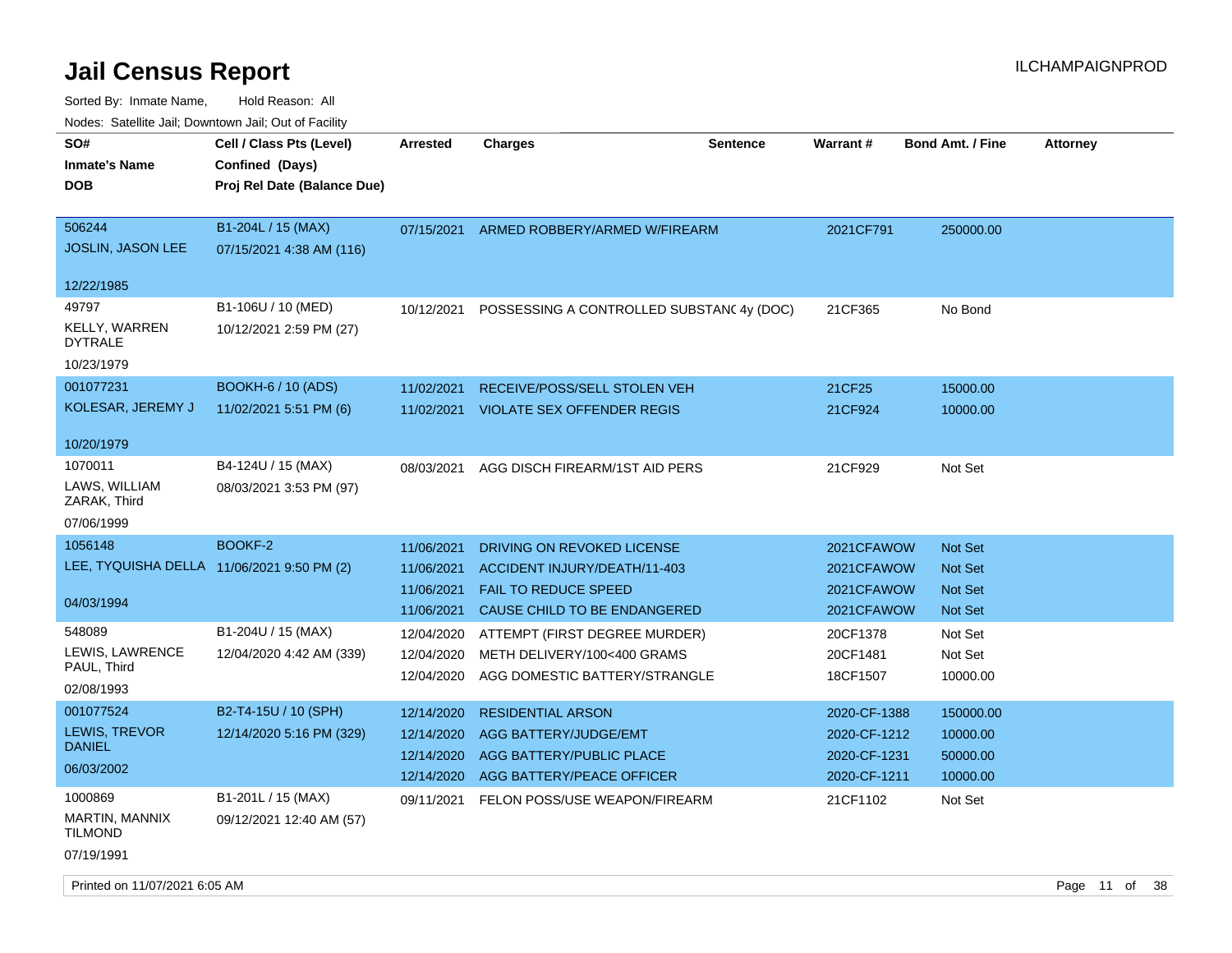| ivuutos. Saltiilit Jali, Duwilluwii Jali, Oul of Facility |                                              |                          |                                                          |                 |                 |                         |                 |
|-----------------------------------------------------------|----------------------------------------------|--------------------------|----------------------------------------------------------|-----------------|-----------------|-------------------------|-----------------|
| SO#                                                       | Cell / Class Pts (Level)                     | Arrested                 | <b>Charges</b>                                           | <b>Sentence</b> | <b>Warrant#</b> | <b>Bond Amt. / Fine</b> | <b>Attorney</b> |
| <b>Inmate's Name</b>                                      | Confined (Days)                              |                          |                                                          |                 |                 |                         |                 |
| <b>DOB</b>                                                | Proj Rel Date (Balance Due)                  |                          |                                                          |                 |                 |                         |                 |
|                                                           |                                              |                          |                                                          |                 |                 |                         |                 |
| 967736                                                    | BOOKH-7                                      | 11/06/2021               | <b>DOMESTIC BATTERY</b>                                  |                 | 21CMAWOW        | Not Set                 |                 |
| MCFARLAND, JAMES<br>LEE.                                  | 11/06/2021 1:02 PM (2)                       |                          |                                                          |                 |                 |                         |                 |
| 07/23/1984                                                |                                              |                          |                                                          |                 |                 |                         |                 |
| 001077938                                                 | BOOKH-2 / 15 (ADS)                           | 05/10/2021               | AGG KIDNAPING DISCH FIR/HARM                             |                 | 21CF532         | Not Set                 |                 |
| MCGAHA,<br>CHRISTOPHER D                                  | 05/10/2021 7:02 PM (182)                     | 05/11/2021<br>05/27/2021 | <b>MURDER</b>                                            |                 | 2021-CF-215     | No Bond                 |                 |
| 07/27/1991                                                |                                              |                          | ESCAPE FROM DEPT OF CORRECTION                           |                 | 21CF600         | Not Set                 |                 |
| 39106                                                     | B2-T3-09U / 10 (SPH)                         | 10/12/2021               | DOMESTIC BATTERY/OTHER PRIOR                             |                 | 21CF1217        | Not Set                 |                 |
| MOORE, ANDREW LEE, 10/12/2021 1:02 AM (27)<br>Junior      |                                              |                          |                                                          |                 |                 |                         |                 |
| 04/12/1973                                                |                                              |                          |                                                          |                 |                 |                         |                 |
| 1076384                                                   | A2-120L / 5 (ADS)                            | 10/28/2021               | RETAIL THEFT/DISP MERCH/<\$300                           |                 | 21CM149         | 12500.00                |                 |
|                                                           | MURPHY, AZIA CIMONE 10/29/2021 12:49 AM (10) |                          |                                                          |                 |                 |                         |                 |
|                                                           |                                              |                          |                                                          |                 |                 |                         |                 |
| 09/23/1995                                                |                                              |                          |                                                          |                 |                 |                         |                 |
| 966887                                                    | A4-204L                                      | 11/05/2021               | DELIVERY OF OR POSSESSION OF W/IN110y/0m/0d (DC 19CF1425 |                 |                 | No Bond                 |                 |
| NELSON, DARRYL<br><b>WAYNE</b>                            | 11/05/2021 11:00 AM (3)                      |                          |                                                          |                 |                 |                         |                 |
| 01/16/1984                                                |                                              |                          |                                                          |                 |                 |                         |                 |
| 001078517                                                 | B2-T1-02L / 15 (SPH)                         |                          | 10/19/2021 ATTEMPT (FIRST DEGREE MURDER)                 |                 | 21CF1267        | Not Set                 |                 |
| NELSON, RORY<br><b>DEMOND</b>                             | 10/19/2021 3:55 AM (20)                      |                          |                                                          |                 |                 |                         |                 |
| 08/14/1984                                                |                                              |                          |                                                          |                 |                 |                         |                 |
| 526895                                                    | A1-226L / 5 (ADS)                            | 09/27/2021               | <b>RETAIL THEFT</b>                                      | 1y              | 2016 CF 717     | No Bond                 |                 |
| <b>OWENS, ANDREA</b><br><b>MICHELLE</b>                   | 09/27/2021 11:50 AM (42)                     |                          |                                                          |                 |                 |                         |                 |
| 02/01/1988                                                |                                              |                          |                                                          |                 |                 |                         |                 |
| 001077516                                                 | B1-105U / 15 (MAX)                           | 10/25/2021               | FELON POSS/USE WEAPON/FIREARM                            | 5y (DOC)        | 2021CF769       | No Bond                 |                 |
| PAGET, GREGORY<br>LAMAR                                   | 10/25/2021 12:47 PM (14)                     |                          |                                                          |                 |                 |                         |                 |
| 05/27/1986                                                |                                              |                          |                                                          |                 |                 |                         |                 |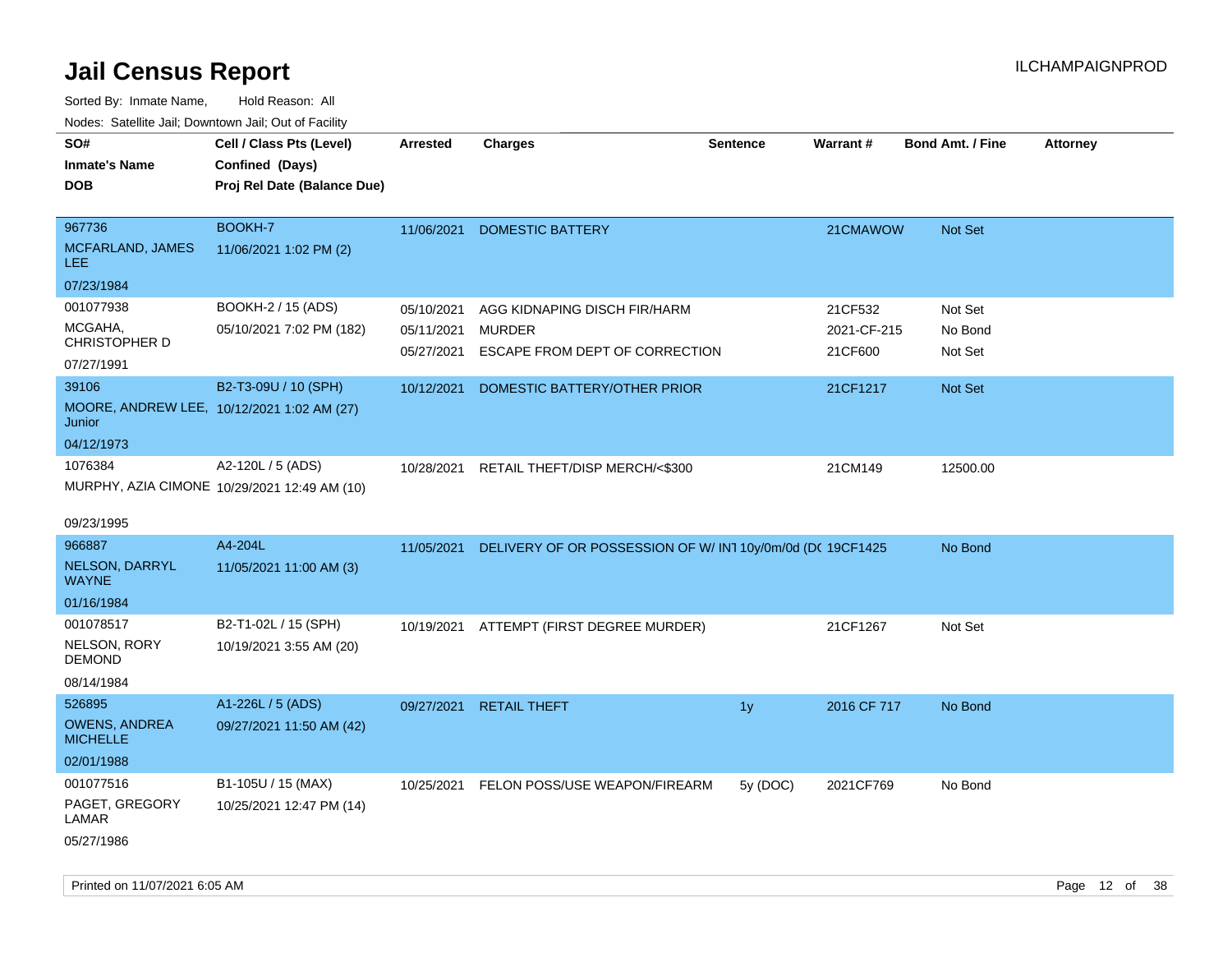| rouco. Calcillo Jali, Downtown Jali, Out of Facility |                                            |                 |                                      |                 |            |                         |                 |
|------------------------------------------------------|--------------------------------------------|-----------------|--------------------------------------|-----------------|------------|-------------------------|-----------------|
| SO#                                                  | Cell / Class Pts (Level)                   | <b>Arrested</b> | <b>Charges</b>                       | <b>Sentence</b> | Warrant#   | <b>Bond Amt. / Fine</b> | <b>Attorney</b> |
| Inmate's Name                                        | Confined (Days)                            |                 |                                      |                 |            |                         |                 |
| <b>DOB</b>                                           | Proj Rel Date (Balance Due)                |                 |                                      |                 |            |                         |                 |
|                                                      |                                            |                 |                                      |                 |            |                         |                 |
| 1064809                                              | A3-217L / 10 (MED)                         |                 | 11/03/2021 CRIMINAL TRESPASS TO LAND |                 | 2021CF1318 | 50000.00                |                 |
| PARKER, ALVIN<br><b>JARELL</b>                       | 11/03/2021 2:39 PM (5)                     |                 |                                      |                 |            |                         |                 |
| 08/24/1982                                           |                                            |                 |                                      |                 |            |                         |                 |
| 001078558                                            | A3-112L / 5 (MIN)                          | 11/03/2021      | UNLAWFUL USE OF A WEAPON             |                 | 21CF1352   | Not Set                 |                 |
| PARRISH, DOMINIC<br>WALTER                           | 11/03/2021 1:25 PM (5)                     |                 |                                      |                 |            |                         |                 |
| 08/23/2001                                           |                                            |                 |                                      |                 |            |                         |                 |
| 999352                                               | B3-W5-20L / 10 (MED)                       | 09/09/2021      | <b>VIOLATE OP/OTHER PRIOR</b>        |                 | 21CF1092   | <b>Not Set</b>          |                 |
| PIRLOT, JUSTIN LEE                                   | 09/09/2021 11:28 AM (60)                   | 10/23/2021      | <b>FALSE REPORT OF OFFENSE</b>       |                 | 2019CF836  | 5000.00                 |                 |
| 11/08/1982                                           |                                            |                 |                                      |                 |            |                         |                 |
| 1069524                                              | B4-221L / 15 (MAX)                         | 08/08/2021      | MFG/DEL CANNABIS/30-500 GRAMS        |                 | 21CF953    | Not Set                 |                 |
| RAY DAVIS, KAMARI<br>DAYVON                          | 08/09/2021 2:44 AM (91)                    |                 |                                      |                 |            |                         |                 |
| 03/30/2000                                           |                                            |                 |                                      |                 |            |                         |                 |
| 001078568                                            | BOOKH-3                                    | 11/05/2021      | UNLAWFUL USE OF A WEAPON             |                 | 2021CFAWOW | <b>Not Set</b>          |                 |
| <b>REED, DONNEILL</b><br>CORTEZ                      | 11/05/2021 4:35 PM (3)                     | 11/05/2021      | POSS FIREARM W/ DEFACED SER NO       |                 | 2021CFAWOW | <b>Not Set</b>          |                 |
| 01/18/1999                                           |                                            |                 |                                      |                 |            |                         |                 |
| 1053270                                              | B4-121U                                    | 08/11/2021      | ARM VIOLENCE/CATEGORY III/2ND        | 8y (DOC)        | 21CF957    | Not Set                 |                 |
| RICHARDSON, WILLIE<br>LEE                            | 08/11/2021 3:07 AM (89)                    |                 |                                      |                 |            |                         |                 |
| 07/20/1994                                           |                                            |                 |                                      |                 |            |                         |                 |
| 1000797                                              | <b>BOOKH-7</b>                             | 11/06/2021      | <b>DOMESTIC BATTERY</b>              |                 | 2021CMAWOW | <b>Not Set</b>          |                 |
| RODRIGUEZ, IVAN                                      | 11/06/2021 11:01 AM (2)                    |                 |                                      |                 |            |                         |                 |
| 10/05/1989                                           |                                            |                 |                                      |                 |            |                         |                 |
| 979485                                               | B2-T4-16L / 15 (ADS)                       | 03/12/2021      | PRED CRIM SEX ASLT/VICTIM <13        |                 | 21CF282    | Not Set                 |                 |
| <b>ANTHONY</b>                                       | RODRIGUEZ, JOSHUA 03/12/2021 1:57 PM (241) |                 |                                      |                 |            |                         |                 |
| 04/06/1990                                           |                                            |                 |                                      |                 |            |                         |                 |
|                                                      |                                            |                 |                                      |                 |            |                         |                 |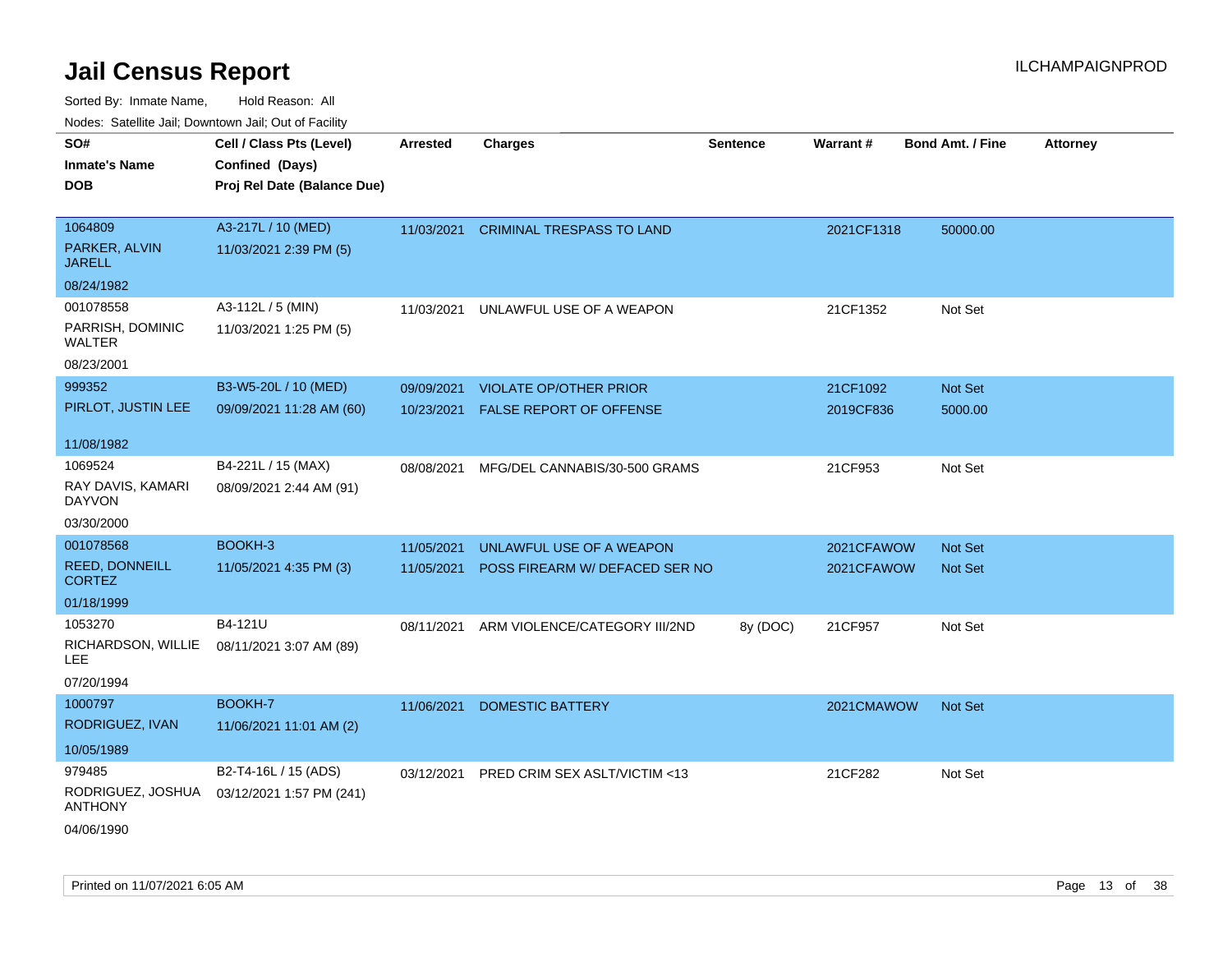Sorted By: Inmate Name, Hold Reason: All Nodes: Satellite Jail; Downtown Jail; Out of Facility

| SO#<br><b>Inmate's Name</b><br><b>DOB</b>   | Cell / Class Pts (Level)<br>Confined (Days)<br>Proj Rel Date (Balance Due) | <b>Arrested</b> | <b>Charges</b>                              | <b>Sentence</b> | <b>Warrant#</b> | Bond Amt. / Fine | <b>Attorney</b> |
|---------------------------------------------|----------------------------------------------------------------------------|-----------------|---------------------------------------------|-----------------|-----------------|------------------|-----------------|
| 1075587<br><b>ROSS, JAMARQUIS</b>           | B4-126L / 15 (MAX)<br>10/18/2021 9:46 AM (21)                              | 10/18/2021      | AGG UNLAWFUL USE WEAPON/PERSON 2y/0m/0d (DO |                 |                 | No Bond          |                 |
| <b>ANTHONY TYREE</b>                        |                                                                            |                 |                                             |                 |                 |                  |                 |
| 05/03/2000                                  |                                                                            |                 |                                             |                 |                 |                  |                 |
| 1071161                                     | B4-124L / 15 (MAX)                                                         | 08/18/2021      | DELIVERY OF OR POSSESSION OF W/ INT         |                 | 21CF1008        | No Bond          |                 |
| SANDERS, MARKELL<br>LAMAR                   | 08/18/2021 6:18 PM (82)                                                    | 08/19/2021      | PAROLE REVOCATION                           |                 | CH2105176       | No Bond          |                 |
| 02/02/2000                                  |                                                                            |                 |                                             |                 |                 |                  |                 |
| 1047469                                     | B3-W5-18L / 10 (MED)                                                       | 07/03/2021      | <b>CRIMINAL SEX ASSAULT/CONSENT</b>         |                 | 21CF773         | Not Set          |                 |
| <b>ALLEN</b>                                | SCHINDLER, RICHARD 07/03/2021 10:25 PM (128)                               |                 |                                             |                 |                 |                  |                 |
| 10/16/1979                                  |                                                                            |                 |                                             |                 |                 |                  |                 |
| 001078441                                   | BOOKF-3 / 15 (ADS)                                                         | 10/01/2021      | ARMED HABITUAL CRIMINAL                     |                 | 21CF1182        | Not Set          |                 |
| SINGLETON, CORRIE<br><b>DERRELL</b>         | 10/01/2021 12:36 PM (38)                                                   |                 |                                             |                 |                 |                  |                 |
| 05/07/1983                                  |                                                                            |                 |                                             |                 |                 |                  |                 |
| 1034452                                     | A4-107L / 10 (MED)                                                         | 09/24/2021      | MFG/DEL 1<15 GR HEROIN/ANALOG               | 4y (DOC)        | 20CF001071      | 500000.00        |                 |
| SMITH, CHERNENKO<br><b>CONSTANTINE</b>      | 09/24/2021 11:57 AM (45)                                                   |                 |                                             |                 |                 |                  |                 |
| 08/17/1985                                  |                                                                            |                 |                                             |                 |                 |                  |                 |
| 001078347                                   | A1-125L / 5 (MIN)                                                          | 09/04/2021      | CHILD ABDUCTN/CONCEAL/DETAIN                |                 | 21CF942         | 500000.00        |                 |
| SMITH, CRYSTAL<br><b>MARGARET</b>           | 09/04/2021 3:34 PM (65)                                                    |                 |                                             |                 |                 |                  |                 |
| 10/15/1992                                  |                                                                            |                 |                                             |                 |                 |                  |                 |
| 001078115                                   | B4-224U / 15 (MAX)                                                         | 07/01/2021      | ARMED VIOLENCE/CATEGORY I                   |                 | 21CF772         | Not Set          |                 |
| <b>SMITH, JAMES</b><br>NASHAUN, Junior      | 07/01/2021 2:44 PM (130)                                                   | 07/30/2021      | DRIVING ON SUSPENDED LICENSE                |                 | 21TR5804        | 1500.00          |                 |
| 09/18/2000                                  |                                                                            |                 |                                             |                 |                 |                  |                 |
| 1034702                                     | A4-105L / 10 (MED)                                                         | 10/22/2021      | AGG DOMESTIC BATTERY/STRANGLE               |                 | 21CF1123        | 50000.00         |                 |
| SOULE, AUSTIN TYLER 10/22/2021 6:49 AM (17) |                                                                            |                 |                                             |                 |                 |                  |                 |

03/18/1995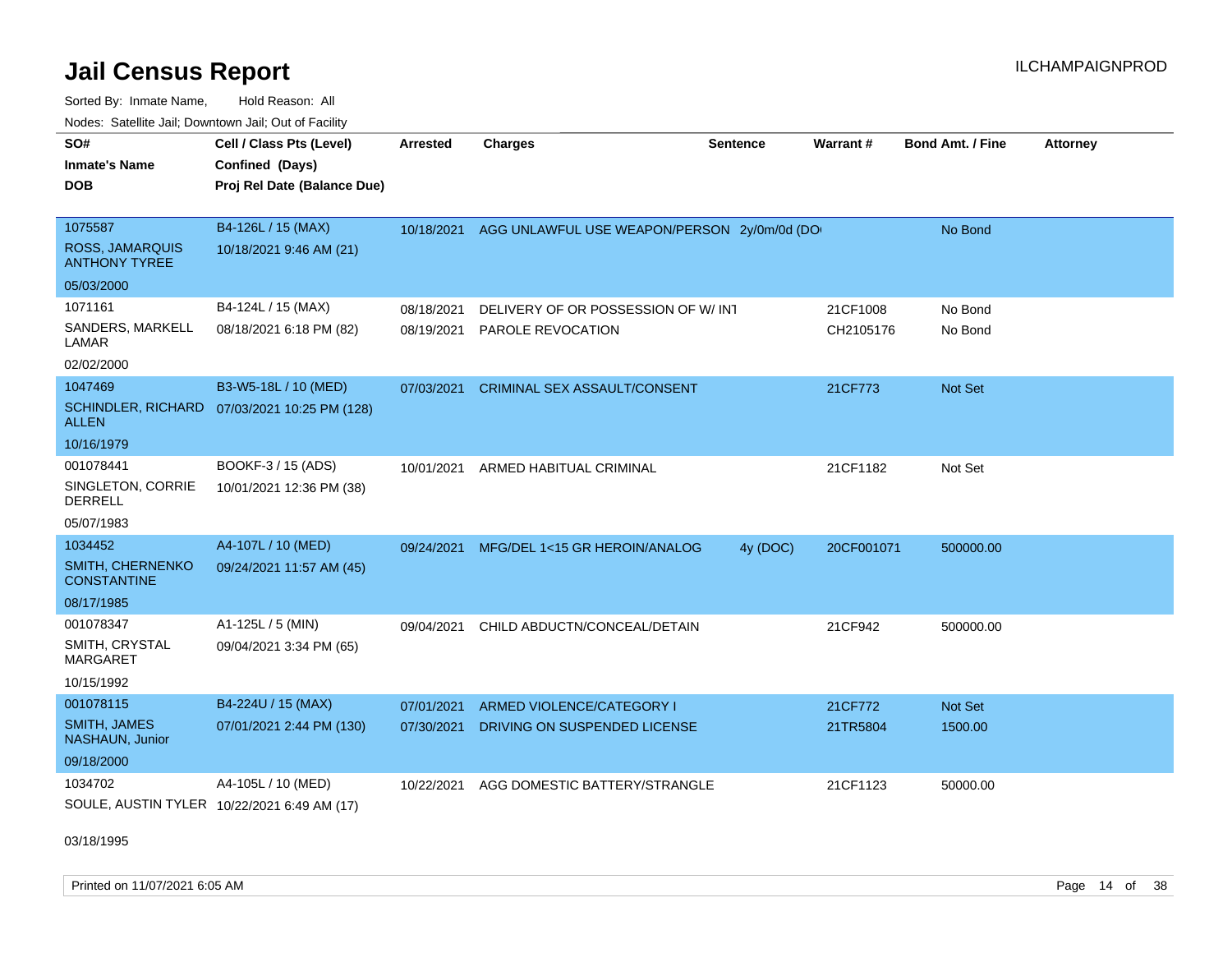Sorted By: Inmate Name, Hold Reason: All Nodes: Satellite Jail; Downtown Jail; Out of Facility

| SO#<br><b>Inmate's Name</b><br><b>DOB</b> | Cell / Class Pts (Level)<br>Confined (Days)<br>Proj Rel Date (Balance Due) | Arrested   | <b>Charges</b>                      | <b>Sentence</b> | Warrant#   | <b>Bond Amt. / Fine</b> | <b>Attorney</b> |
|-------------------------------------------|----------------------------------------------------------------------------|------------|-------------------------------------|-----------------|------------|-------------------------|-----------------|
| 1025740                                   | B1-105L / 10 (MED)                                                         | 03/19/2021 | AGG DOMESTIC BATTERY/STRANGLE       | 4y/0m/0d (DO    |            | <b>Not Set</b>          |                 |
| STANFORD,<br><b>TERRANCE NAWOUN</b>       | 03/20/2021 12:48 AM (233)                                                  |            |                                     |                 |            |                         |                 |
| 12/06/1992                                |                                                                            |            |                                     |                 |            |                         |                 |
| 1057312                                   | BOOKH-3                                                                    | 11/06/2021 | THEFT CONTROL INTENT 10K<100K       |                 | 2021CF1194 | 20000.00                |                 |
| STARKS, RAMEON<br><b>TAHZIER</b>          | 11/06/2021 3:30 PM (2)                                                     | 11/06/2021 | OBSTRUCTING IDENTIFICATION          |                 | 2021CM478  | 10000.00                |                 |
| 12/18/1996                                |                                                                            |            |                                     |                 |            |                         |                 |
| 38305                                     | B2-T2-06L / 10 (SPH)                                                       | 03/18/2020 | <b>CRIMINAL SEXUAL ABUSE</b>        |                 | 20CF-343   | 500000.00               |                 |
| STOVER, JOSH<br><b>ANDREW</b>             | 03/18/2020 10:24 AM (600)                                                  |            |                                     |                 |            |                         |                 |
| 08/18/1973                                |                                                                            |            |                                     |                 |            |                         |                 |
| 001078436                                 | B2-T1-04L / 10 (SPH)                                                       | 09/30/2021 | <b>CRIMINAL SEX ASSAULT/CONSENT</b> |                 | 20CF255    | 150000.00               |                 |
| STRONG, CORTEZ                            | 09/30/2021 2:47 PM (39)                                                    |            |                                     |                 |            |                         |                 |
| 04/13/1996                                |                                                                            |            |                                     |                 |            |                         |                 |
| 1035647                                   | A3-214L / 10 (ADS)                                                         | 10/29/2021 | CRIM DMG TO PROP \$500-10K          |                 | 21CF983    | 10000.00                |                 |
| <b>SUMO, DAVID KLON</b>                   | 10/29/2021 6:36 PM (10)                                                    | 10/29/2021 | CRIM DMG/GOVT PROP/>\$500-\$10K     |                 | 21CF984    | 10000.00                |                 |
| 06/23/1975                                |                                                                            |            |                                     |                 |            |                         |                 |
| 1066794                                   | B3-W2-07U / 5 (MIN)                                                        | 09/07/2021 | <b>VIOLATE OP/OTHER PRIOR</b>       |                 | 21CF1061   | Not Set                 |                 |
| <b>TAYLOR, STANLEY</b><br><b>JAMES</b>    | 09/07/2021 7:01 AM (62)                                                    |            |                                     |                 |            |                         |                 |
| 01/05/1994                                |                                                                            |            |                                     |                 |            |                         |                 |
| 001078471                                 | B4-227L / 10 (MED)                                                         | 10/11/2021 | AGG UUW/VEHICLE/<21                 |                 | 21CF1210   | 100.00                  |                 |
| <b>THATCH, OMARION</b><br><b>DIAMONTE</b> | 10/11/2021 1:26 AM (28)                                                    |            |                                     |                 |            |                         |                 |
| 09/05/2003                                |                                                                            |            |                                     |                 |            |                         |                 |
| 21252                                     | B4-123L / 15 (MAX)                                                         | 10/18/2021 | MFG/DEL 1<15 GR COCAINE/ANLG        |                 | 2021CF172  | 25000.00                |                 |
| THOMAS, ELIJAH                            | 10/18/2021 12:35 AM (21)                                                   |            |                                     |                 |            |                         |                 |
|                                           |                                                                            |            |                                     |                 |            |                         |                 |

07/31/1962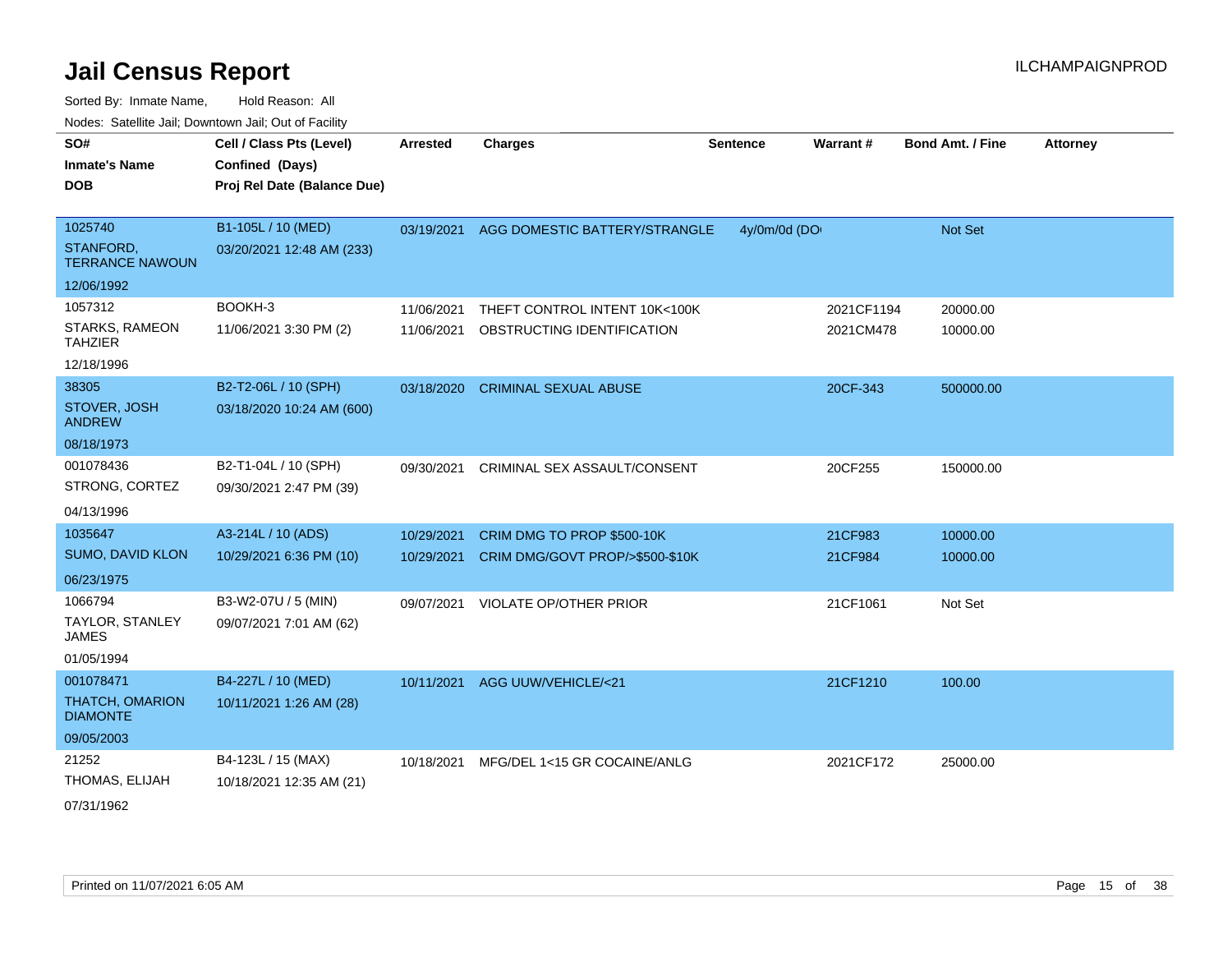| ivuutos. Saltiilit Jali, Duwilluwii Jali, Oul of Facility |                             |                 |                                |                 |            |                         |                 |
|-----------------------------------------------------------|-----------------------------|-----------------|--------------------------------|-----------------|------------|-------------------------|-----------------|
| SO#                                                       | Cell / Class Pts (Level)    | <b>Arrested</b> | <b>Charges</b>                 | <b>Sentence</b> | Warrant#   | <b>Bond Amt. / Fine</b> | <b>Attorney</b> |
| <b>Inmate's Name</b>                                      | Confined (Days)             |                 |                                |                 |            |                         |                 |
| DOB                                                       | Proj Rel Date (Balance Due) |                 |                                |                 |            |                         |                 |
|                                                           |                             |                 |                                |                 |            |                         |                 |
| 32058                                                     | B4-123U / 15 (MAX)          | 06/14/2021      | <b>AGG DISCH FIREARM</b>       |                 | 21CF690    | Not Set                 |                 |
| <b>THOMPSON, STEVEN</b><br><b>ONEAL</b>                   | 06/14/2021 6:44 AM (147)    |                 |                                |                 |            |                         |                 |
| 03/14/1969                                                |                             |                 |                                |                 |            |                         |                 |
| 1004142                                                   | A4-106U / 15 (MAX)          | 10/22/2021      | PAROLE REVOCATION              |                 |            | Not Set                 |                 |
| TOY, KAYON LARENZ                                         | 10/22/2021 1:01 PM (17)     | 10/27/2021      | POSSESSION OF METH/15<100GRAMS |                 | 2021CF1298 | 1500000.00              |                 |
|                                                           |                             |                 |                                |                 |            |                         |                 |
| 09/12/1991                                                |                             |                 |                                |                 |            |                         |                 |
| 969709                                                    | A3-113L / 5 (ADS)           | 10/29/2021      | CRIM DMG TO PROP \$500-10K     |                 |            | Not Set                 |                 |
| TUFTE, BRYCE<br><b>MATTHEW</b>                            | 10/29/2021 3:14 PM (10)     | 10/29/2021      | DRIVING ON SUSPENDED LICENSE   |                 | 20TR2181   | 5000.00                 |                 |
| 05/30/1988                                                | 12/20/2021 (0.00)           |                 |                                |                 |            |                         |                 |
| 32910                                                     | B2-T2-05U / 10 (SPH)        | 10/04/2021      | DOM BTRY/HARM/1-2 PRECONV      |                 | 21CF1189   | Not Set                 |                 |
| <b>TULL, CHRISTOPHER</b><br><b>MICHAEL</b>                | 10/04/2021 10:53 PM (35)    |                 |                                |                 |            |                         |                 |
| 04/02/1971                                                |                             |                 |                                |                 |            |                         |                 |
| 001078529                                                 | A1-227U / 10 (MED)          | 10/23/2021      | ARMED ROBBERY/NO FIREARM       |                 | 21CF1286   | Not Set                 |                 |
| <b>VANHOOK, ALEXIS</b><br><b>ANNE</b>                     | 10/23/2021 5:50 PM (16)     |                 |                                |                 |            |                         |                 |
| 10/25/1998                                                |                             |                 |                                |                 |            |                         |                 |
| 1070904                                                   | A4-203L / 5 (ADS)           | 10/28/2021      | <b>BURGLARY</b>                |                 | 2021CF321  | 15000.00                |                 |
| WANKEL, JONAH<br>JAMES                                    | 10/28/2021 3:42 AM (11)     |                 |                                |                 |            |                         |                 |
| 12/15/1993                                                |                             |                 |                                |                 |            |                         |                 |
| 1070737                                                   | A1-227L / 15 (MAX)          | 10/14/2021      | AGG KIDNAPG/<13/INTEL DISABL   |                 | 2020CF418  | 250000.00               |                 |
| <b>WASHINGTON.</b><br><b>JASTINA VIRGINIA</b>             | 10/14/2021 12:02 PM (25)    |                 |                                |                 |            |                         |                 |
| 04/11/2000                                                |                             |                 |                                |                 |            |                         |                 |
| 977140                                                    | B1-203L / 10 (MED)          | 10/24/2021      | ARMED HABITUAL CRIMINAL        |                 | 21CF1289   | Not Set                 |                 |
| WEBSTER, DERRIAL<br>DEVON                                 | 10/24/2021 2:46 AM (15)     |                 |                                |                 |            |                         |                 |
| 01/14/1990                                                |                             |                 |                                |                 |            |                         |                 |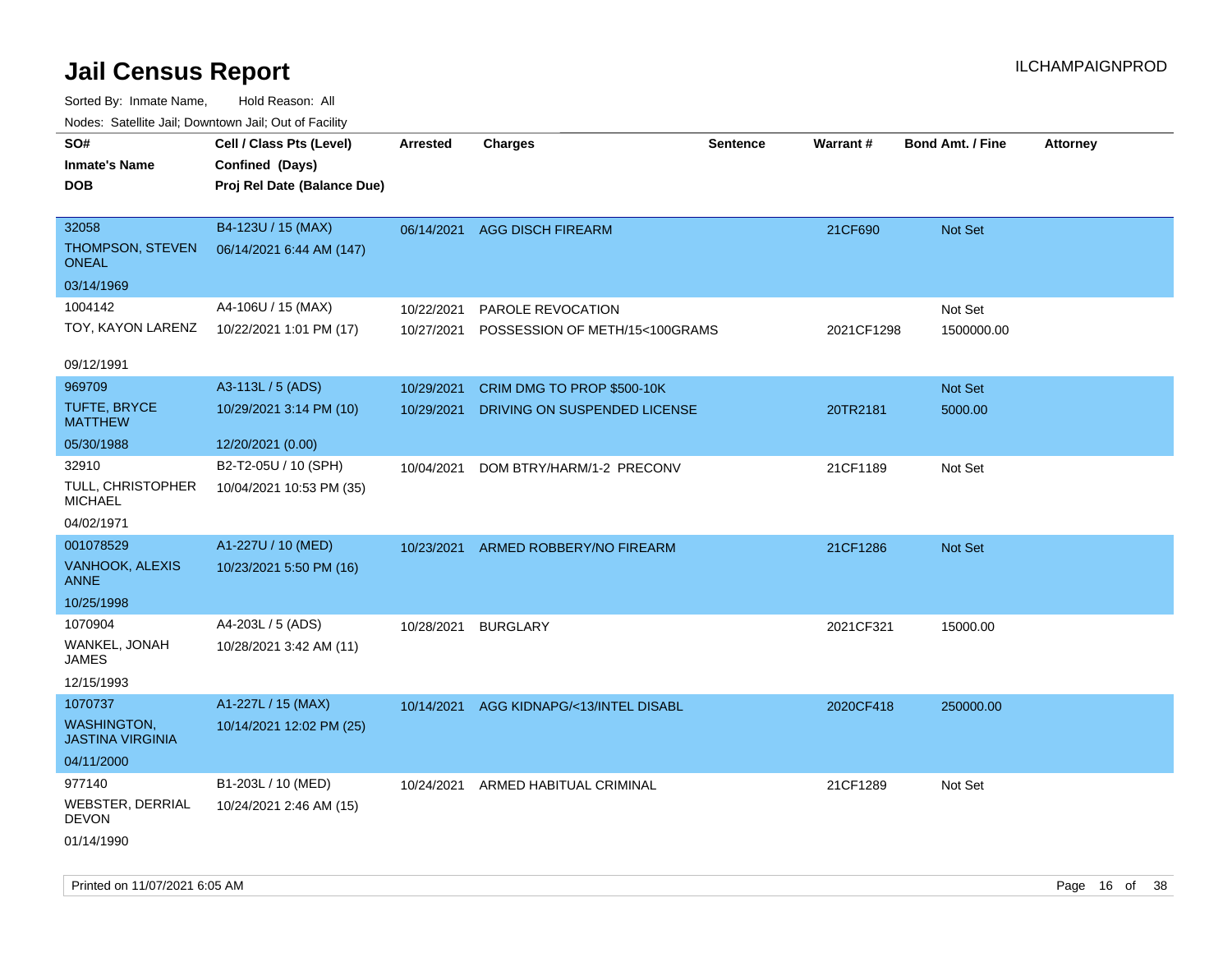| SO#                                      | Cell / Class Pts (Level)    | <b>Arrested</b> | <b>Charges</b>                         | <b>Sentence</b> | Warrant#    | <b>Bond Amt. / Fine</b> | <b>Attorney</b> |
|------------------------------------------|-----------------------------|-----------------|----------------------------------------|-----------------|-------------|-------------------------|-----------------|
| <b>Inmate's Name</b>                     | Confined (Days)             |                 |                                        |                 |             |                         |                 |
| <b>DOB</b>                               | Proj Rel Date (Balance Due) |                 |                                        |                 |             |                         |                 |
|                                          |                             |                 |                                        |                 |             |                         |                 |
| 001078096                                | A2-123U / 5 (ADS)           | 10/30/2021      | DOM BTRY/BOD HARM/3 PRECONV            |                 | 21CM264     | 1000.00                 |                 |
| <b>WELLS, HAYLEY</b><br><b>CHRISTINE</b> | 10/30/2021 5:03 AM (9)      |                 | 10/30/2021 AGGRAVATED DOMESTIC BATTERY |                 | 21CF1319    | Not Set                 |                 |
| 08/19/1995                               |                             |                 |                                        |                 |             |                         |                 |
| 44836                                    | A4-206L / 15 (ADS)          | 11/02/2021      | <b>DISORDERLY CONDUCT</b>              |                 |             | Not Set                 |                 |
| WESLEY, FRANK                            | 11/02/2021 4:08 AM (6)      | 11/02/2021      | CRIM TRESPASS TO STATE LAND            |                 | 21118875    | 5000.00                 |                 |
| LADELL                                   |                             | 11/02/2021      | THEFT                                  |                 |             | Not Set                 |                 |
| 09/17/1977                               |                             |                 |                                        |                 |             |                         |                 |
| 001078328                                | B1-207U / 15 (MAX)          | 08/30/2021      | <b>FELON POSS/USE WEAPON/FIREARM</b>   |                 | 21CF1045    | Not Set                 |                 |
| WHITE, JUSTIN<br><b>STEVEN</b>           | 08/30/2021 10:48 AM (70)    |                 |                                        |                 |             |                         |                 |
| 10/25/1995                               |                             |                 |                                        |                 |             |                         |                 |
| 638552                                   | B2-DR / 5 (SPH)             | 10/07/2021      | CHILD PORNOGRAPHY/PHOTOGRAPH           |                 | 2021CF1207  | No Bond                 |                 |
| <b>WILLIAMS, MICHAEL</b><br><b>JAMES</b> | 10/07/2021 12:20 PM (32)    |                 |                                        |                 |             |                         |                 |
| 03/29/1964                               |                             |                 |                                        |                 |             |                         |                 |
| 1066370                                  | B1-101L / 15 (MAX)          | 07/28/2021      | ARMED VIOLENCE/CATEGORY III            |                 | 2021 CF 882 | Not Set                 |                 |
| <b>WILLIAMS, REONTE</b><br><b>REMIR</b>  | 07/28/2021 5:40 AM (103)    |                 |                                        |                 |             |                         |                 |
| 05/14/1999                               |                             |                 |                                        |                 |             |                         |                 |
| 001078494                                | B1-104L / 15 (MAX)          | 10/15/2021      | AGG UNLAWFUL USE OF WEAPON/VEH         |                 | 21CF1254    | No Bond                 |                 |
| <b>WILLIAMS, TAVARAZ</b><br>LASHAWN      | 10/15/2021 12:17 PM (24)    |                 |                                        |                 |             |                         |                 |
| 04/19/1990                               |                             |                 |                                        |                 |             |                         |                 |
| 996311                                   | A3-213L / 15 (ADS)          | 10/29/2021      | DOMESTIC BATTERY/OTHER PRIOR           |                 | 21CF1326    | No Bond                 |                 |
| WILLIAMS,<br><b>TRAYSHAUN DEVONTA</b>    | 10/29/2021 10:51 PM (10)    |                 |                                        |                 |             |                         |                 |
| 02/18/1992                               |                             |                 |                                        |                 |             |                         |                 |
| 972160                                   | A4-205L / 5 (ADS)           | 11/02/2021      | AGG DOMESTIC BATTERY/STRANGLE          |                 | 21CF1348    | Not Set                 |                 |
| WOOD, ANTONIO                            | 11/02/2021 10:51 AM (6)     |                 |                                        |                 |             |                         |                 |
| 10/16/1981                               |                             |                 |                                        |                 |             |                         |                 |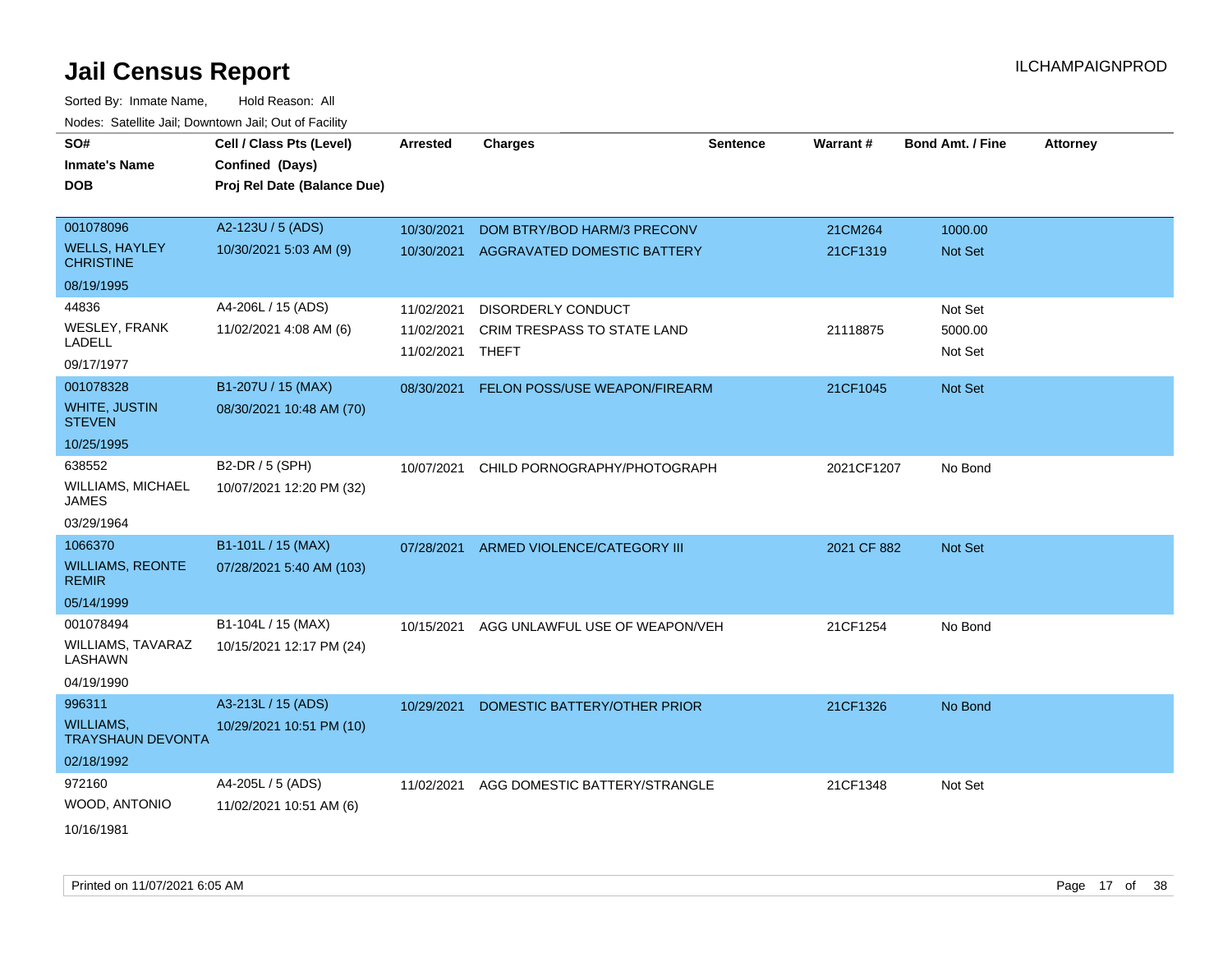| SO#<br><b>Inmate's Name</b><br><b>DOB</b> | Cell / Class Pts (Level)<br>Confined (Days)<br>Proj Rel Date (Balance Due) | Arrested   | Charges                   | <b>Sentence</b> | Warrant # | <b>Bond Amt. / Fine</b> | Attorney |
|-------------------------------------------|----------------------------------------------------------------------------|------------|---------------------------|-----------------|-----------|-------------------------|----------|
| 001078539<br><b>WRIGHT, AMARION</b>       | A4-201U / 15 (ADS)<br>10/27/2021 7:31 AM (12)                              | 10/27/2021 | AGG DISCHARGE FIREARM     |                 | 21CF1296  | 750000.00               |          |
| <b>MALIK</b>                              |                                                                            |            |                           |                 |           |                         |          |
| 10/31/2002                                |                                                                            |            |                           |                 |           |                         |          |
| <b>Total Satellite Jail: 132</b>          |                                                                            | Males: 117 | Unknown: 0<br>Females: 15 |                 |           |                         |          |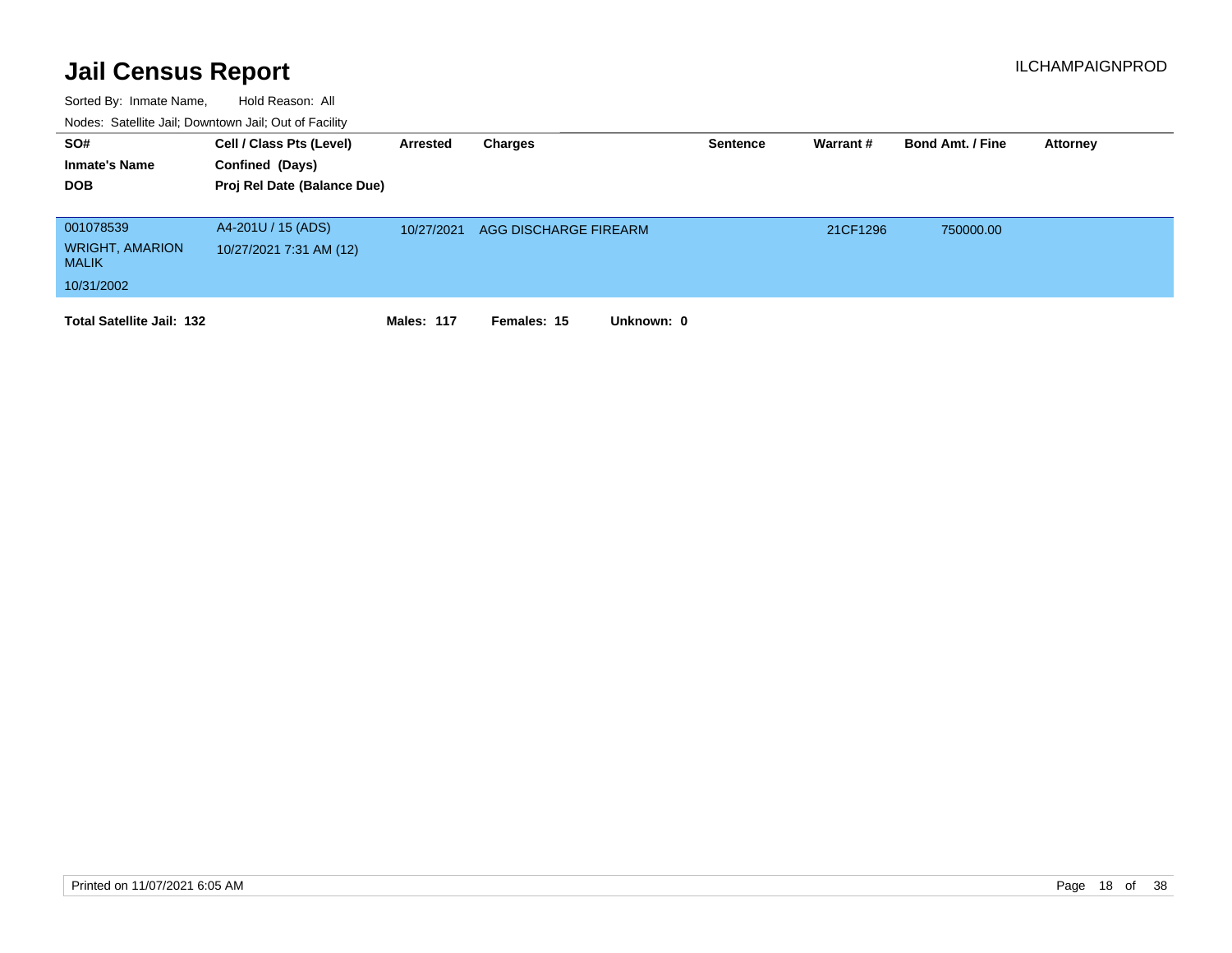| <b>Downtown Jail</b> |  |
|----------------------|--|
|                      |  |

| SO#<br><b>Inmate's Name</b><br><b>DOB</b>                                 | Cell / Class Pts (Level)<br>Confined (Days)<br>Proj Rel Date (Balance Due) | <b>Arrested</b>                                      | <b>Charges</b>                                                                                                       | <b>Sentence</b> | Warrant#                                   | <b>Bond Amt. / Fine</b>                           | <b>Attorney</b> |
|---------------------------------------------------------------------------|----------------------------------------------------------------------------|------------------------------------------------------|----------------------------------------------------------------------------------------------------------------------|-----------------|--------------------------------------------|---------------------------------------------------|-----------------|
| 1073165<br><b>ACKERMAN, CODY</b><br><b>JAMES</b><br>02/01/1989            | G4L / 5 (MIN)<br>04/30/2021 4:48 PM (192)                                  | 04/30/2021<br>04/30/2021<br>04/30/2021<br>05/03/2021 | UNLWFL POSS/DRIVER/VEH/STOLEN<br>FORGERY/ISSUE/DELIVER DOCUMENT<br><b>BURGLARY</b><br>FORGERY/ISSUE/DELIVER DOCUMENT |                 | 21CF486<br>19CF143<br>21CF516<br>2018CF689 | Not Set<br>75000.00<br>Not Set<br>2500.00 / 75.00 |                 |
| 1058975<br>ANDERSON, LAROME<br><b>ROMEO</b><br>11/19/1996                 | J5U / 10 (MED)<br>09/20/2021 11:18 PM (49)                                 | 09/20/2021                                           | <b>DOMESTIC BATTERY</b>                                                                                              | 2y (DOC)        | 21CF1136                                   | Not Set                                           |                 |
| 517915<br><b>BOXLEY, CHARLES</b><br><b>OMAR</b><br>01/10/1985             | G8U / 5 (MIN)<br>08/03/2021 2:18 PM (97)                                   | 08/03/2021<br>08/03/2021<br>08/03/2021               | <b>BURGLARY</b><br><b>BURGLARY</b><br>FORGERY/ISSUE/DELIVER DOCUMENT                                                 |                 | 21CF289<br>21CF679                         | 20000.00<br>20000.00<br>No Bond                   |                 |
| 995432<br><b>BROWN, JAVON</b><br><b>SHANTEZ</b><br>10/14/1991             | $11/10$ (ADS)<br>10/22/2021 2:36 AM (17)                                   | 10/22/2021<br>10/22/2021                             | RESIST/OBSTRUCTING A PEACE OFFICEI<br>POSSESS DRUG PARAPHERNALIA                                                     |                 | 21CM489<br>20CM650                         | Not Set<br>10000.00                               |                 |
| 1075941<br><b>BROWN, LIONEL</b><br><b>TERRELL</b><br>10/19/1981           | G2L / 5 (MIN)<br>10/08/2021 5:16 PM (31)                                   | 10/08/2021                                           | <b>HARASS WITNESS/FAMILY MBR/REP</b>                                                                                 |                 | 2021CF1188                                 | 500000.00                                         |                 |
| 61904<br><b>BURNETT, TIMOTHY</b><br><b>LYNN</b><br>09/09/1983             | D4 / 15 (ADS)<br>10/23/2021 5:43 PM (16)                                   | 10/23/2021                                           | <b>ROBBERY</b>                                                                                                       |                 | 21CF1287                                   | Not Set                                           |                 |
| 1075361<br><b>COWART, TORREY</b><br><b>BENJAMEN, Junior</b><br>11/22/1987 | <b>J6L / 5 (ADS)</b><br>04/16/2021 9:17 PM (206)                           | 04/16/2021                                           | <b>BURGLARY</b>                                                                                                      |                 | 21CF414                                    | Not Set                                           |                 |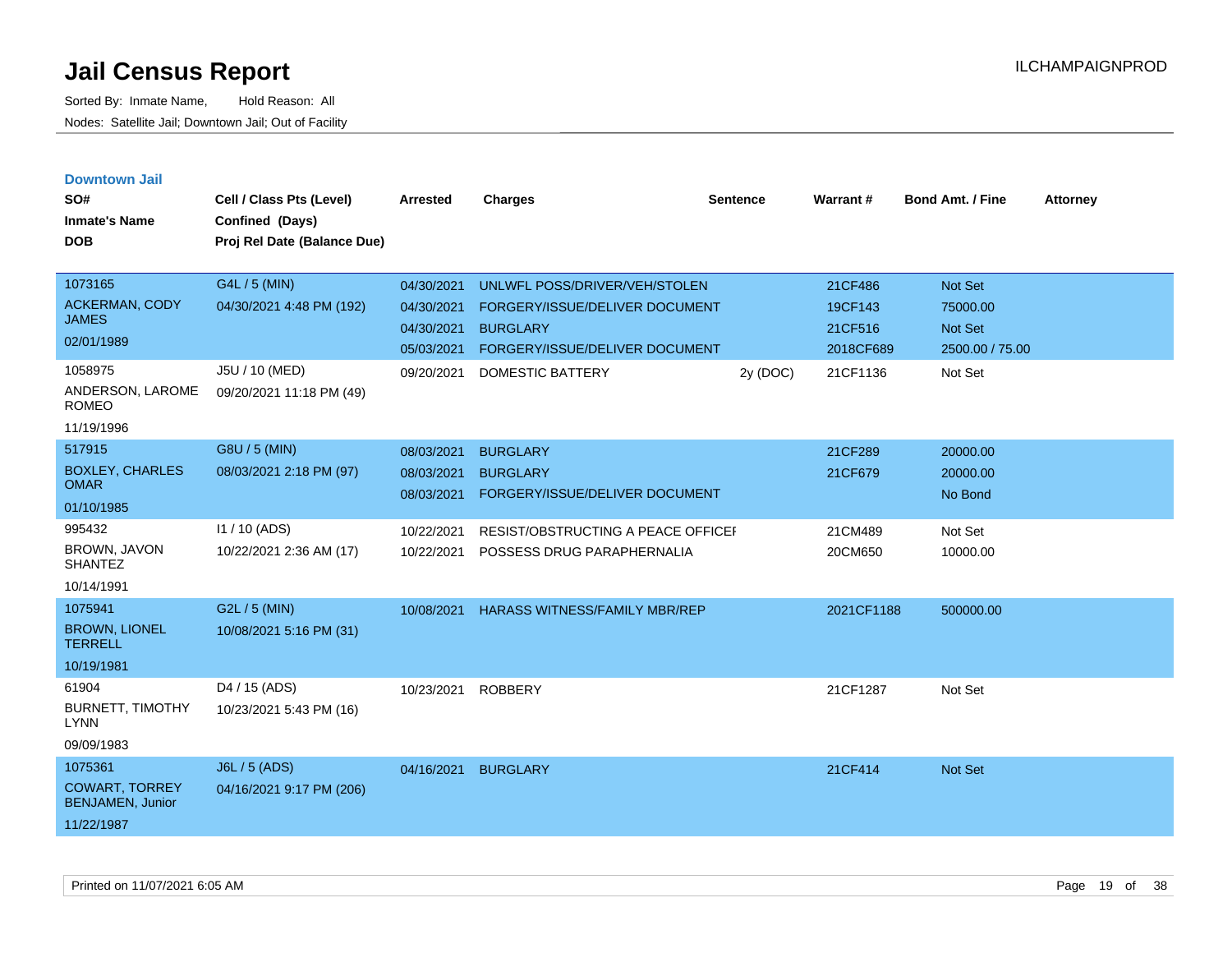Sorted By: Inmate Name, Hold Reason: All

| Nodes: Satellite Jail; Downtown Jail; Out of Facility |                                              |                 |                                        |                 |            |                         |                 |  |  |  |
|-------------------------------------------------------|----------------------------------------------|-----------------|----------------------------------------|-----------------|------------|-------------------------|-----------------|--|--|--|
| SO#                                                   | Cell / Class Pts (Level)                     | <b>Arrested</b> | <b>Charges</b>                         | <b>Sentence</b> | Warrant#   | <b>Bond Amt. / Fine</b> | <b>Attorney</b> |  |  |  |
| <b>Inmate's Name</b>                                  | Confined (Days)                              |                 |                                        |                 |            |                         |                 |  |  |  |
| <b>DOB</b>                                            | Proj Rel Date (Balance Due)                  |                 |                                        |                 |            |                         |                 |  |  |  |
|                                                       |                                              |                 |                                        |                 |            |                         |                 |  |  |  |
| 001078067                                             | 14 / 10 (ADS)                                | 06/25/2021      | AGG BATTERY/PUBLIC PLACE               |                 | 21CF748    | <b>Not Set</b>          |                 |  |  |  |
| <b>CRAYTON, MARSALIS</b><br><b>DBOAH</b>              | 06/25/2021 1:11 PM (136)                     | 06/25/2021      | AGG BATTERY/PUBLIC PLACE               |                 | 21CF749    | Not Set                 |                 |  |  |  |
| 03/27/1991                                            |                                              |                 |                                        |                 |            |                         |                 |  |  |  |
| 56063                                                 | H4L / 10 (ADS)                               | 09/18/2021      | AGGRAVATED BATTERY                     |                 | 21CF1127   | Not Set                 |                 |  |  |  |
| DAVIS, DAMIEN<br><b>DOMINIQUE</b>                     | 09/18/2021 4:25 AM (51)                      | 09/19/2021      | AGGRAVATED BATTERY                     |                 | 21CF1132   | Not Set                 |                 |  |  |  |
| 02/28/1977                                            |                                              |                 |                                        |                 |            |                         |                 |  |  |  |
| 1066719                                               | C3L / 10 (MED)                               | 06/09/2021      | AGG DOMESTIC BATTERY/STRANGLE          |                 | 21CF310    | 100000.00               |                 |  |  |  |
| <b>DAVIS, TAVEON</b>                                  | 06/09/2021 10:50 PM (152)                    | 06/09/2021      | RET THEFT/DISP MERCH/>\$300            |                 | 19CF959    | 5000.00                 |                 |  |  |  |
| <b>CORNELIUS</b>                                      |                                              | 06/09/2021      | RETAIL THEFT/DISP MERCH/<\$300         |                 | 19CM897    | 3000.00                 |                 |  |  |  |
| 12/21/1997                                            |                                              |                 |                                        |                 |            |                         |                 |  |  |  |
| 571307                                                | J3L / 15 (ADS)                               | 09/14/2020      | CRIM SEXUAL ABUSE/CONSENT              |                 | 2020CF1026 | Not Set                 |                 |  |  |  |
| DOMINGO-<br>CASTANEDA,                                | 09/14/2020 11:19 PM (420)                    | 09/14/2020      | PRED CRIM SEX ASLT/VICTIM <13          |                 | 2020CF1025 | Not Set                 |                 |  |  |  |
| 09/29/1989                                            |                                              |                 |                                        |                 |            |                         |                 |  |  |  |
| 527379                                                | C9U / 15 (ADS)                               | 10/25/2021      | <b>ARMED HABITUAL CRIMINAL</b>         |                 | 21CF1297   | <b>Not Set</b>          |                 |  |  |  |
| DRAKE, MARCELL<br><b>DEON</b>                         | 10/25/2021 5:05 PM (14)                      | 10/27/2021      | AGG DOMESTIC BATTERY/STRANGLE          |                 | 21CF1245   | <b>Not Set</b>          |                 |  |  |  |
| 04/20/1987                                            |                                              |                 |                                        |                 |            |                         |                 |  |  |  |
| 959292                                                | K1 / 15 (ADS)                                | 04/01/2021      | ATTEMPT (FIRST DEGREE MURDER)          |                 | 2020CF565  | 2000000.00              |                 |  |  |  |
| DUNCAN, COREYON<br><b>ANTHONY</b>                     | 04/01/2021 8:46 PM (221)                     |                 |                                        |                 |            |                         |                 |  |  |  |
| 01/17/1989                                            |                                              |                 |                                        |                 |            |                         |                 |  |  |  |
| 1053207                                               | K2 / 15 (SPH)                                | 06/06/2019      | MURDER/INTENT TO KILL/INJURE           |                 | 2019-CF849 | 2000000.00              |                 |  |  |  |
| FAUST, JAQUAVEON<br><b>LAVELL</b>                     | 06/06/2019 2:24 PM (886)                     |                 |                                        |                 |            |                         |                 |  |  |  |
| 07/25/1996                                            |                                              |                 |                                        |                 |            |                         |                 |  |  |  |
| 962759                                                | E6L / 5 (ADS)                                | 07/16/2021      | METH DELIVERY<5 GRAMS                  |                 | 21CF833    | Not Set                 |                 |  |  |  |
|                                                       | FINLEY, KEVIN DANTE 07/16/2021 9:44 PM (115) |                 | 07/29/2021 AGG CRIM SEX ASSAULT/FELONY |                 | 21CF891    | No Bond                 |                 |  |  |  |

12/28/1988

Printed on 11/07/2021 6:05 AM **Page 20 of 38**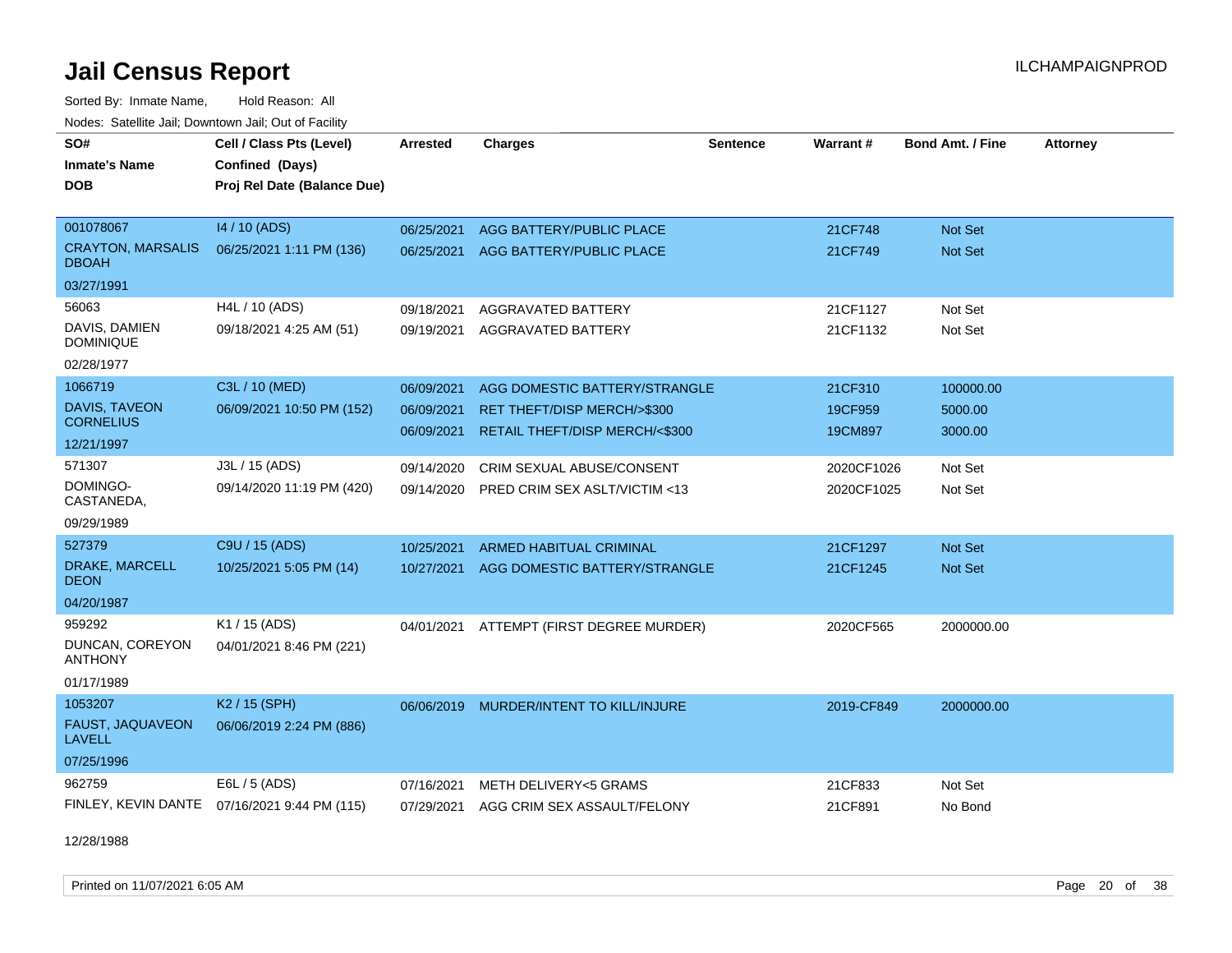CORDELL

01/24/1989

Sorted By: Inmate Name, Hold Reason: All Nodes:

|                                          | Nodes: Satellite Jail; Downtown Jail; Out of Facility |                 |                                    |                 |             |                         |          |  |  |  |  |  |
|------------------------------------------|-------------------------------------------------------|-----------------|------------------------------------|-----------------|-------------|-------------------------|----------|--|--|--|--|--|
| SO#                                      | Cell / Class Pts (Level)                              | <b>Arrested</b> | <b>Charges</b>                     | <b>Sentence</b> | Warrant#    | <b>Bond Amt. / Fine</b> | Attorney |  |  |  |  |  |
| <b>Inmate's Name</b>                     | Confined (Days)                                       |                 |                                    |                 |             |                         |          |  |  |  |  |  |
| <b>DOB</b>                               | Proj Rel Date (Balance Due)                           |                 |                                    |                 |             |                         |          |  |  |  |  |  |
|                                          |                                                       |                 |                                    |                 |             |                         |          |  |  |  |  |  |
| 1068917                                  | H1L / 5 (MIN)                                         | 08/11/2021      | VIO ORDER/PRIOR VIO OF ORDER       |                 | 21CF965     | Not Set                 |          |  |  |  |  |  |
| <b>GARCIA, JUAN</b><br><b>CARLOS</b>     | 08/11/2021 9:24 PM (89)                               |                 |                                    |                 |             |                         |          |  |  |  |  |  |
| 10/21/1997                               |                                                       |                 |                                    |                 |             |                         |          |  |  |  |  |  |
| 001077490                                | J7L / 5 (ADS)                                         | 07/12/2021      | BATTERY/MAKES PHYSICAL CONTACT     |                 | 20CM761     | 7500.00                 |          |  |  |  |  |  |
| GOURDINE, XAVIER<br><b>CHRISTOPHER</b>   | 07/12/2021 12:31 AM (119)                             |                 |                                    |                 |             |                         |          |  |  |  |  |  |
| 09/28/1997                               |                                                       |                 |                                    |                 |             |                         |          |  |  |  |  |  |
| 001078510                                | G1U / 5 (MIN)                                         | 10/18/2021      | <b>WRIT</b>                        |                 |             | No Bond                 |          |  |  |  |  |  |
| <b>HARRIS, WHITFIELD</b><br><b>AJANI</b> | 10/18/2021 10:59 AM (21)                              |                 |                                    |                 |             |                         |          |  |  |  |  |  |
| 10/04/2001                               |                                                       |                 |                                    |                 |             |                         |          |  |  |  |  |  |
| 1073611                                  | G5L / 5 (MIN)                                         | 02/09/2021      | DELIVERY OF OR POSSESSION OF W/INT |                 | 21CF160     | Not Set                 |          |  |  |  |  |  |
| HAYES, CAMERON<br><b>TAYLOR MALEEK</b>   | 02/09/2021 3:10 PM (272)                              | 02/09/2021      | MFG 15>100 GR ECSTASY/ANALOG       |                 | 21CF121     | 500000.00               |          |  |  |  |  |  |
| 08/10/1998                               |                                                       |                 |                                    |                 |             |                         |          |  |  |  |  |  |
| 1015002                                  | J1L / 10 (ADS)                                        | 07/22/2021      | <b>AGGRAVATED BATTERY</b>          |                 | 2021CF861   | Not Set                 |          |  |  |  |  |  |
| <b>HERRERA, ANDREW</b><br><b>WESLEY</b>  | 07/22/2021 9:17 PM (109)                              |                 |                                    |                 |             |                         |          |  |  |  |  |  |
| 12/17/1993                               |                                                       |                 |                                    |                 |             |                         |          |  |  |  |  |  |
| 1024228                                  | K3 / 15 (SPH)                                         | 04/24/2018      | *MURDER/INTENT TO KILL/INJURE      |                 | 2018-CF1170 | 5000000.00              |          |  |  |  |  |  |
| HILL, JAMONTE<br><b>RASHAD</b>           | 04/24/2018 4:07 PM (1,294)                            |                 |                                    |                 |             |                         |          |  |  |  |  |  |
| 05/23/1994                               |                                                       |                 |                                    |                 |             |                         |          |  |  |  |  |  |
| 49618                                    | G4U / 5 (MIN)                                         | 10/26/2021      | AGG FLEEING POLICE/21 MPH OVER     |                 | 21CF1300    | No Bond                 |          |  |  |  |  |  |
| <b>HITES, STEVEN</b><br><b>WAYNE</b>     | 10/26/2021 7:42 AM (13)                               |                 |                                    |                 |             |                         |          |  |  |  |  |  |
| 12/31/1979                               |                                                       |                 |                                    |                 |             |                         |          |  |  |  |  |  |

07/13/2021 ARMED ROBBERY/ARMED W/FIREARM 21CF815 Not Set 07/13/2021 PROBATION VIOLATION 18CF1697 25000.00 07/13/2021 PROBATION VIOLATION 19CF1295 25000.00

1043704 C8L / 15 (ADS)

07/13/2021 5:56 AM (118)

HOUSTON, STEVEN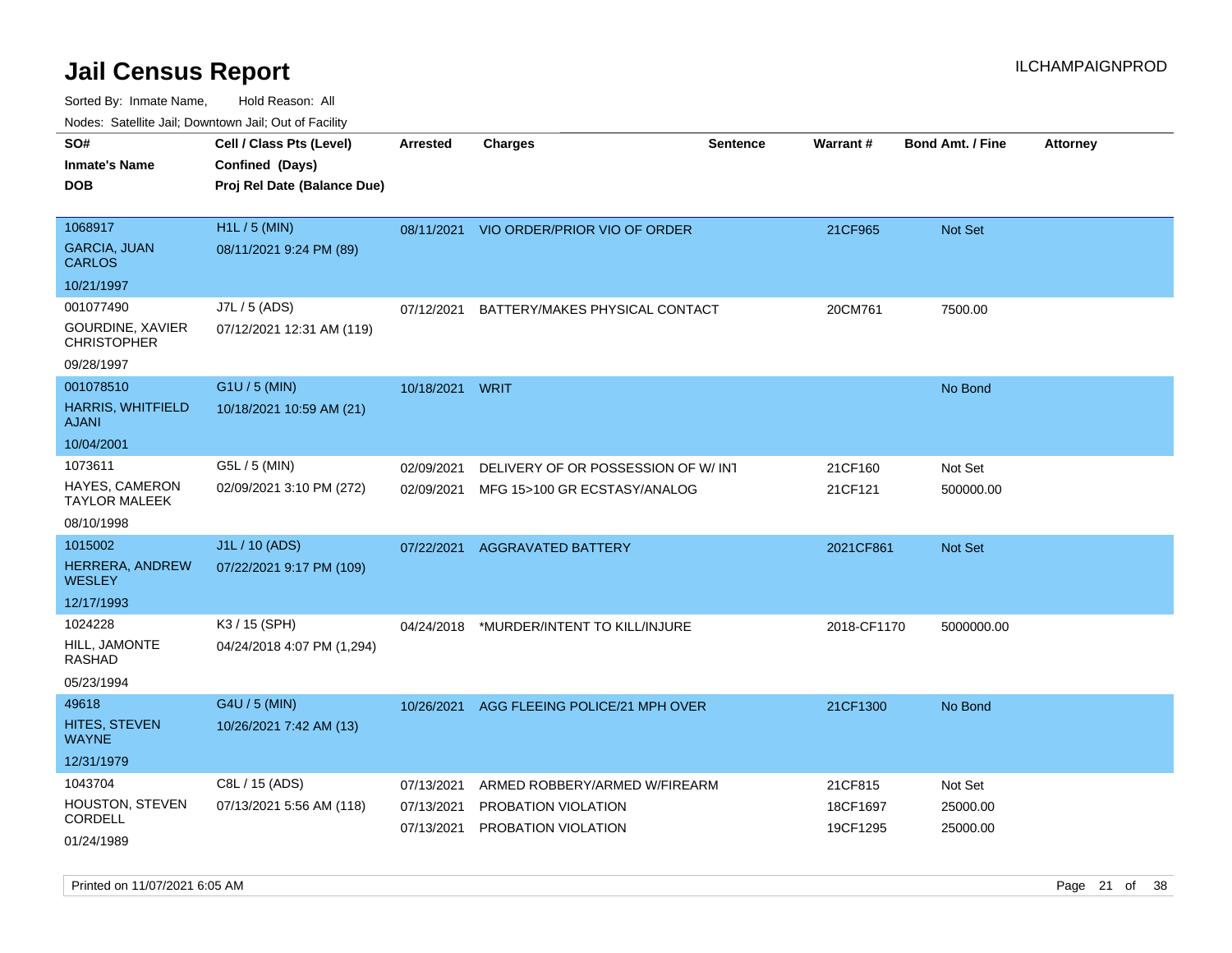| SO#<br>Inmate's Name<br><b>DOB</b>  | Cell / Class Pts (Level)<br>Confined (Days)<br>Proj Rel Date (Balance Due) | <b>Arrested</b> | <b>Charges</b>                       | <b>Sentence</b> | Warrant#    | <b>Bond Amt. / Fine</b> | Attorney |
|-------------------------------------|----------------------------------------------------------------------------|-----------------|--------------------------------------|-----------------|-------------|-------------------------|----------|
| 953555                              | C4L / 15 (MAX)                                                             | 03/10/2021      | <b>CRIM TRESPASS TO RESIDENCE</b>    |                 | 21CF272     | Not Set                 |          |
| HUNT, TAVARIS EARL                  | 03/10/2021 4:58 AM (243)                                                   | 04/14/2021      | AGG FLEEING POLICE/21 MPH OVER       | 3y (DOC)        | 2020CF94    | 10000.00                |          |
| 12/29/1987                          |                                                                            |                 |                                      |                 |             |                         |          |
| 1073894                             | E2L / 10 (ADS)                                                             | 09/09/2021      | VIOLATE SEX OFFENDER REGIS/2+        |                 | 2021CF920   | 10000.00                |          |
| JOKICH, ANTON VEGO                  | 09/09/2021 2:14 PM (60)                                                    |                 |                                      |                 |             |                         |          |
| 05/30/1969                          |                                                                            |                 |                                      |                 |             |                         |          |
| 23138                               | D1 / 15 (MAX)                                                              | 06/17/2021      | <b>STALKING/TRANSMITS THREAT</b>     |                 | 18CF1332    | <b>Not Set</b>          |          |
| JONES, GLENN<br><b>CLAYTON</b>      | 06/17/2021 12:51 PM (144)                                                  | 06/17/2021      | AGG CRIM SEXUAL ABUSE/FELONY         |                 | 18-CF-1333  | Not Set                 |          |
| 08/17/1958                          |                                                                            |                 |                                      |                 |             |                         |          |
| 24308                               | D <sub>2</sub> / 15 (MAX)                                                  | 06/03/2021      | <b>ROBBERY</b>                       |                 | 21CF625     | No Bond                 |          |
| KWIATKOWSKI,<br>ROBERT JOHN         | 06/03/2021 10:40 PM (158)                                                  |                 |                                      |                 |             |                         |          |
| 08/08/1963                          |                                                                            |                 |                                      |                 |             |                         |          |
| 37260                               | C2U / 10 (ADS)                                                             | 09/09/2021      | FORGERY/ISSUE DOCUMENT/1 UPC         |                 | 2019 CF 559 | 200000.00               |          |
| LENARD, DEMETRIUS<br><b>MARQUIS</b> | 09/09/2021 1:44 AM (60)                                                    |                 |                                      |                 |             |                         |          |
| 07/03/1973                          |                                                                            |                 |                                      |                 |             |                         |          |
| 29681                               | J2L / 15 (ADS)                                                             | 07/14/2020      | PREDATORY CRIMINAL SEX ASSLT/CHILD   |                 | 20CF-781    | 250000.00               |          |
| LENOIR, JOHN<br>CHRISTOPHER         | 07/14/2020 12:51 PM (482)                                                  |                 |                                      |                 |             |                         |          |
| 04/20/1966                          |                                                                            |                 |                                      |                 |             |                         |          |
| 001078249                           | B3 / 10 (MED)                                                              | 08/07/2021      | <b>FELON POSS/USE WEAPON/FIREARM</b> |                 | 21CF947     | Not Set                 |          |
| MCCLENDON, CALVIN<br>M              | 08/07/2021 8:56 AM (93)                                                    |                 |                                      |                 |             |                         |          |
| 04/29/1990                          |                                                                            |                 |                                      |                 |             |                         |          |
| 40235                               | G9U / 5 (MIN)                                                              | 10/04/2021      | AGG DUI/4                            |                 | 2021CF1145  | 35000.00                |          |
| MERRIWEATHER,<br><b>MARCUS TODD</b> | 10/04/2021 4:41 PM (35)                                                    |                 |                                      |                 |             |                         |          |
| 11/28/1967                          |                                                                            |                 |                                      |                 |             |                         |          |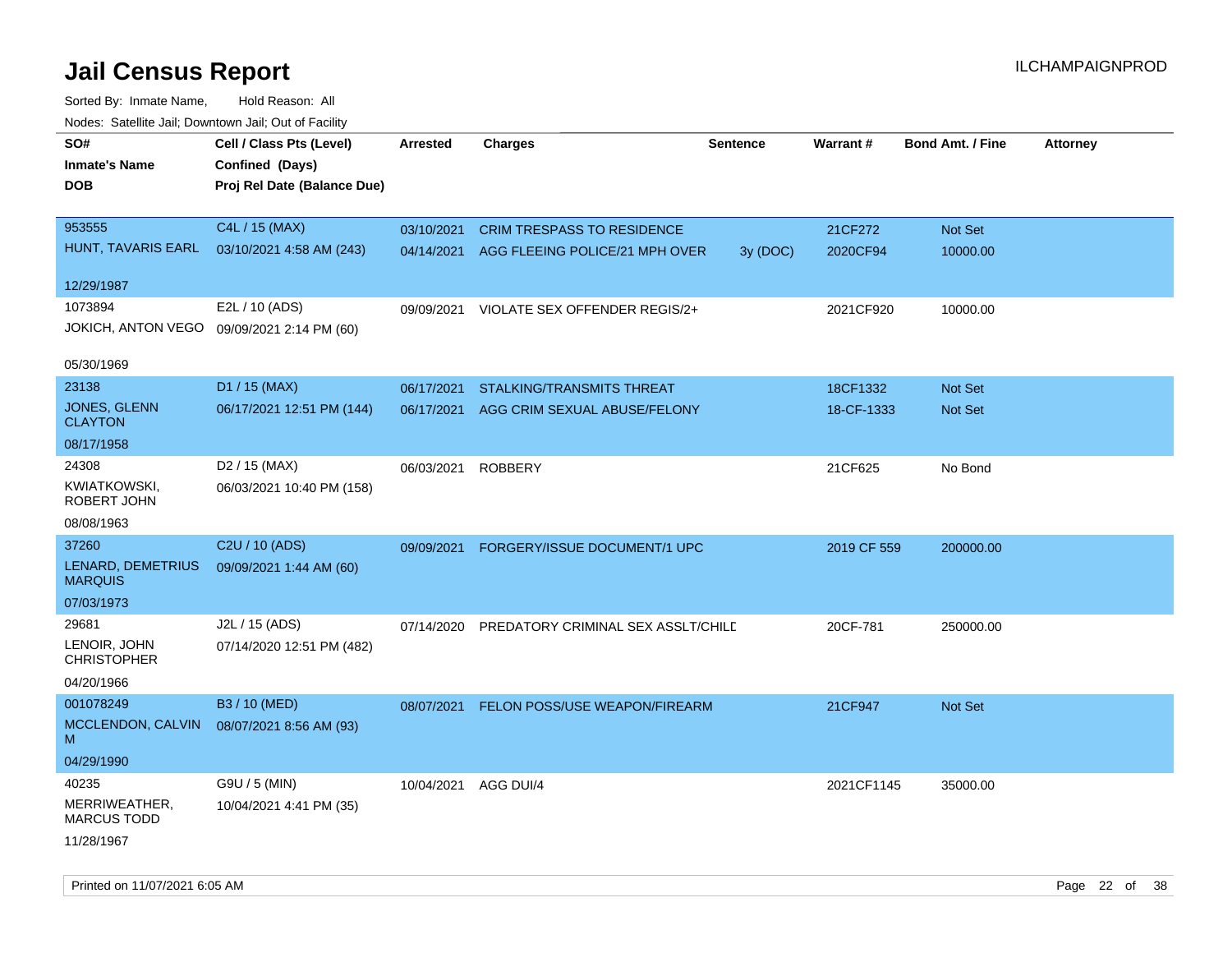Sorted By: Inmate Name, Hold Reason: All

| Nodes: Satellite Jail; Downtown Jail; Out of Facility |                             |                          |                                                                |                 |                        |                         |                 |
|-------------------------------------------------------|-----------------------------|--------------------------|----------------------------------------------------------------|-----------------|------------------------|-------------------------|-----------------|
| SO#                                                   | Cell / Class Pts (Level)    | <b>Arrested</b>          | <b>Charges</b>                                                 | <b>Sentence</b> | Warrant#               | <b>Bond Amt. / Fine</b> | <b>Attorney</b> |
| <b>Inmate's Name</b>                                  | Confined (Days)             |                          |                                                                |                 |                        |                         |                 |
| <b>DOB</b>                                            | Proj Rel Date (Balance Due) |                          |                                                                |                 |                        |                         |                 |
|                                                       |                             |                          |                                                                |                 |                        |                         |                 |
| 1040273                                               | E4L / 15 (ADS)              | 09/30/2021               | <b>PRED CRIM SEX ASLT/VICTIM &lt;13</b>                        |                 | 21CF329                | 500000.00               |                 |
| METCALFE, LANELL<br><b>JARON</b>                      | 09/30/2021 11:32 PM (39)    |                          |                                                                |                 |                        |                         |                 |
| 09/22/1988                                            |                             |                          |                                                                |                 |                        |                         |                 |
| 1075635                                               | B <sub>2</sub> / 10 (ADS)   | 05/11/2021               | AGG DISCHARGE FIREARM/OCC VEH                                  |                 | 21CF538                | Not Set                 |                 |
| MILES, DEVLON VON,<br>Junior                          | 05/11/2021 10:39 PM (181)   | 05/11/2021               | MFG/DEL CANNABIS/30-500 GRAMS                                  |                 | 20CF1402               | 100000.00               |                 |
| 11/04/2000                                            |                             |                          |                                                                |                 |                        |                         |                 |
| 1069209                                               | H <sub>2</sub> L / 10 (ADS) | 04/07/2021               | AGG BATTERY/GREAT BODILY HARM                                  |                 | 21CF376                | Not Set                 |                 |
| MOORE, DEVONTE<br><b>JAMAL</b>                        | 04/07/2021 6:25 PM (215)    |                          |                                                                |                 |                        |                         |                 |
| 09/24/1995                                            |                             |                          |                                                                |                 |                        |                         |                 |
| 001078357                                             | H6L / 15 (ADS)              | 09/17/2021               | ARMED ROBBERY/ARMED W/FIREARM                                  |                 | 21CF1230               | Not Set                 |                 |
| PETTIGREW, CAREY<br><b>CORNITRIAS DEOBLO</b>          | 09/17/2021 9:56 AM (52)     | 09/17/2021<br>09/17/2021 | ARMED ROBBERY/ARMED W/FIREARM<br>ARMED ROBBERY/ARMED W/FIREARM |                 | 21CF1128<br>21CF1129   | Not Set<br>Not Set      |                 |
| 08/31/1986                                            |                             |                          |                                                                |                 |                        |                         |                 |
| 1022441                                               | H3L / 10 (ADS)              | 10/27/2021               | AGG BATTERY/PEACE OFFICER                                      |                 | 2021 CF 12             | No Bond                 |                 |
| PICKENS, DONTRELL<br><b>DEMAR</b>                     | 10/27/2021 1:39 PM (12)     | 10/27/2021               | AGG BATTERY/PEACE OFFICER                                      |                 | 2020 CF 1488           | No Bond                 |                 |
| 12/10/1993                                            |                             |                          |                                                                |                 |                        |                         |                 |
| 1072114                                               | A1U / 15 (SPH)              | 01/17/2021               | ATTEMPT (FIRST DEGREE MURDER)                                  |                 | 2021CF65               | Not Set                 |                 |
| ROBINSON, DONNELL                                     | 01/17/2021 2:40 PM (295)    | 01/17/2021               | ARMED ROBBERY/NO FIREARM                                       |                 | 2020CF824              | 75000.00                |                 |
| <b>LEVON</b>                                          |                             | 02/17/2021               | AGGRAVATED BATTERY                                             | 4y (DOC)        |                        | 250000.00               |                 |
| 10/23/2000                                            |                             |                          |                                                                |                 |                        |                         |                 |
| 980761                                                | B1 / 10 (MED)               | 06/07/2021               | DOMESTIC BATTERY/OTHER PRIOR                                   |                 | 21CF639                | Not Set                 |                 |
| ROBINSON, LEON<br><b>SOLOMON</b>                      | 06/07/2021 1:53 AM (154)    |                          |                                                                |                 |                        |                         |                 |
| 10/22/1983                                            |                             |                          |                                                                |                 |                        |                         |                 |
| 1006507                                               | D3 / 10 (ADS)               | 10/21/2021               | AGG ASLT/USE DDLY WEAPON                                       |                 | 21CM123                | 1000.00                 |                 |
| RODGERS, DYLAN<br><b>ROBERT</b>                       | 10/21/2021 12:34 AM (18)    | 10/21/2021               | DOMESTIC BATTERY/OTHER PRIOR<br>10/21/2021 PROBATION VIOLATION |                 | 21CF1269<br>2019CF1220 | Not Set<br>10000.00     |                 |
| 12/12/1991                                            |                             |                          |                                                                |                 |                        |                         |                 |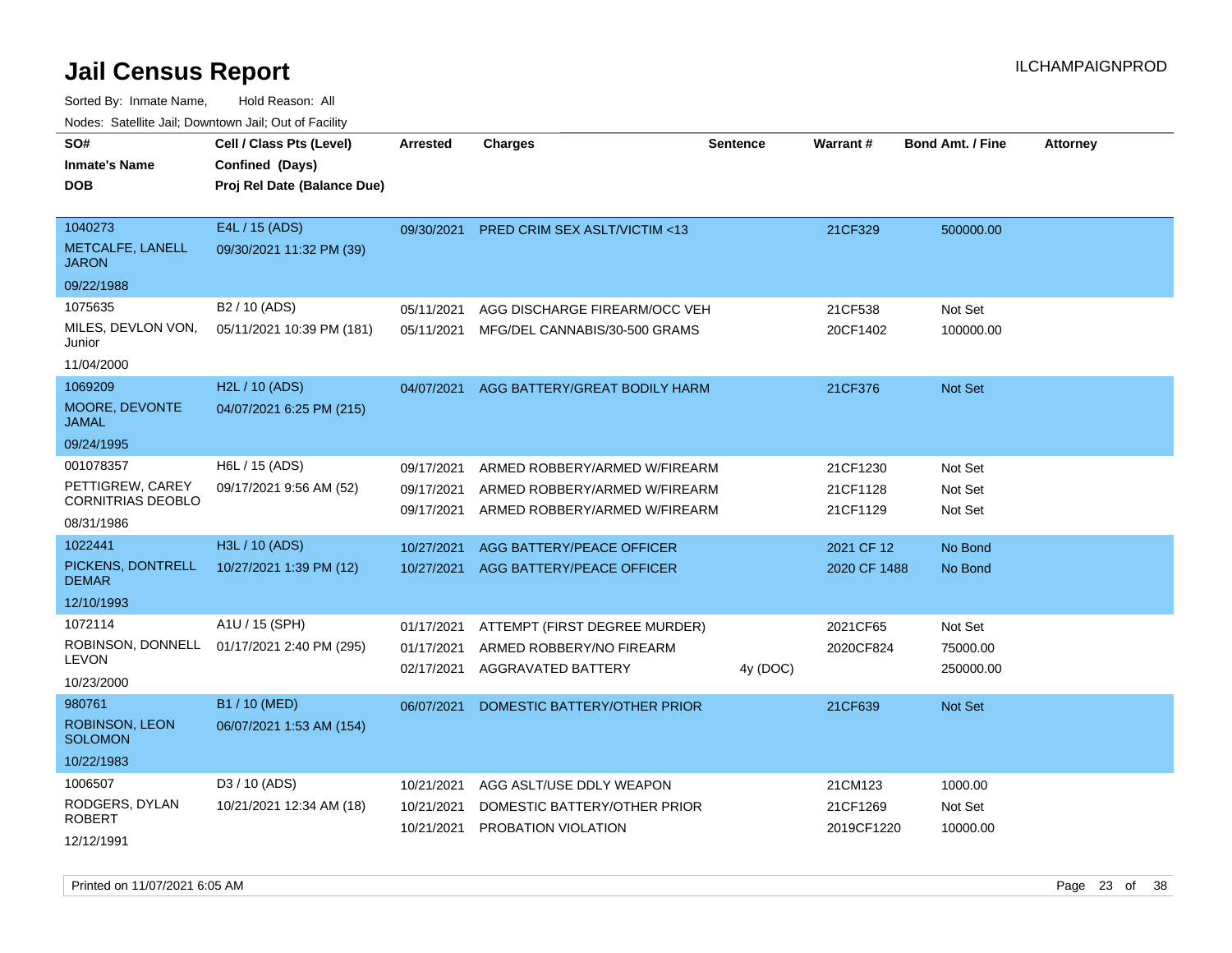| ivouss. Satellite Jali, Downtown Jali, Out of Facility |                                              |                 |                                      |                 |                 |                         |                 |
|--------------------------------------------------------|----------------------------------------------|-----------------|--------------------------------------|-----------------|-----------------|-------------------------|-----------------|
| SO#                                                    | Cell / Class Pts (Level)                     | <b>Arrested</b> | <b>Charges</b>                       | <b>Sentence</b> | <b>Warrant#</b> | <b>Bond Amt. / Fine</b> | <b>Attorney</b> |
| Inmate's Name                                          | Confined (Days)                              |                 |                                      |                 |                 |                         |                 |
| <b>DOB</b>                                             | Proj Rel Date (Balance Due)                  |                 |                                      |                 |                 |                         |                 |
|                                                        |                                              |                 |                                      |                 |                 |                         |                 |
| 001077772                                              | E5L / 5 (ADS)                                | 03/16/2021      | PUBLIC INDECENCY/SEX CONDUCT         |                 | 21CM102         | <b>Not Set</b>          |                 |
| RUSH, MARION EARL,<br>Junior                           | 03/16/2021 7:40 PM (237)                     |                 |                                      |                 |                 |                         |                 |
| 10/21/1967                                             |                                              |                 |                                      |                 |                 |                         |                 |
| 1046238                                                | G1L / 5 (MIN)                                | 08/30/2021      | MFG/DEL CANNABIS/2000<5000 GR        |                 | 2013CF2083      | Not Set                 |                 |
| SAMPLE, RYAN<br>CURTIS                                 | 08/30/2021 8:56 PM (70)                      |                 |                                      |                 |                 |                         |                 |
| 07/30/1987                                             |                                              |                 |                                      |                 |                 |                         |                 |
| 1069960                                                | G7L / 5 (MIN)                                |                 | 09/28/2021 IDENTITY THEFT/\$2K-\$10K |                 | 21CF952         | 10000.00                |                 |
| SHELTON, JOSIAH<br>TIMOTHY                             | 09/28/2021 2:04 AM (41)                      |                 |                                      |                 |                 |                         |                 |
| 02/23/1980                                             |                                              |                 |                                      |                 |                 |                         |                 |
| 001077269                                              | G3L / 5 (MIN)                                | 10/13/2021      | RECEIVE/POSS/SELL STOLEN VEH         |                 | 2020CF1122      | 15000.00                |                 |
|                                                        | SPURLIN, DAVID ELLIS 10/13/2021 7:36 AM (26) |                 |                                      |                 |                 |                         |                 |
|                                                        |                                              |                 |                                      |                 |                 |                         |                 |
| 03/25/1987                                             |                                              |                 |                                      |                 |                 |                         |                 |
| 1051104                                                | G6L / 5 (MIN)                                | 05/26/2021      | DRIVING ON REVOKED LICENSE           |                 | 21TR4000        | <b>Not Set</b>          |                 |
| STOVER, ANDREW                                         | 05/27/2021 12:59 AM (165)                    | 05/26/2021      | <b>BURGLARY</b>                      |                 | 21CF667         | <b>Not Set</b>          |                 |
| WADE.                                                  |                                              |                 | 05/26/2021 METH DELIVERY/5<15 GRAMS  |                 | 21CF598         | <b>Not Set</b>          |                 |
| 07/20/1994                                             |                                              |                 |                                      |                 |                 |                         |                 |
| 1024184                                                | H5L / 10 (ADS)                               | 09/08/2021      | AGG ASLT PEACE OFF/FIRE/ER WRK       |                 | 20CF1051        | No Bond                 |                 |
| SULLIVAN, CODY<br>MICHAEL                              | 09/08/2021 3:28 PM (61)                      |                 |                                      |                 |                 |                         |                 |
| 08/15/1994                                             |                                              |                 |                                      |                 |                 |                         |                 |
| 1068839                                                | F8L / 15 (MAX)                               | 08/07/2020      | <b>HOMICIDE</b>                      |                 | 2020-CF851      | 1000000.00              |                 |
| <b>TAYLOR, LONDON</b><br>JAVON                         | 08/07/2020 10:30 AM (458)                    |                 |                                      |                 |                 |                         |                 |
| 08/16/1999                                             |                                              |                 |                                      |                 |                 |                         |                 |
| 54881                                                  | E1L / 10 (ADS)                               | 05/18/2021      | AGGRAVATED ASSAULT/PUBLIC PROP       |                 | 21CM185         | 100.00                  |                 |
| THOMAS, BRYANT                                         | 05/18/2021 9:03 PM (174)                     |                 |                                      |                 |                 |                         |                 |
| 11/12/1973                                             |                                              |                 |                                      |                 |                 |                         |                 |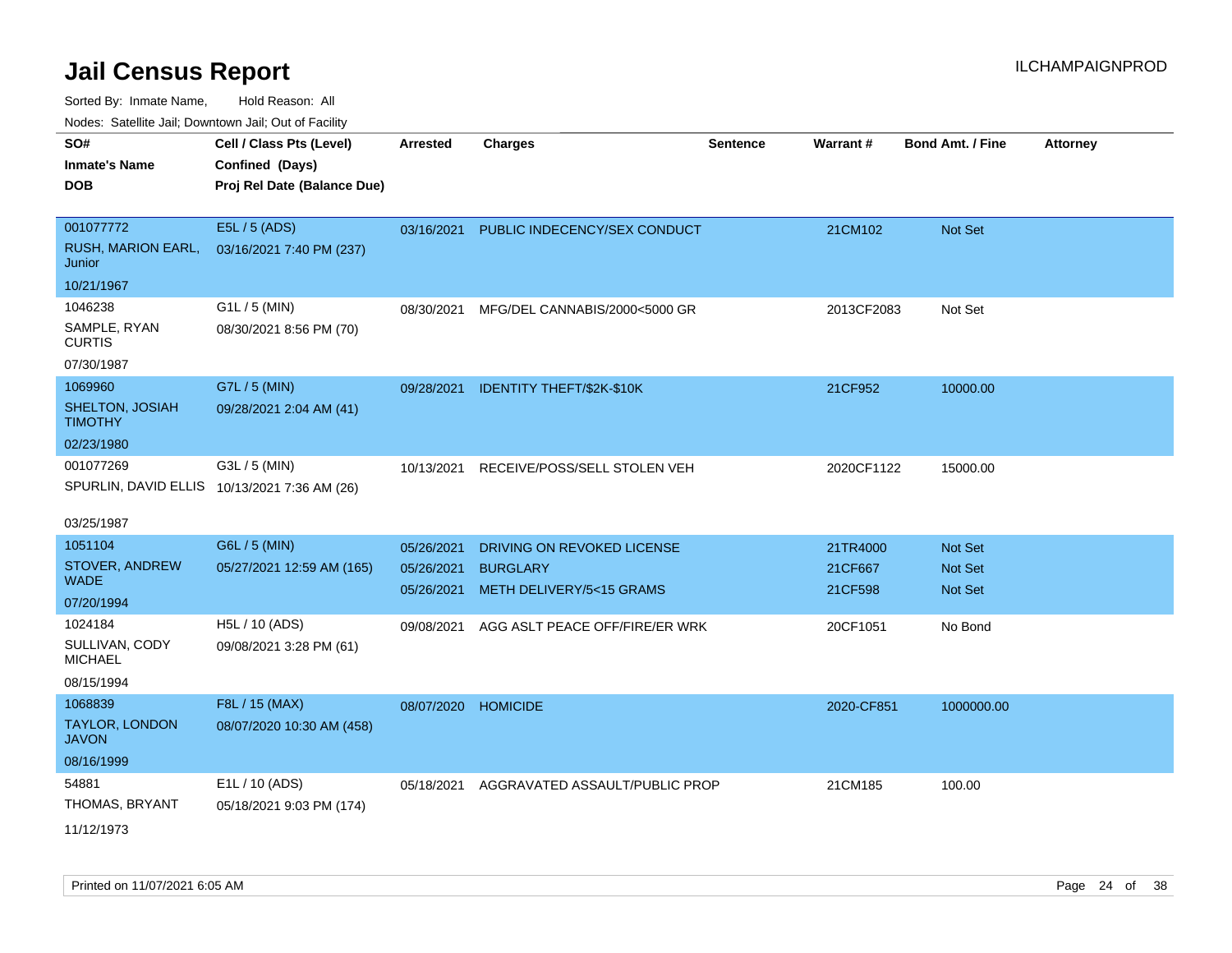| noaco. Catomto can, Domntonn can, Cat or I domt<br>SO#<br><b>Inmate's Name</b><br><b>DOB</b> | Cell / Class Pts (Level)<br>Confined (Days)<br>Proj Rel Date (Balance Due) | Arrested          | <b>Charges</b>                 | <b>Sentence</b> | Warrant#    | <b>Bond Amt. / Fine</b> | <b>Attorney</b> |
|----------------------------------------------------------------------------------------------|----------------------------------------------------------------------------|-------------------|--------------------------------|-----------------|-------------|-------------------------|-----------------|
| 1056971                                                                                      | D6 / 10 (ADS)                                                              | 08/07/2021        | FELON POSS/USE WEAPON/FIREARM  |                 | 21CF948     | No Bond                 |                 |
| TRAVIS, DENZEL<br><b>DANTRELL</b>                                                            | 08/07/2021 7:36 AM (93)                                                    | 08/08/2021        | AGG BATTERY/PUBLIC PLACE       |                 | 2020CF647   | 25000.00                |                 |
| 03/21/1993                                                                                   |                                                                            |                   |                                |                 |             |                         |                 |
| 001078250                                                                                    | F2L / 10 (MED)                                                             | 08/07/2021        | FELON POSS WEAPON/BODY ARMOR   |                 | 21CF950     | Not Set                 |                 |
| TRAVIS, JORDAN<br>TESHAUN                                                                    | 08/07/2021 10:27 AM (93)                                                   |                   |                                |                 |             |                         |                 |
| 03/03/1996                                                                                   |                                                                            |                   |                                |                 |             |                         |                 |
| 30108                                                                                        | J4L / 15 (ADS)                                                             | 07/30/2021 MURDER |                                |                 | 21CF902     | 2000000.00              |                 |
| VANDYKE, DARYL<br><b>ANTHONY</b>                                                             | 07/30/2021 8:29 PM (101)                                                   |                   |                                |                 |             |                         |                 |
| 10/04/1965                                                                                   |                                                                            |                   |                                |                 |             |                         |                 |
| 968681                                                                                       | D5 / 15 (ADS)                                                              | 08/27/2021        | AGG CRIM SX AB/VIC 13<18/TRUST |                 | 2020CF499   | 250000.00               |                 |
| <b>WADE, DEMETRIUS</b><br>DARYL                                                              | 08/27/2021 2:25 AM (73)                                                    | 08/27/2021        | INDIRECT CRIMINAL CONTEMPT     | 5y (DOC)        | 2021CC16    | No Bond                 |                 |
| 01/07/1987                                                                                   |                                                                            |                   |                                |                 |             |                         |                 |
| 1071205                                                                                      | E3L / 10 (MED)                                                             | 02/23/2021        | AGG BATTERY/PEACE OFFICER      |                 | 2020-CF-801 | No Bond                 |                 |
| <b>WATERS, WESLEY</b><br><b>DRUMMONE</b>                                                     | 02/23/2021 4:18 PM (258)                                                   |                   |                                |                 |             |                         |                 |
| 03/07/2000                                                                                   |                                                                            |                   |                                |                 |             |                         |                 |
| 001078511                                                                                    | G9L / 5 (MIN)                                                              | 10/18/2021 WRIT   |                                |                 | 20CF1318    | No Bond                 |                 |
| WILLIAMS, KANAAN<br><b>AUBREY</b>                                                            | 10/18/2021 2:21 PM (21)                                                    |                   |                                |                 |             |                         |                 |
| 03/17/2000                                                                                   |                                                                            |                   |                                |                 |             |                         |                 |
| 1058072                                                                                      | A2U / 15 (SPH)                                                             | 02/25/2021        | <b>ARMED HABITUAL CRIMINAL</b> |                 |             | Not Set                 |                 |
| <b>WILLIAMS, KENNETH</b><br><b>BERNARD</b>                                                   | 02/25/2021 3:24 PM (256)                                                   |                   |                                |                 |             |                         |                 |
| 10/04/1985                                                                                   |                                                                            |                   |                                |                 |             |                         |                 |
| 53518                                                                                        | I5 / 15 (ADS)                                                              | 08/19/2021        | AGGRAVATED BATTERY             |                 | 21CF1014    | Not Set                 |                 |
| <b>WILLIAMS, TORREY</b><br>TOSHIBA                                                           | 08/19/2021 10:10 AM (81)                                                   | 09/01/2021        | <b>PROBATION VIOLATION</b>     |                 | 20CF381     | Not Set                 |                 |
| 03/30/1975                                                                                   |                                                                            |                   |                                |                 |             |                         |                 |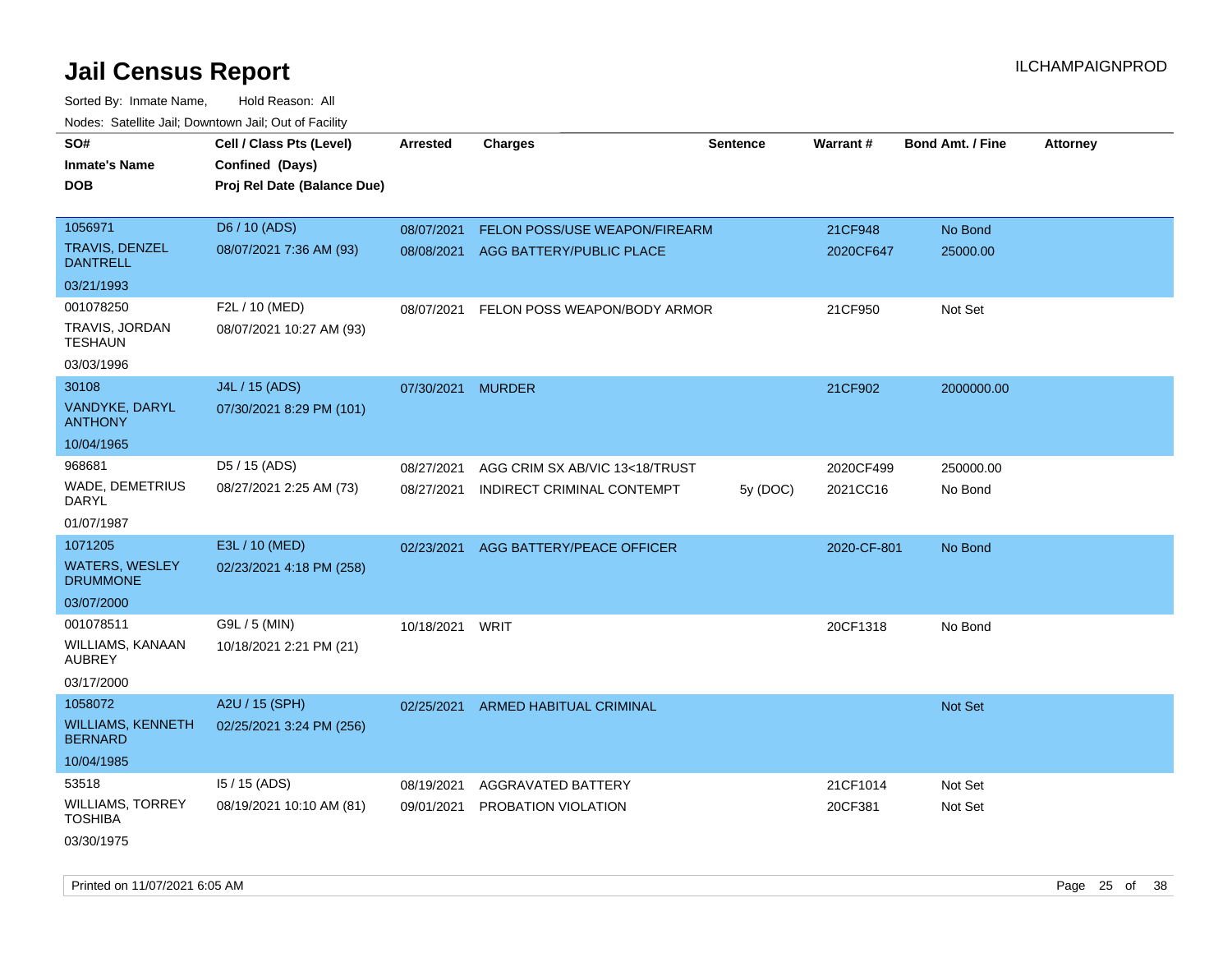| SO#<br><b>Inmate's Name</b><br><b>DOB</b>           | Cell / Class Pts (Level)<br>Confined (Days)<br>Proj Rel Date (Balance Due) | Arrested   | Charges         |            | <b>Sentence</b> | Warrant#    | <b>Bond Amt. / Fine</b> | Attorney |
|-----------------------------------------------------|----------------------------------------------------------------------------|------------|-----------------|------------|-----------------|-------------|-------------------------|----------|
| 9326<br>YOUNG, ANTHONY<br><b>PAUL</b><br>03/13/1954 | $12/5$ (ADS)<br>06/14/2021 12:07 PM (147)                                  | 06/14/2021 | <b>BURGLARY</b> |            |                 | 2020-CF-625 | Not Set                 |          |
| <b>Total Downtown Jail: 56</b>                      |                                                                            | Males: 56  | Females: 0      | Unknown: 0 |                 |             |                         |          |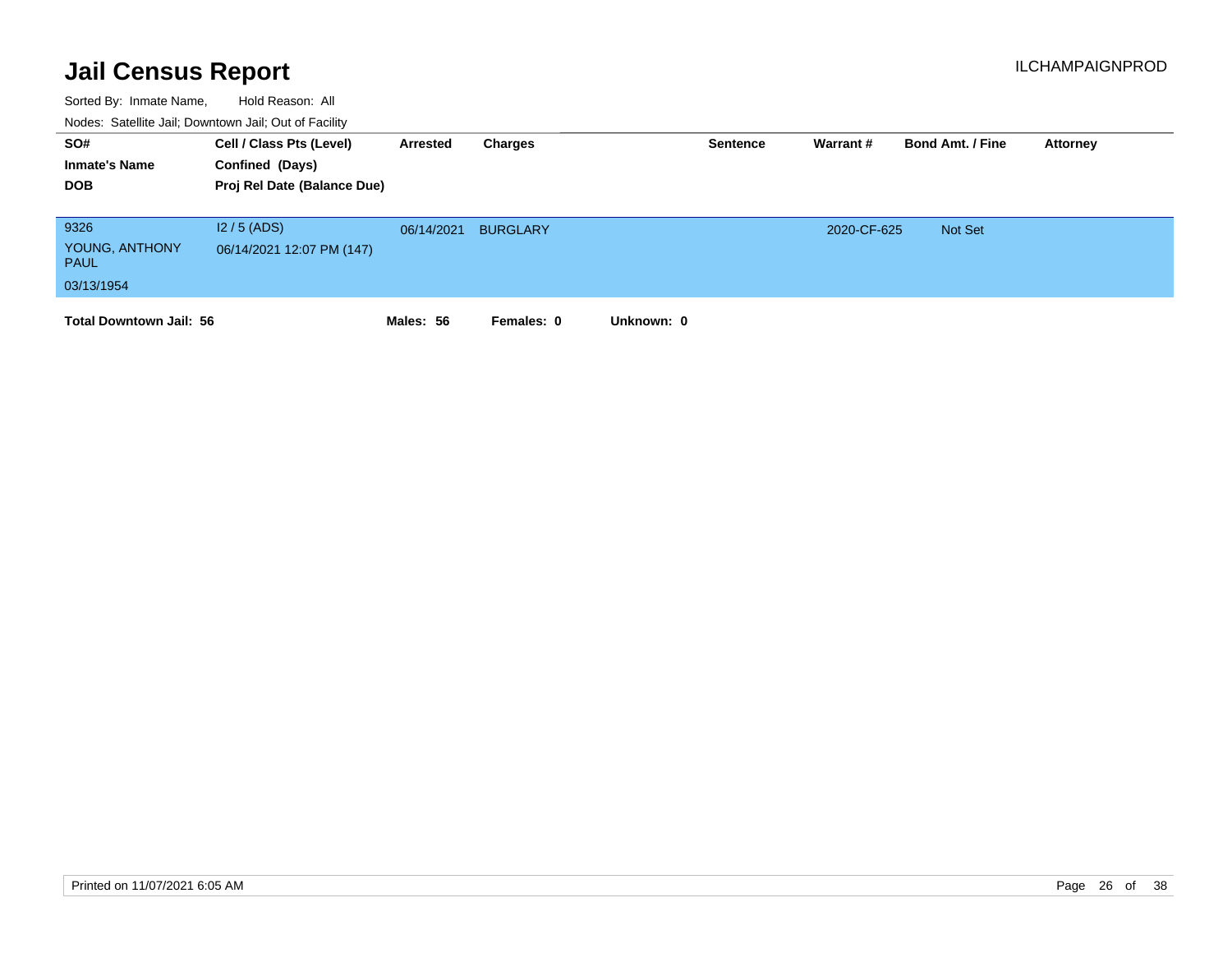|  | <b>Out of Facility</b> |  |
|--|------------------------|--|

| SO#<br><b>Inmate's Name</b><br><b>DOB</b>                         | Cell / Class Pts (Level)<br>Confined (Days)<br>Proj Rel Date (Balance Due) | <b>Arrested</b>                        | <b>Charges</b>                                                                                     | <b>Sentence</b> | Warrant#                        | <b>Bond Amt. / Fine</b>       | <b>Attorney</b> |
|-------------------------------------------------------------------|----------------------------------------------------------------------------|----------------------------------------|----------------------------------------------------------------------------------------------------|-----------------|---------------------------------|-------------------------------|-----------------|
| 61095<br><b>AMOS, DERRICK</b><br><b>JAMES</b><br>06/12/1985       | <b>DEW / 10 (ADS)</b><br>05/02/2021 9:02 PM (190)                          | 05/02/2021                             | <b>HOME INVASION/CAUSE INJURY</b>                                                                  |                 | 2021CF323                       | 100000.00                     |                 |
| 516062<br>BENNETT, JOHN<br><b>MICHAEL</b><br>04/30/1986           | DEW / 15 (MAX)<br>02/22/2021 10:47 AM (259)                                | 02/22/2021<br>02/22/2021               | PHONE HARASSMENT/2+<br>AGG DISCH FIR/VEH/PC OFF/FRMAN                                              |                 | 20CF194<br>21CF210              | 5000.00<br>No Bond            |                 |
| 508342<br><b>BLAKELY, HARVEY</b><br>06/25/1985                    | <b>EHD</b><br>09/28/2021 11:29 AM (41)<br>11/11/2021 (0.00)                | 09/28/2021                             | DRIVING ON REVOKED LICENSE                                                                         |                 | 2020TR1282                      | Not Set                       |                 |
| 976538<br>09/05/1989                                              | EHD<br>BLISSIT, WYATT TYRES 10/12/2021 10:05 AM (27)<br>1/6/2022 (0.00)    | 10/12/2021                             | DOMESTIC BATTERY/OTHER PRIOR                                                                       |                 | 2020CF1095                      | Not Set                       |                 |
| 33993<br><b>BOOKER, STEPHON</b><br><b>MONTELL</b><br>06/11/1971   | <b>DEW / 10 (MED)</b><br>06/14/2021 7:42 PM (147)                          | 06/14/2021<br>06/14/2021<br>06/14/2021 | <b>AGGRAVATED DOMESTIC BATTERY</b><br>POSSESSING A CONTROLLED SUBSTANC<br><b>PAROLE REVOCATION</b> |                 | 21CF688<br>21CF657<br>CH2103612 | Not Set<br>Not Set<br>No Bond |                 |
| 1074315<br><b>BRIGGS, PATRICK</b><br><b>MONTAY</b><br>08/05/2001  | DEW / 15 (MAX)<br>08/03/2021 4:56 PM (97)                                  | 07/27/2021                             | AGG DISCHARGE FIREARM/VEH/SCH                                                                      |                 | 21CF927                         | Not Set                       |                 |
| 001078065<br><b>BROWN, CHARMAN</b><br><b>LAKEEF</b><br>11/30/2002 | <b>KAN / 10 (ADS)</b><br>06/17/2021 12:32 PM (144)                         | 06/17/2021                             | AGG BATTERY/DISCHARGE FIREARM                                                                      |                 | 21CF704                         | 1000000.00                    |                 |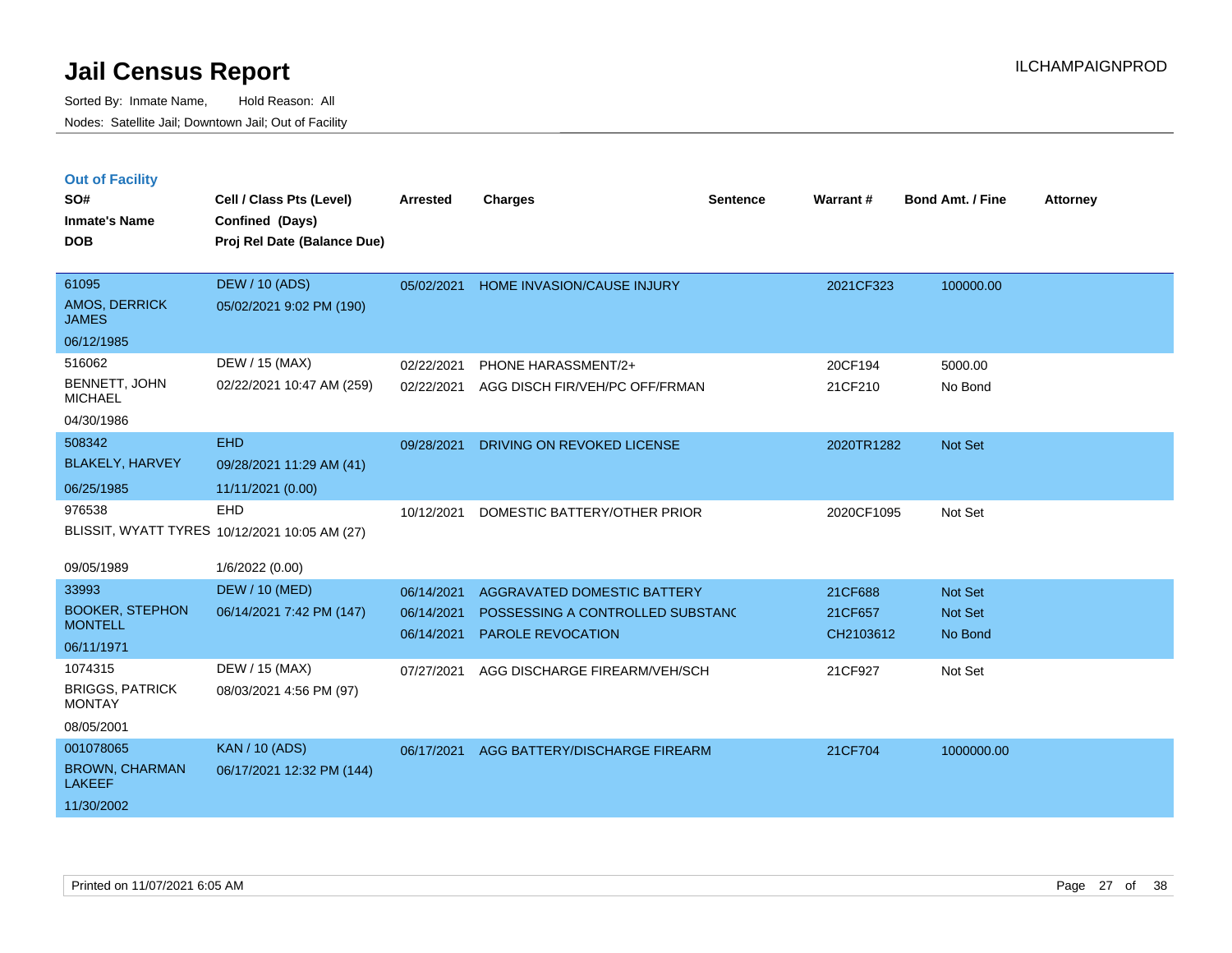| roaco. Calcinio dan, Downtown dan, Oal or Fability                  |                                                                            |                          |                                                               |                 |                      |                         |                 |
|---------------------------------------------------------------------|----------------------------------------------------------------------------|--------------------------|---------------------------------------------------------------|-----------------|----------------------|-------------------------|-----------------|
| SO#<br><b>Inmate's Name</b><br><b>DOB</b>                           | Cell / Class Pts (Level)<br>Confined (Days)<br>Proj Rel Date (Balance Due) | <b>Arrested</b>          | <b>Charges</b>                                                | <b>Sentence</b> | Warrant#             | <b>Bond Amt. / Fine</b> | <b>Attorney</b> |
| 1038554<br><b>BROWN, CORRION</b><br>DEVONTAE                        | <b>KAN / 15 (MAX)</b><br>08/18/2021 5:40 PM (82)                           | 08/18/2021<br>08/18/2021 | DELIVERY OF OR POSSESSION OF W/INT<br>ARMED HABITUAL CRIMINAL |                 | 21CF1009<br>21CF1162 | No Bond<br>Not Set      |                 |
| 04/19/1995<br>1060066<br>BROWN, JAMES                               | <b>EHD</b><br>09/28/2021 10:52 AM (41)                                     | 09/28/2021               | DRIVING ON SUSPENDED LICENSE                                  |                 | 2020TR5855           | Not Set                 |                 |
| EDWARD, Junior<br>11/21/1994                                        |                                                                            |                          |                                                               |                 |                      |                         |                 |
| 1071662<br><b>BROWN, JAWON</b><br><b>EDWARD</b>                     | <b>KAN / 15 (MAX)</b><br>12/14/2020 6:02 PM (329)                          | 12/07/2020               | <b>FELON POSS/USE FIREARM PRIOR</b>                           |                 | 20CF1418             | 250000.00               |                 |
| 04/21/2000                                                          |                                                                            |                          |                                                               |                 |                      |                         |                 |
| 1038579<br><b>BROWN, MARKEL</b><br>rikki                            | KAN / 15 (MAX)<br>08/18/2021 2:05 PM (82)                                  | 08/18/2021               | FELON POSS/USE WEAPON/FIREARM                                 |                 | 21CF1010             | Not Set                 |                 |
| 01/06/1995                                                          |                                                                            |                          |                                                               |                 |                      |                         |                 |
| 1003006<br><b>BROWN, ROCKEITH</b><br><b>JAVONTE</b><br>07/23/1991   | <b>KAN / 15 (MAX)</b><br>08/19/2021 12:55 AM (81)                          | 08/19/2021               | FELON POSS/USE MACHINE GUN                                    |                 | 21CF1011             | No Bond                 |                 |
| 001078361<br><b>BUFORD, DESHAWN</b><br><b>MICHAEL</b><br>02/23/1997 | KAN / 10 (MED)<br>09/08/2021 10:11 PM (61)                                 | 09/08/2021               | AGG UUW/LOADED/NO FCCA/FOID                                   |                 | 21CF1084             | Not Set                 |                 |
| 987334<br>CAIN, ISAIAH<br><b>DEPRIEST</b><br>12/23/1990             | <b>DEW / 15 (MAX)</b><br>03/10/2021 2:22 PM (243)                          | 03/10/2021               | ATTEMPT (FIRST DEGREE MURDER)                                 |                 | 19CF689              | Not Set                 |                 |
| 38283<br>CAMPBELL, DANIEL<br>LEE<br>01/10/1973                      | <b>EHD</b><br>11/02/2021 9:26 AM (6)<br>11/7/2021 (0.00)                   | 11/02/2021               | DUI INTOXICATING COMPOUND                                     |                 | 2020DT189            | Not Set                 |                 |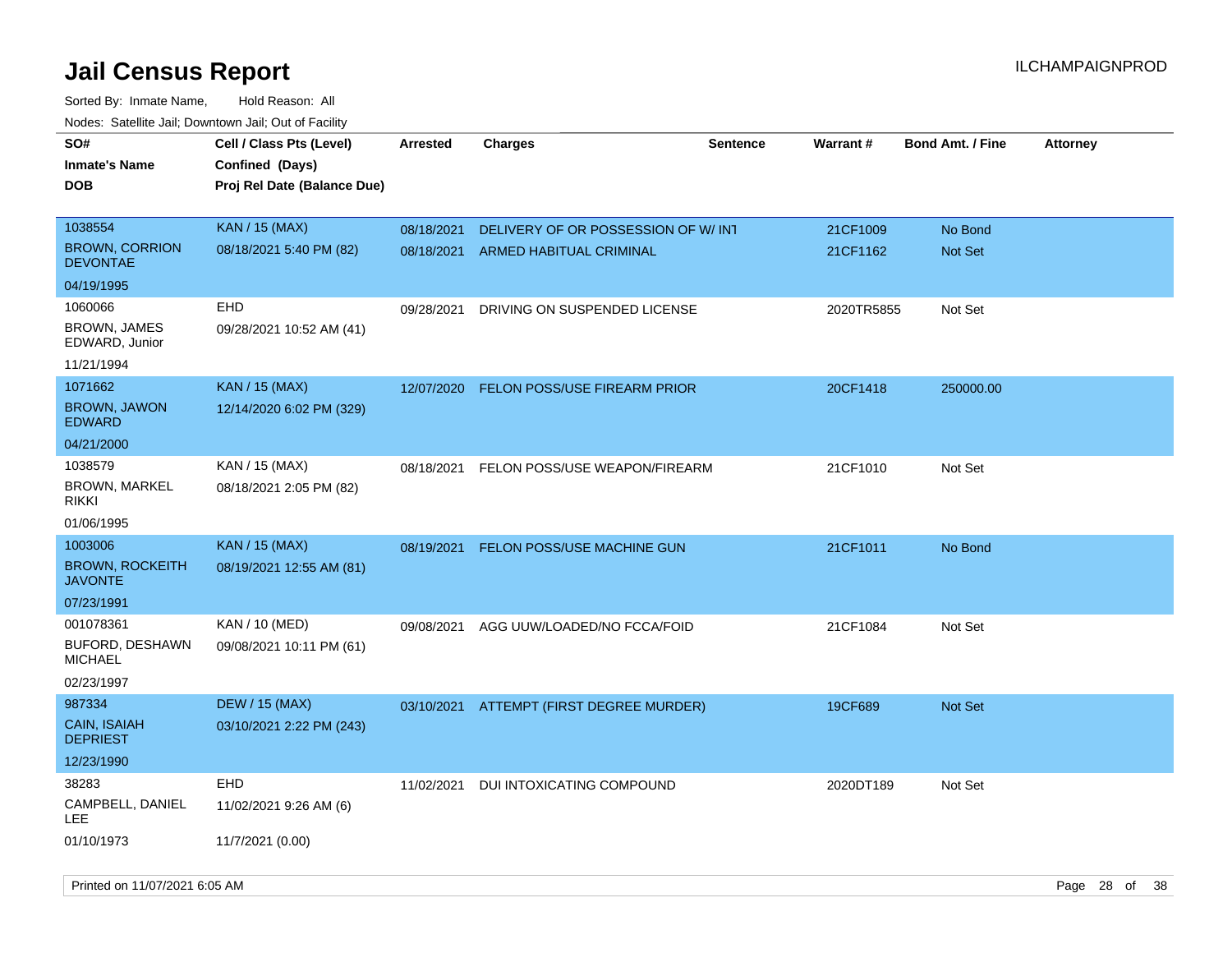Sorted By: Inmate Name, Hold Reason: All Nodes: Satellite Jail; Downtown Jail; Out of Facility

| Noucs. Calcillic Jail, Downtown Jail, Out of Facility |                             |                 |                                      |                 |                 |                         |                 |
|-------------------------------------------------------|-----------------------------|-----------------|--------------------------------------|-----------------|-----------------|-------------------------|-----------------|
| SO#                                                   | Cell / Class Pts (Level)    | <b>Arrested</b> | <b>Charges</b>                       | <b>Sentence</b> | <b>Warrant#</b> | <b>Bond Amt. / Fine</b> | <b>Attorney</b> |
| <b>Inmate's Name</b>                                  | Confined (Days)             |                 |                                      |                 |                 |                         |                 |
| <b>DOB</b>                                            | Proj Rel Date (Balance Due) |                 |                                      |                 |                 |                         |                 |
|                                                       |                             |                 |                                      |                 |                 |                         |                 |
| 992962                                                | DEW / 15 (ADS)              | 05/25/2021      | MURDER/INTENT TO KILL/INJURE         |                 | 2018CF1045      | 1000000.00              |                 |
| <b>CAMPBELL, KEITH</b><br><b>KNAQEEB</b>              | 05/25/2021 1:19 PM (167)    |                 |                                      |                 |                 |                         |                 |
| 07/22/1991                                            |                             |                 |                                      |                 |                 |                         |                 |
| 1064992                                               | KAN / 15 (MAX)              | 09/20/2021      | ARMED VIOLENCE/CATEGORY I            |                 | 21CF1137        | Not Set                 |                 |
| CARTER, KEJUAN<br><b>JAVONTE</b>                      | 09/20/2021 11:42 PM (49)    |                 |                                      |                 |                 |                         |                 |
| 06/27/1998                                            |                             |                 |                                      |                 |                 |                         |                 |
| 1068848                                               | <b>KAN / 15 (MAX)</b>       | 02/06/2020      | MURDER/INTENT TO KILL/INJURE         |                 | 20CF-156        | No Bond                 |                 |
| <b>CHATMAN, MICHAEL</b><br><b>DAISEAN</b>             | 02/06/2020 5:22 PM (641)    |                 |                                      |                 |                 |                         |                 |
| 11/12/1999                                            |                             |                 |                                      |                 |                 |                         |                 |
| 778242                                                | EHD                         | 10/19/2021      | DRIVING RVK/SUSP DUI/SSS 2ND         |                 | 2021CF33        | Not Set                 |                 |
| CHILLIS, CENTRAIL<br><b>DERCO</b>                     | 10/19/2021 9:26 AM (20)     |                 |                                      |                 |                 |                         |                 |
| 06/07/1985                                            | 11/17/2021 (0.00)           |                 |                                      |                 |                 |                         |                 |
| 001078461                                             | <b>KAN / 10 (MED)</b>       | 10/07/2021      | AGG UNLAWFUL USE WEAPON/PERSON       |                 | 2021CF1209      | No Bond                 |                 |
| <b>COLE, ERIC JOSE</b>                                | 10/08/2021 12:25 AM (31)    | 10/07/2021      | AGG DOMESTIC BATTERY/STRANGLE        |                 | 2021CF1208      | Not Set                 |                 |
| 01/24/2002                                            |                             | 10/08/2021      | <b>HARASS WITNESS/FAMILY MBR/REP</b> |                 | 21CF1218        | <b>Not Set</b>          |                 |
| 1066300                                               | <b>EHD</b>                  | 10/12/2021      | AGG DUI/LIC SUSP OR REVOKED          |                 | 2021CF397       | Not Set                 |                 |
| CONTRERAS-<br>RODRIGUEZ, DANIEL                       | 10/12/2021 10:45 AM (27)    |                 |                                      |                 |                 |                         |                 |
| 04/24/1999                                            | 11/9/2021 (0.00)            |                 |                                      |                 |                 |                         |                 |
| 57733                                                 | <b>KAN / 15 (SPH)</b>       | 02/25/2020      | <b>HOMICIDE</b>                      |                 | 2020-CF250      | 2000000.00              |                 |
| <b>CRAIG, ANTOINE</b><br><b>DARRELL</b>               | 02/25/2020 4:08 PM (622)    | 02/25/2020      | FELON POSS/USE WEAPON/FIREARM        |                 | 19CF-1827       | 80000.00                |                 |
| 10/09/1982                                            |                             |                 |                                      |                 |                 |                         |                 |
| 001077939                                             | DEW / 10 (MED)              | 05/10/2021      | FIREARM/FOID INVALID/NOT ELIG        |                 | 21CF526         | No Bond                 |                 |
| <b>CROSS, PATRICK</b><br><b>DONTRELLE</b>             | 05/10/2021 7:31 PM (182)    | 06/02/2021      | POSS STOLEN VEHICLE > \$25,000       |                 | 21CF612         | Not Set                 |                 |
| 11/07/2001                                            |                             |                 |                                      |                 |                 |                         |                 |

Printed on 11/07/2021 6:05 AM **Page 29 of 38**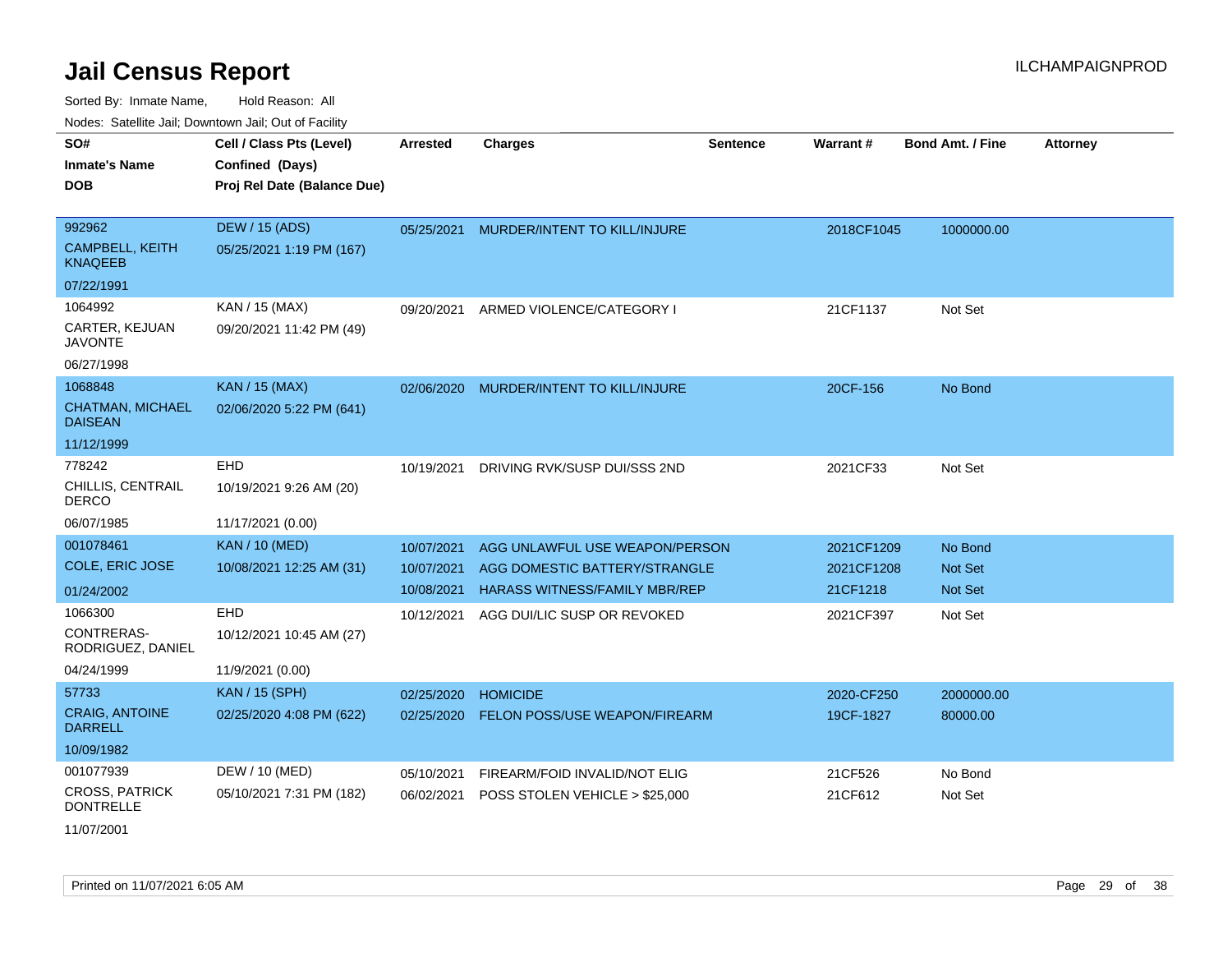| SO#                                  | Cell / Class Pts (Level)    | <b>Arrested</b> | <b>Charges</b>                     | <b>Sentence</b> | Warrant#   | <b>Bond Amt. / Fine</b> | <b>Attorney</b> |
|--------------------------------------|-----------------------------|-----------------|------------------------------------|-----------------|------------|-------------------------|-----------------|
| <b>Inmate's Name</b>                 | Confined (Days)             |                 |                                    |                 |            |                         |                 |
| <b>DOB</b>                           | Proj Rel Date (Balance Due) |                 |                                    |                 |            |                         |                 |
|                                      |                             |                 |                                    |                 |            |                         |                 |
| 1061304                              | <b>DEW / 15 (MAX)</b>       | 10/11/2021      | <b>ARMED HABITUAL CRIMINAL</b>     |                 | 21CF1226   | No Bond                 |                 |
| <b>DORRIS, KEMION</b>                | 10/11/2021 7:30 PM (28)     | 10/11/2021      | ARMED HABITUAL CRIMINAL            |                 | 21CF1227   | No Bond                 |                 |
| <b>DAETOCE</b>                       |                             | 10/11/2021      | <b>HOME INVASION/FIREARM</b>       |                 | 21CF1228   | No Bond                 |                 |
| 11/19/1997                           |                             |                 |                                    |                 |            |                         |                 |
| 1076663                              | DEW / 15 (MAX)              | 07/15/2020      | *ARMED HABITUAL CRIMINAL           |                 | 2020-CF783 | 500000.00               |                 |
| DYE, KENNE YAKIEM                    | 07/15/2020 11:49 AM (481)   |                 |                                    |                 |            |                         |                 |
|                                      |                             |                 |                                    |                 |            |                         |                 |
| 05/30/1988                           |                             |                 |                                    |                 |            |                         |                 |
| 27428                                | <b>EHD</b>                  | 09/21/2021      | DRIVING RVK/SUSP DUI/SSS 3RD       |                 | 2020CF1368 | Not Set                 |                 |
| FRANKLIN, TYRONE<br>Senior           | 09/21/2021 9:27 AM (48)     | 09/21/2021      | DRIVING RVK/SUSP DUI/SSS 3RD       |                 | 2021CF435  | Not Set                 |                 |
| 09/12/1966                           | 12/19/2021 (0.00)           |                 |                                    |                 |            |                         |                 |
| 60154                                | <b>EHD</b>                  | 10/20/2021      | AGG DUI/LIC SUSP OR REVOKED        |                 | 2021cf261  | Not Set                 |                 |
| GARCIA-MEZA,<br>CARLOS               | 10/20/2021 9:23 AM (19)     |                 |                                    |                 |            |                         |                 |
| 03/06/1983                           | 1/16/2022 (0.00)            |                 |                                    |                 |            |                         |                 |
| 001077363                            | <b>KAN / 25 (SPH)</b>       | 10/30/2020      | HOME INVASION/FIREARM              |                 | 20CF1202   | 500000.00               |                 |
| <b>GARY, DAKOTA</b><br><b>TREVON</b> | 10/30/2020 10:41 AM (374)   |                 |                                    |                 |            |                         |                 |
| 12/31/2001                           |                             |                 |                                    |                 |            |                         |                 |
| 1065946                              | KAN / 10 (MED)              | 09/04/2021      | AGG BATTERY/DISCHARGE FIREARM      |                 | 21CF1057   | 750000.00               |                 |
| GODBOLT, DESMOND<br><b>DEVONTAE</b>  | 09/04/2021 1:17 AM (65)     | 09/04/2021      | RESIST/OBSTRUCTING A PEACE OFFICEF |                 | 21CM407    | Not Set                 |                 |
| 11/15/1997                           |                             |                 |                                    |                 |            |                         |                 |
| 1070256                              | <b>KAN / 10 (MED)</b>       | 06/09/2021      | <b>BURGLARY W/O CAUSING DAMAGE</b> | $3y/6m$ (DOC)   | 18CF1193   | 5000.00                 |                 |
| <b>GORDON, TYRONE</b>                | 06/09/2021 7:11 AM (152)    | 06/09/2021      | RETAIL THEFT/DISP MERCH/<\$300     |                 | 19CM336    | 5000.00                 |                 |
| 03/16/2000                           |                             |                 |                                    |                 |            |                         |                 |
| 1070118                              | KAN / 15 (MAX)              | 08/31/2021      | AGGRAVATED DOMESTIC BATTERY        |                 | 21CF1049   | No Bond                 |                 |
| GRAHAM, CORTEZ<br>LAMON              | 08/31/2021 9:32 PM (69)     | 09/02/2021      | PROBATION VIOLATION                |                 | 21CF55     | Not Set                 |                 |
| 03/31/1976                           |                             |                 |                                    |                 |            |                         |                 |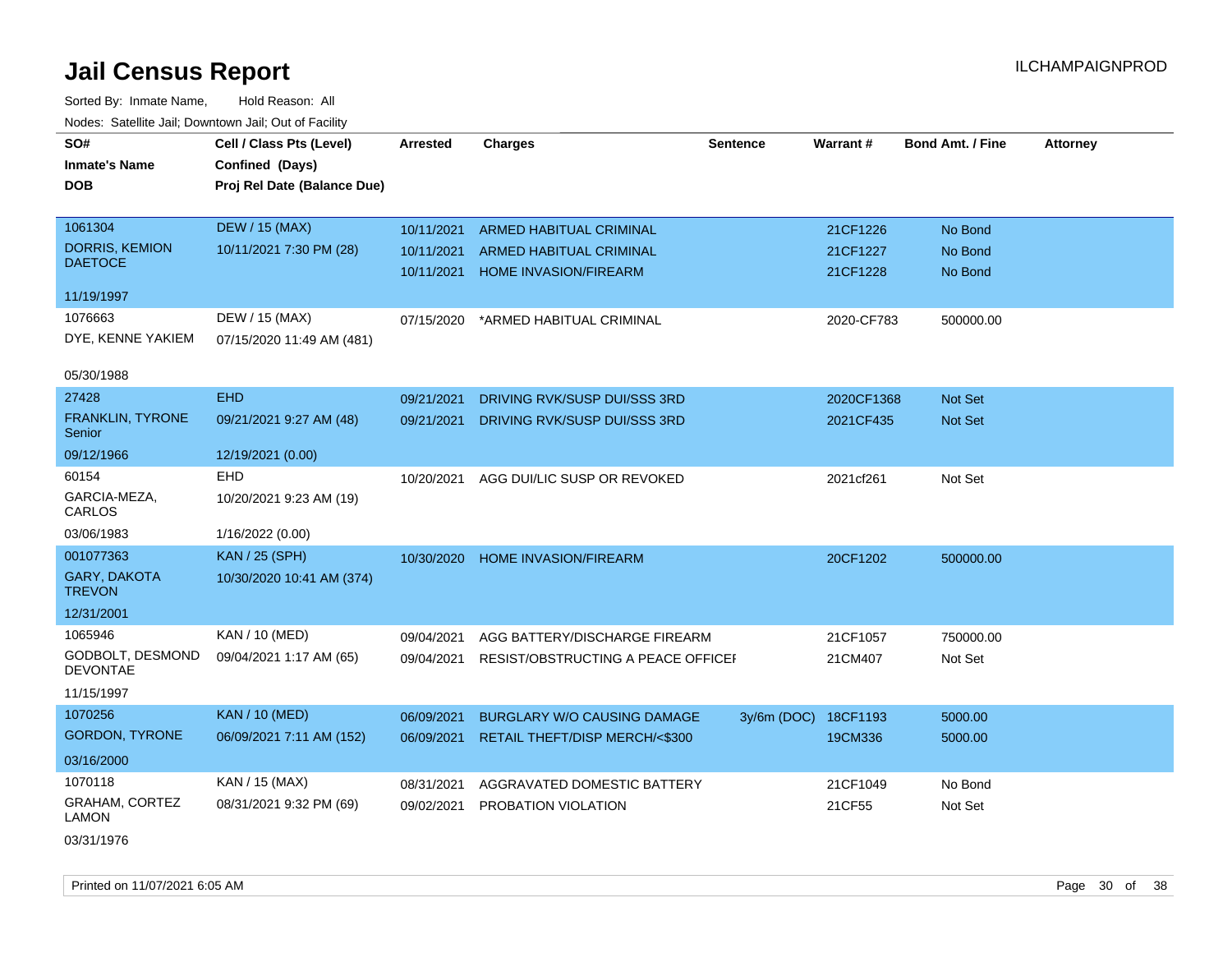| rouce. Calcinic Jan, Downtown Jan, Out or Facility |                                             |                 |                                |                 |            |                         |                 |
|----------------------------------------------------|---------------------------------------------|-----------------|--------------------------------|-----------------|------------|-------------------------|-----------------|
| SO#                                                | Cell / Class Pts (Level)                    | <b>Arrested</b> | <b>Charges</b>                 | <b>Sentence</b> | Warrant#   | <b>Bond Amt. / Fine</b> | <b>Attorney</b> |
| <b>Inmate's Name</b>                               | Confined (Days)                             |                 |                                |                 |            |                         |                 |
| <b>DOB</b>                                         | Proj Rel Date (Balance Due)                 |                 |                                |                 |            |                         |                 |
|                                                    |                                             |                 |                                |                 |            |                         |                 |
| 1000641                                            | <b>KAN / 10 (MED)</b>                       | 09/14/2021      | <b>ARMED HABITUAL CRIMINAL</b> |                 | 21CF1116   | No Bond                 |                 |
| <b>GRANT, CEDRIC</b><br><b>DYSHAWN</b>             | 09/14/2021 6:32 PM (55)                     |                 |                                |                 |            |                         |                 |
| 01/03/1991                                         |                                             |                 |                                |                 |            |                         |                 |
| 1076506                                            | KAN / 15 (MAX)                              | 09/17/2021      | AGG UUW/PERSON/CM THREAT VIOL  |                 | 21CF1131   | Not Set                 |                 |
|                                                    | GRAY, JAMARH EMERE 09/17/2021 10:41 AM (52) | 09/20/2021      | DOMESTIC BATTERY               |                 | 21CM430    | Not Set                 |                 |
|                                                    |                                             |                 |                                |                 |            |                         |                 |
| 06/21/2003                                         |                                             |                 |                                |                 |            |                         |                 |
| 001078364                                          | <b>KAN / 15 (MAX)</b>                       | 09/09/2021      | <b>HOME INVASION</b>           |                 | 21CF1081   | <b>Not Set</b>          |                 |
| <b>HAWKINS, ELIJA</b>                              | 09/09/2021 2:03 AM (60)                     |                 |                                |                 |            |                         |                 |
| <b>TALON</b>                                       |                                             |                 |                                |                 |            |                         |                 |
| 10/20/2001                                         |                                             |                 |                                |                 |            |                         |                 |
| 1045186                                            | DEW / 15 (MAX)                              | 08/16/2021      | FELON POSS/USE WEAPON/FIREARM  |                 | 21CF989    | Not Set                 |                 |
| HOLBROOK, JOHNNIE<br><b>MATHIS</b>                 | 08/16/2021 11:07 AM (84)                    | 08/16/2021      | ARMED VIOLENCE/CATEGORY I      |                 | 21CF934    | 1000000.00              |                 |
|                                                    |                                             | 08/16/2021      | FELON POSS/USE WEAPON/FIREARM  |                 | 19CF968    | Not Set                 |                 |
| 07/19/1996                                         |                                             | 08/16/2021      | AGG FLEEING POLICE/21 MPH OVER |                 | 21CF988    | Not Set                 |                 |
| 55580                                              | <b>EHD</b>                                  | 09/28/2021      | DRIVING RVK/SUSP DUI/SSS 3RD   |                 | 2021CF133  | Not Set                 |                 |
| <b>HORTON, RANDY</b><br>LAMAR                      | 09/28/2021 9:28 AM (41)                     |                 |                                |                 |            |                         |                 |
| 12/18/1978                                         | 11/11/2021 (0.00)                           |                 |                                |                 |            |                         |                 |
| 61859                                              | <b>EHD</b>                                  | 09/28/2021      | DRIVING ON REVOKED LICENSE     |                 | 2021TR2391 | Not Set                 |                 |
| HORTON-MILLER,<br>MAURICE DWAYNE                   | 09/28/2021 10:08 AM (41)                    |                 |                                |                 |            |                         |                 |
| 06/08/1981                                         | 11/20/2021 (0.00)                           |                 |                                |                 |            |                         |                 |
| 001078383                                          | <b>KAN / 15 (MAX)</b>                       | 09/14/2021      | UNLAWFUL USE OF A WEAPON       | 4y (DOC)        | 21CF1110   | Not Set                 |                 |
| <b>HUGHES, TYDERRIUS</b><br><b>DEQUON</b>          | 09/14/2021 3:22 PM (55)                     |                 |                                |                 |            |                         |                 |
| 12/16/1996                                         |                                             |                 |                                |                 |            |                         |                 |
| 001078146                                          | DEW / 15 (MAX)                              | 07/09/2021      | ARMED ROBBERY/ARMED W/FIREARM  |                 | 21CF806    | Not Set                 |                 |
| HUNT, TEIGAN                                       | 07/09/2021 12:41 PM (122)                   | 07/09/2021      | AGG BATTERY/DISCHARGE FIREARM  |                 | 21CF795    | 1000000.00              |                 |
| JAZAIREO                                           |                                             |                 |                                |                 |            |                         |                 |
| 05/14/2003                                         |                                             |                 |                                |                 |            |                         |                 |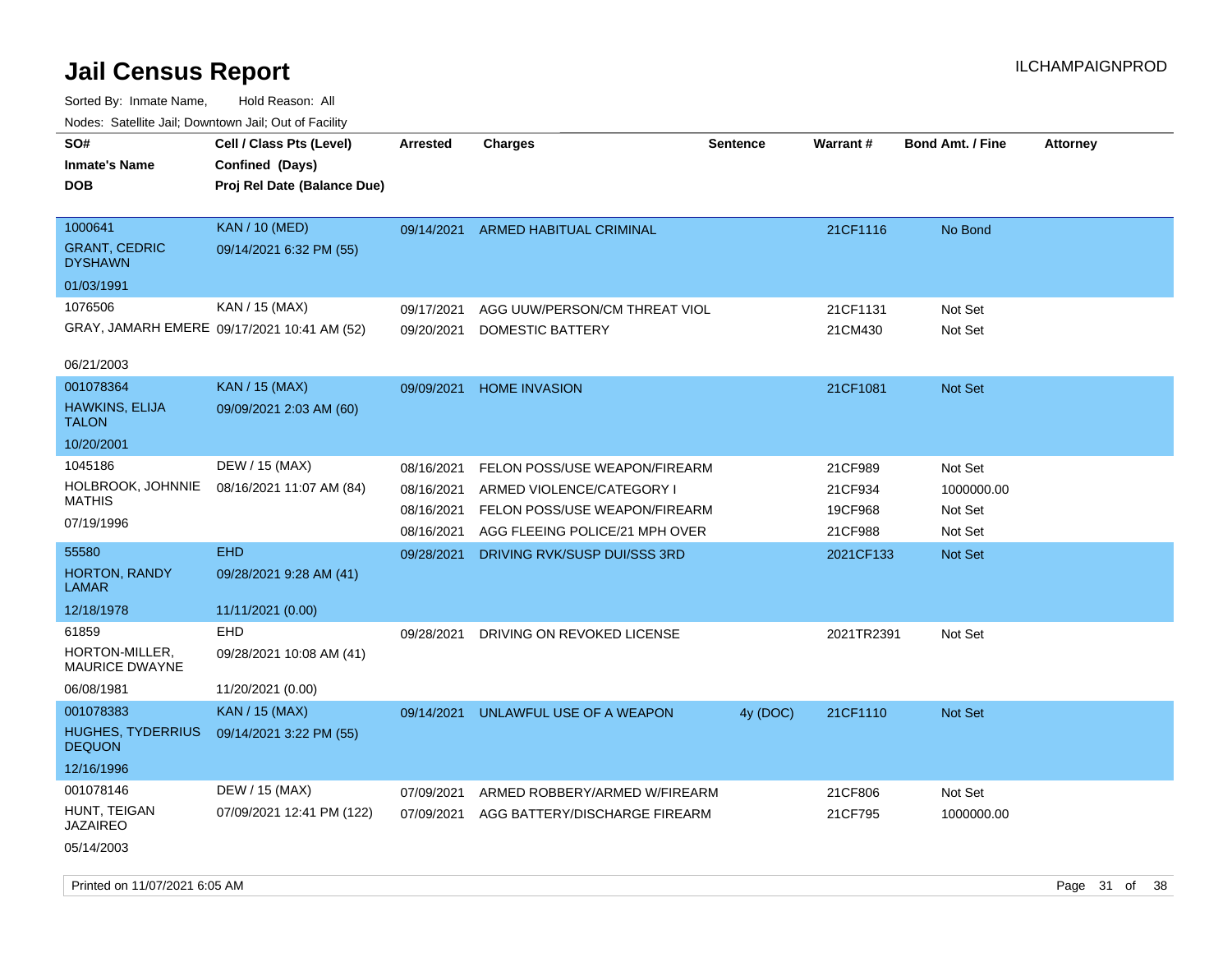| SO#                                     | Cell / Class Pts (Level)    | Arrested   | <b>Charges</b>                    | <b>Sentence</b> | Warrant#   | <b>Bond Amt. / Fine</b> | <b>Attorney</b> |
|-----------------------------------------|-----------------------------|------------|-----------------------------------|-----------------|------------|-------------------------|-----------------|
| <b>Inmate's Name</b>                    | Confined (Days)             |            |                                   |                 |            |                         |                 |
| <b>DOB</b>                              | Proj Rel Date (Balance Due) |            |                                   |                 |            |                         |                 |
|                                         |                             |            |                                   |                 |            |                         |                 |
| 67077                                   | <b>EHD</b>                  | 10/12/2021 | DRIVING RVK/SUSP DUI/SSS 2ND      |                 | 2020CF1464 | Not Set                 |                 |
| <b>INGRAM, ANTOINE</b>                  | 10/12/2021 9:19 AM (27)     |            |                                   |                 |            |                         |                 |
| 05/12/1983                              | 11/10/2021 (0.00)           |            |                                   |                 |            |                         |                 |
| 989743                                  | DEW / 15 (ADS)              | 04/13/2021 | AGG DISCHARGE FIREARM/VEH/SCH     |                 | 21CF400    | Not Set                 |                 |
| JACKSON, STEVE<br><b>ALLEN</b>          | 04/13/2021 2:45 AM (209)    | 04/13/2021 | AGGRAVATED DOMESTIC BATTERY       |                 | 21CF399    | Not Set                 |                 |
| 06/04/1991                              |                             |            |                                   |                 |            |                         |                 |
| 50495                                   | <b>EHD</b>                  | 08/10/2021 | DRIVING RVK/SUSP DUI/SSS 10-14    |                 | 2020CF997  | <b>Not Set</b>          |                 |
| <b>JENKINS, ARNOLD</b><br><b>FARRIS</b> | 08/10/2021 9:08 AM (90)     | 08/10/2021 | DRIVING RVK/SUSP DUI/SSS 10-14    |                 | 2019CF1363 | Not Set                 |                 |
| 04/19/1962                              | 2/4/2022 (0.00)             |            |                                   |                 |            |                         |                 |
| 001077709                               | EHD                         | 07/06/2021 | DRIVING RVK/SUSP DUI/SSS 4-9      |                 | 2021CF167  | Not Set                 |                 |
| JINKINS, DEWAYNE<br>ALLEN               | 07/06/2021 9:00 AM (125)    |            |                                   |                 |            |                         |                 |
| 01/02/1967                              | 1/1/2022 (0.00)             |            |                                   |                 |            |                         |                 |
| 1076450                                 | <b>DEW / 15 (MAX)</b>       | 06/25/2020 | MURDER/INTENT TO KILL/INJURE      |                 | 2020-CF703 | 750000.00               |                 |
| JONES, CARLOS<br><b>ANTONIO</b>         | 06/25/2020 2:13 PM (501)    | 11/02/2020 | <b>HOME INVASION/FIREARM</b>      |                 | 20CF1204   | 500000.00               |                 |
| 11/18/2001                              |                             |            |                                   |                 |            |                         |                 |
| 001077877                               | DEW / 10 (MED)              | 04/24/2021 | AGG DISCHARGE FIREARM/OCC BLDG    |                 | 21CF459    | Not Set                 |                 |
| JORDAN, PATRICK<br><b>RODEL</b>         | 04/24/2021 3:53 PM (198)    |            |                                   |                 |            |                         |                 |
| 10/22/2002                              |                             |            |                                   |                 |            |                         |                 |
| 998873                                  | <b>EHD</b>                  | 10/12/2021 | DRIVING RVK/SUSP DUI/SSS 3RD      |                 | 2021CF235  | <b>Not Set</b>          |                 |
| KINCAID, AMANDA<br><b>MICHELLE</b>      | 10/12/2021 11:31 AM (27)    |            |                                   |                 |            |                         |                 |
| 01/07/1990                              | 1/9/2022 (0.00)             |            |                                   |                 |            |                         |                 |
| 001078401                               | DEW / 10 (ADS)              | 09/19/2021 | UNLAWFUL VEHICULAR INVASION       |                 | 21CF1134   | Not Set                 |                 |
| <b>KNIGHT, ERIC</b>                     | 09/19/2021 7:32 PM (50)     | 09/19/2021 | <b>HRSMT/THREATEN PERSON/KILL</b> |                 | 2021CF561  | 50000.00                |                 |
| 07/11/1991                              |                             | 09/21/2021 | <b>BURGLARY</b>                   |                 | 21CF1139   | Not Set                 |                 |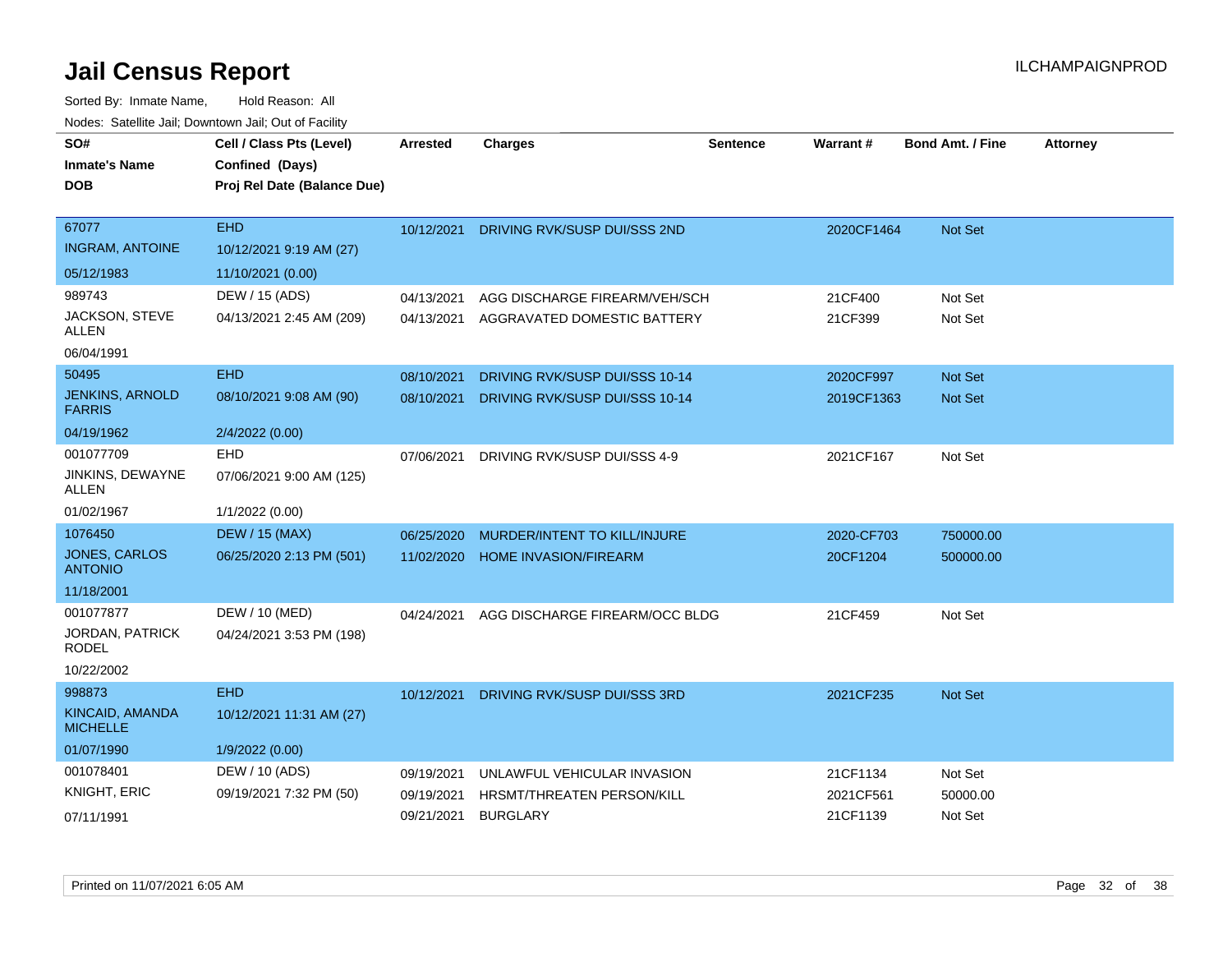| SO#<br><b>Inmate's Name</b><br><b>DOB</b>                             | Cell / Class Pts (Level)<br>Confined (Days)<br>Proj Rel Date (Balance Due) | <b>Arrested</b>                                      | <b>Charges</b>                                                                                                                  | <b>Sentence</b> | Warrant#                                    | <b>Bond Amt. / Fine</b>                     | <b>Attorney</b> |
|-----------------------------------------------------------------------|----------------------------------------------------------------------------|------------------------------------------------------|---------------------------------------------------------------------------------------------------------------------------------|-----------------|---------------------------------------------|---------------------------------------------|-----------------|
| 1017194<br>KNOX, LENELL<br>07/21/1993                                 | <b>KAN / 15 (MAX)</b><br>09/08/2021 12:53 PM (61)                          | 09/08/2021                                           | STALKING/CAUSE FEAR FOR SAFETY                                                                                                  |                 | 20CF1392                                    | No Bond                                     |                 |
| 1064445<br>LARUE, TERENCE<br><b>TRAMEL</b><br>12/23/1998<br>001078237 | DEW / 15 (MAX)<br>04/23/2021 11:18 AM (199)<br><b>KAN / 15 (ADS)</b>       | 04/23/2021<br>04/23/2021<br>04/23/2021<br>08/03/2021 | FELON POSS/USE FIREARM/PAROLE<br>AGG DISCHARGE FIREARM/OCC VEH<br>POSSESS 15<100 GRAMS COCAINE<br>AGG DISCHARGE FIREARM/OCC VEH |                 | 21CF899<br>2021CF295<br>19CF1052<br>21CF928 | Not Set<br>500000.00<br>10000.00<br>No Bond |                 |
| LAWS, TERON<br><b>RAMONTE</b><br>04/03/2001                           | 08/03/2021 6:29 PM (97)                                                    |                                                      |                                                                                                                                 |                 |                                             |                                             |                 |
| 001078470<br>LEE, AMAHRION<br><b>JA'MERE</b><br>11/05/2002            | DEW / 15 (MAX)<br>10/10/2021 1:23 PM (29)                                  | 10/10/2021                                           | MURDER/INTENT TO KILL/INJURE                                                                                                    |                 | 21CF1221                                    | Not Set                                     |                 |
| 001078170<br>LEMONS, DEANGELO<br><b>DEVELLE</b><br>05/29/2003         | <b>KAN / 10 (MED)</b><br>09/07/2021 12:49 AM (62)                          | 09/07/2021                                           | AGG UNLAWFUL USE OF WEAPON/VEH                                                                                                  |                 | 21CF1060                                    | Not Set                                     |                 |
| 56792<br>LILLARD, LAWRENCE<br><b>TYRONE</b><br>10/20/1982             | DEW / 10 (MED)<br>02/02/2021 2:11 PM (279)                                 | 02/02/2021<br>02/22/2021                             | ARMED HABITUAL CRIMINAL<br>DRIVING ON REVOKED LICENSE                                                                           |                 | 2021CF141<br>21TR426                        | 500000.00<br>5000.00                        |                 |
| 001078407<br>LOVE, BRANDON<br><b>TERRELL</b><br>06/13/1994            | <b>EHD</b><br>09/21/2021 11:26 AM (48)<br>12/19/2021 (0.00)                | 09/21/2021                                           | DRIVING ON SUSPENDED LICENSE                                                                                                    |                 | 2019TR16777                                 | Not Set                                     |                 |
| 46837<br>MARCRUM, JEFFERY<br>LEE<br>11/17/1968                        | KAN / 15 (MAX)<br>09/07/2021 11:43 AM (62)                                 | 09/07/2021                                           | <b>RESIDENTIAL BURGLARY</b>                                                                                                     |                 | 2019-CF-1207                                | 25000.00                                    |                 |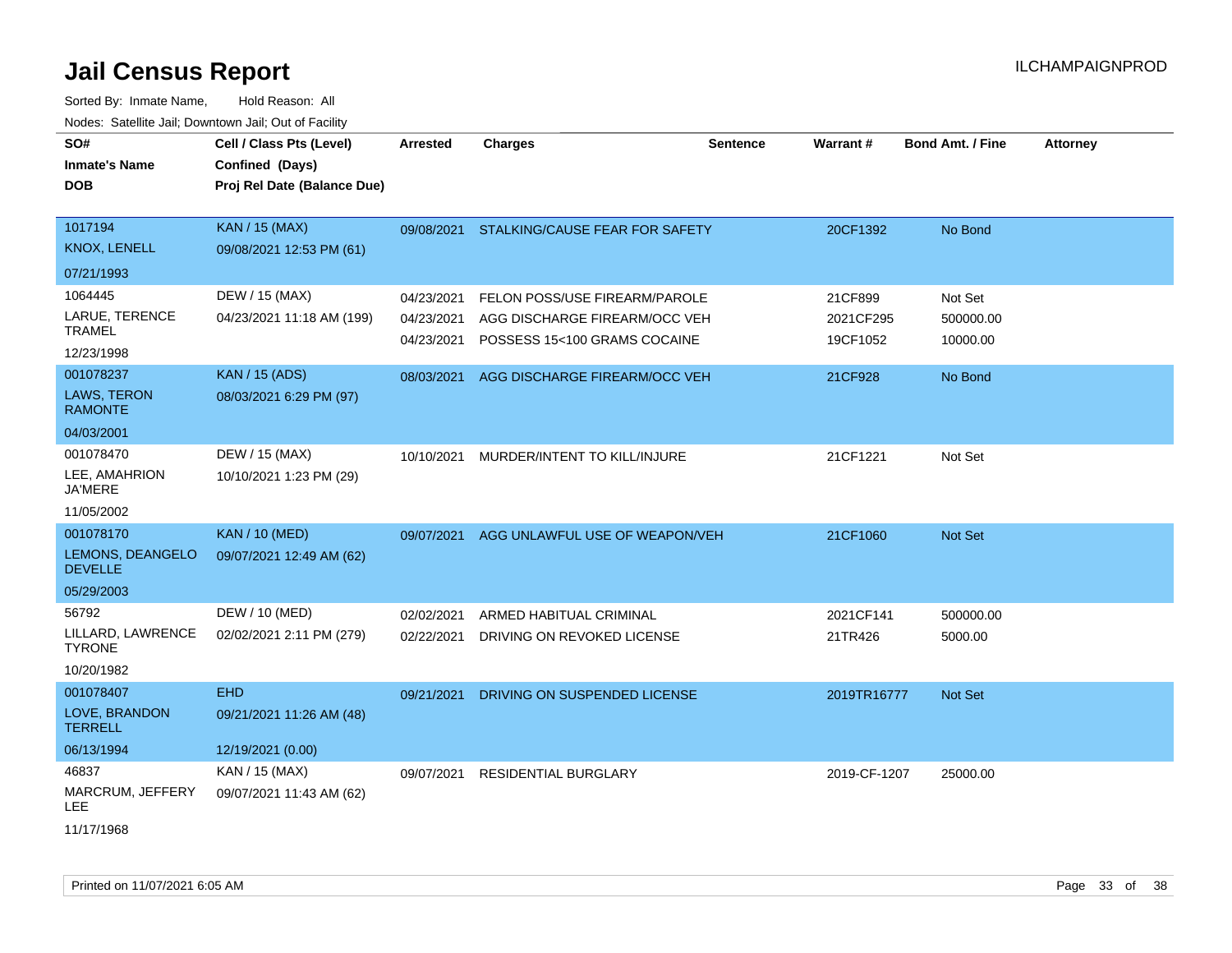Sorted By: Inmate Name, Hold Reason: All Nodes: Satellite Jail; Downtown Jail; Out of Facility

| SO#<br><b>Inmate's Name</b><br><b>DOB</b>                         | Cell / Class Pts (Level)<br>Confined (Days)<br>Proj Rel Date (Balance Due) | <b>Arrested</b>          | <b>Charges</b>                                | <b>Sentence</b> | Warrant#               | <b>Bond Amt. / Fine</b> | <b>Attorney</b> |
|-------------------------------------------------------------------|----------------------------------------------------------------------------|--------------------------|-----------------------------------------------|-----------------|------------------------|-------------------------|-----------------|
| 1029510<br><b>MESSER, CODY</b><br><b>JAMES</b>                    | <b>DEW / 15 (MAX)</b><br>06/22/2021 1:47 AM (139)                          |                          | 06/26/2021 ATTEMPT DISARM PC OFF/CORR EMP     | 5y (DOC)        | 21CF751                | Not Set                 |                 |
| 05/24/1991                                                        |                                                                            |                          |                                               |                 |                        |                         |                 |
| 1011046<br>MILES, DARRION<br><b>ANTONIO KEVONTA</b><br>03/18/1990 | KAN / 15 (ADS)<br>04/11/2021 12:46 AM (211)                                |                          | 04/10/2021 ATTEMPT (FIRST DEGREE MURDER)      |                 | 21CF392                | Not Set                 |                 |
| 001077278                                                         | <b>DEW / 15 (MAX)</b>                                                      | 10/06/2020               | MURDER/INTENT TO KILL/INJURE                  |                 | 2020CF146              | 2000000.00              |                 |
| MILLER, D'ANDRE                                                   | 10/06/2020 12:49 PM (398)                                                  | 10/06/2020               | AGG FLEEING POLICE/21 MPH OVER                |                 | 2019CF1171             | 50000.00                |                 |
| 09/08/1986                                                        |                                                                            |                          |                                               |                 |                        |                         |                 |
| 963426<br>MITCHELL, MARCELL<br>MARTELL                            | <b>EHD</b><br>09/14/2021 9:03 AM (55)                                      | 09/14/2021               | ACCIDENT INJURY/DEATH/11-403                  |                 | 2020CF1367             | Not Set                 |                 |
| 12/19/1987                                                        | 12/10/2021 (0.00)                                                          |                          |                                               |                 |                        |                         |                 |
| 1026477                                                           | <b>KAN / 15 (ADS)</b>                                                      | 09/21/2021               | AGG DISCHARGE FIREARM/OCC VEH                 |                 | 21CF1138               | <b>Not Set</b>          |                 |
| NEWBILL, DEVONTRE<br><b>LAMONT</b>                                | 09/21/2021 2:27 AM (48)                                                    | 09/22/2021               | <b>PROBATION VIOLATION</b>                    |                 | 20CF577                | <b>Not Set</b>          |                 |
| 11/22/1993                                                        |                                                                            |                          |                                               |                 |                        |                         |                 |
| 1072907<br>NIKOLAEV, YEVGENIY<br>10/06/1983                       | <b>KAN</b><br>07/14/2021 10:10 PM (117)                                    |                          | 07/14/2021 ATTEMPT (FIRST DEGREE MURDER)      |                 | 2021-CF-832            | 2000000.00              |                 |
| 001077928                                                         | <b>EHD</b>                                                                 | 09/01/2021               | AGG DOMESTIC BATTERY/STRANGLE                 |                 | 2021CF515              | <b>Not Set</b>          |                 |
| PATTON, MICHAEL<br><b>RYAN</b>                                    | 09/01/2021 9:43 AM (68)                                                    |                          |                                               |                 |                        |                         |                 |
| 08/15/1994                                                        | 12/31/2021 (0.00)                                                          |                          |                                               |                 |                        |                         |                 |
| 001078063                                                         | DEW / 15 (MAX)<br>PERRY, ROBERT Junior 06/15/2021 4:37 PM (146)            | 06/15/2021<br>06/15/2021 | AGG CRIM SEX ASSAULT/WEAPON<br><b>ROBBERY</b> |                 | 2021CF678<br>2021CF159 | 1000000.00<br>25000.00  |                 |

12/21/1990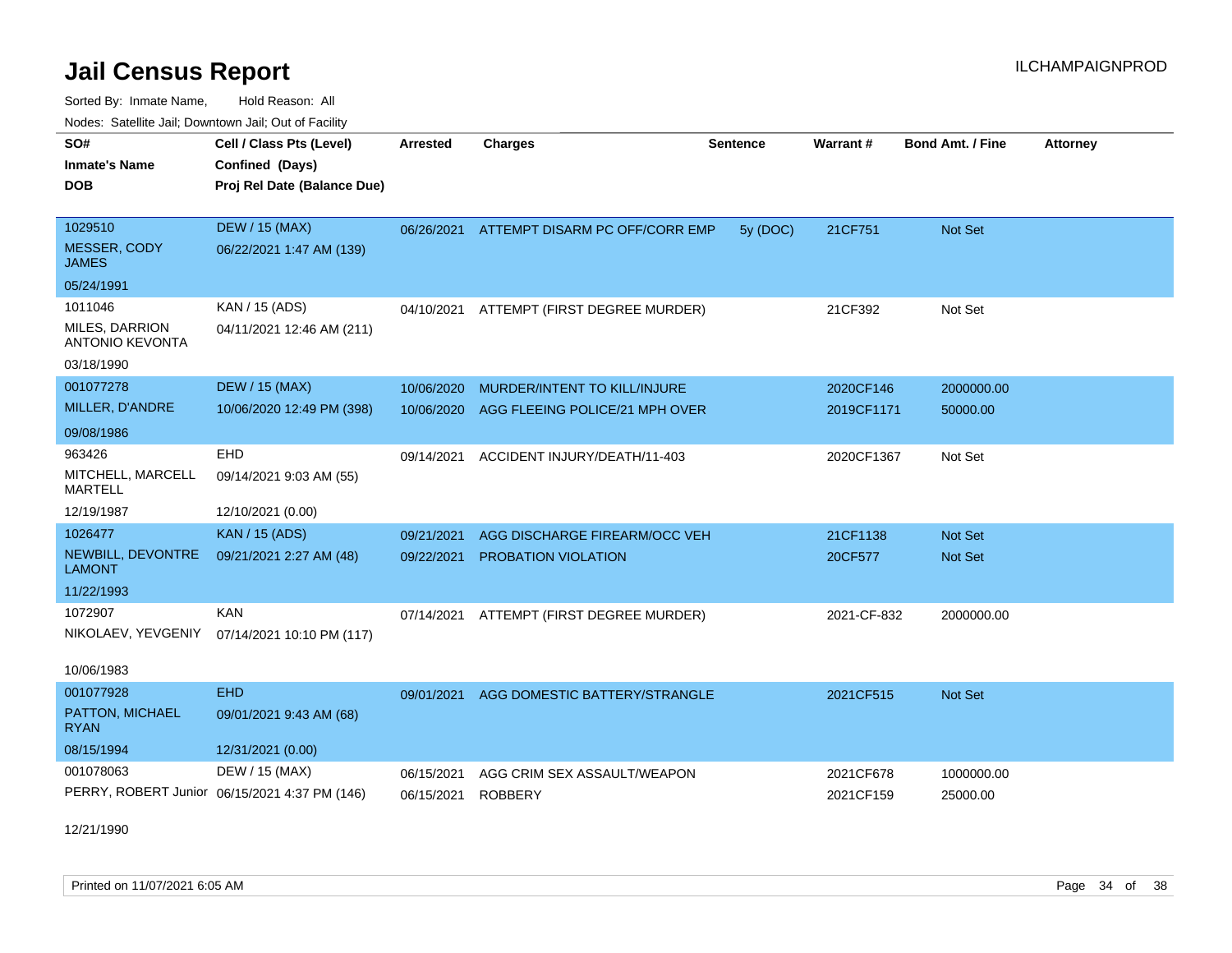Sorted By: Inmate Name, Hold Reason: All

Nodes: Satellite Jail; Downtown Jail; Out of Facility

| SO#                                       | Cell / Class Pts (Level)                    | <b>Arrested</b> | <b>Charges</b>                 | <b>Sentence</b> | Warrant#    | <b>Bond Amt. / Fine</b> | <b>Attorney</b> |
|-------------------------------------------|---------------------------------------------|-----------------|--------------------------------|-----------------|-------------|-------------------------|-----------------|
| <b>Inmate's Name</b>                      | Confined (Days)                             |                 |                                |                 |             |                         |                 |
| <b>DOB</b>                                | Proj Rel Date (Balance Due)                 |                 |                                |                 |             |                         |                 |
|                                           |                                             |                 |                                |                 |             |                         |                 |
| 1072761                                   | EHD                                         | 11/03/2021      | DRIVING ON SUSPENDED LICENSE   |                 | 2020TR5958  | Not Set                 |                 |
| POWELL, KYESHA<br><b>MONAE</b>            | 11/03/2021 10:01 AM (5)                     |                 |                                |                 |             |                         |                 |
| 07/14/2000                                | 12/17/2021 (0.00)                           |                 |                                |                 |             |                         |                 |
| 001077614                                 | KAN / 15 (MAX)                              | 01/17/2021      | ATTEMPT (FIRST DEGREE MURDER)  |                 | 21CF66      | Not Set                 |                 |
| <b>DEVON</b>                              | ROBINSON, DONTRELL 01/17/2021 3:08 PM (295) |                 |                                |                 |             |                         |                 |
| 09/22/2002                                |                                             |                 |                                |                 |             |                         |                 |
| 1025241                                   | <b>EHD</b>                                  | 11/03/2021      | DOMESTIC BATTERY/OTHER PRIOR   |                 | 2020CF817   | Not Set                 |                 |
| ROBINSON-PEARSON,<br><b>BRIA SHANTERA</b> | 11/03/2021 9:34 AM (5)                      |                 |                                |                 |             |                         |                 |
| 05/24/1993                                | 11/16/2021 (0.00)                           |                 |                                |                 |             |                         |                 |
| 1061216                                   | KAN / 10 (MED)                              | 06/22/2021      | HOME INVASION/FIREARM          |                 | 21CF727     | Not Set                 |                 |
| RUNGE, ANDRE<br><b>MARSEAN</b>            | 06/22/2021 4:42 PM (139)                    |                 |                                |                 |             |                         |                 |
| 12/05/1997                                |                                             |                 |                                |                 |             |                         |                 |
| 650295                                    | <b>PIA / 50 (MAX)</b>                       | 04/22/2020      | <b>CRIMINAL SEXUAL ASSAULT</b> |                 | 2020-CF407  | 750000.00               |                 |
| SANDAGE, JERALD                           | 04/22/2020 6:30 AM (565)                    | 04/22/2020      | <b>CRIMINAL SEXUAL ASSAULT</b> |                 | 2020-CF408  | 750000.00               |                 |
| <b>EUGENE</b>                             |                                             | 04/22/2020      | <b>CRIMINAL SEXUAL ABUSE</b>   |                 | 2020-CF409  | 750000.00               |                 |
| 06/07/1971                                |                                             | 04/22/2020      | <b>CRIMINAL SEXUAL ASSAULT</b> |                 | 2020-CF410  | 750000.00               |                 |
|                                           |                                             | 04/22/2020      | <b>OFFICIAL MISCONDUCT</b>     |                 | 2019-CF1811 | 25000.00                |                 |
| 1062194                                   | DEW / 15 (MAX)                              | 02/27/2020      | MURDER/OTHER FORCIBLE FELONY   |                 | 20CF-247    | 1000000.00              |                 |
| SIMMONS, MICHAEL<br><b>JAMAL</b>          | 02/27/2020 1:11 PM (620)                    | 09/23/2020      | AGG BATTERY/DISCHARGE FIREARM  |                 | 20CF1061    | Not Set                 |                 |
| 11/03/1997                                |                                             |                 |                                |                 |             |                         |                 |
| 55331                                     | <b>DEW / 15 (MAX)</b>                       | 07/31/2021      | <b>ARMED HABITUAL CRIMINAL</b> |                 | 21CF900     | Not Set                 |                 |
| <b>SMITH, TARRIO</b><br><b>TERRELLE</b>   | 07/31/2021 2:22 AM (100)                    |                 |                                |                 |             |                         |                 |
| 04/25/1982                                |                                             |                 |                                |                 |             |                         |                 |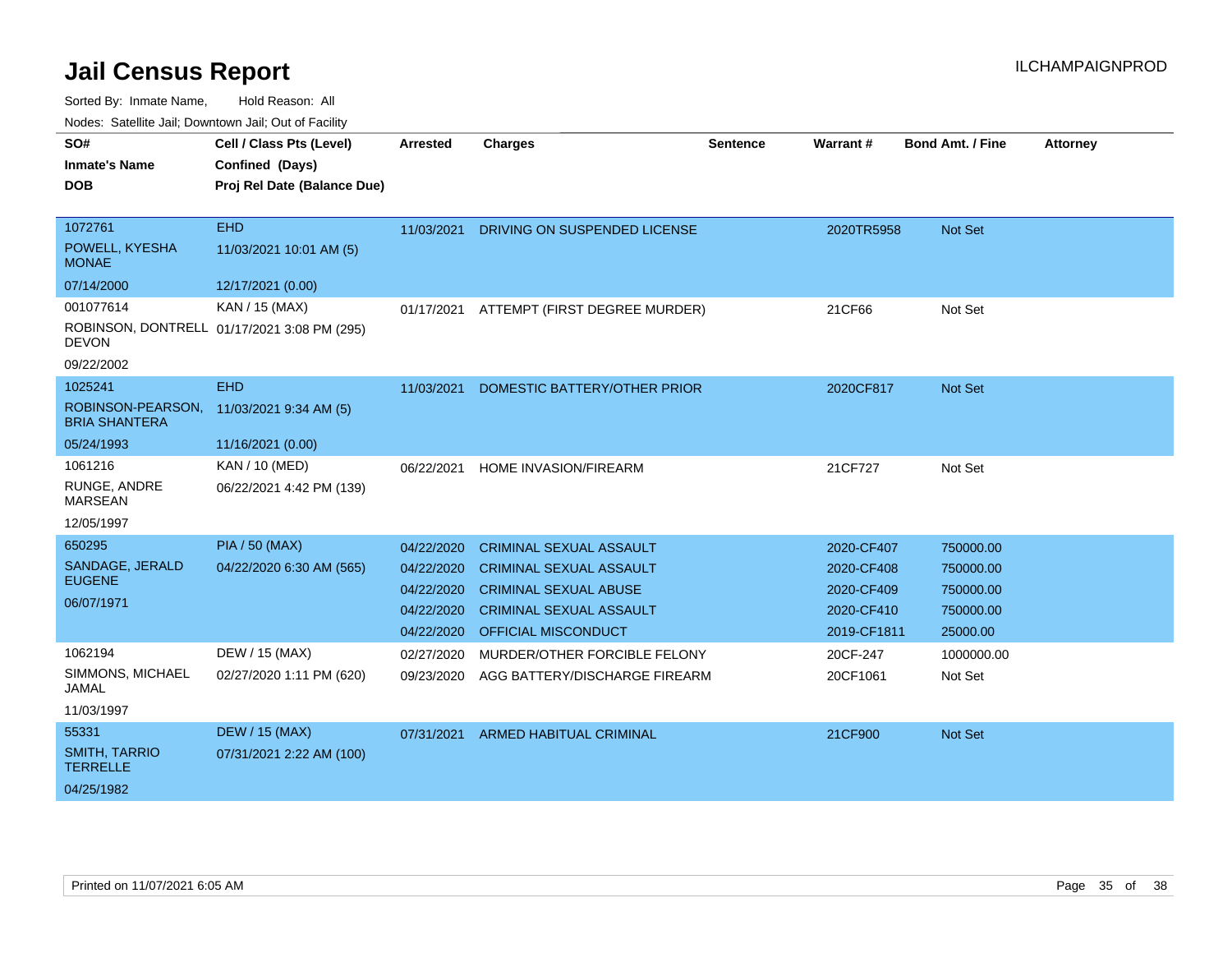| SO#                                    | Cell / Class Pts (Level)                     | <b>Arrested</b> | <b>Charges</b>                           | <b>Sentence</b> | Warrant#   | <b>Bond Amt. / Fine</b> | <b>Attorney</b> |
|----------------------------------------|----------------------------------------------|-----------------|------------------------------------------|-----------------|------------|-------------------------|-----------------|
| <b>Inmate's Name</b>                   | Confined (Days)                              |                 |                                          |                 |            |                         |                 |
| <b>DOB</b>                             | Proj Rel Date (Balance Due)                  |                 |                                          |                 |            |                         |                 |
|                                        |                                              |                 |                                          |                 |            |                         |                 |
| 001077868                              | <b>DEW / 15 (MAX)</b>                        | 04/21/2021      | ARMED ROBBERY/ARMED W/FIREARM            |                 | 21CF445    | Not Set                 |                 |
| SPEARMENT,<br><b>KENTRELL</b>          | 04/21/2021 9:48 PM (201)                     |                 | 08/19/2021 FLEEING/ATTEMPT ELUDE OFFICER |                 | 2021TR1053 | 1000.00                 |                 |
| 01/21/2002                             |                                              |                 |                                          |                 |            |                         |                 |
| 001077854                              | EHD                                          | 09/15/2021      | DRIVING RVK/SUSP DUI/SSS 4-9             |                 | 2021CF306  | Not Set                 |                 |
| STUKINS, DANNY RAY                     | 09/15/2021 10:17 AM (54)                     |                 |                                          |                 |            |                         |                 |
| 07/05/1985                             | 3/13/2022 (0.00)                             |                 |                                          |                 |            |                         |                 |
| 1046632                                | KAN / 15 (MAX)                               | 09/14/2021      | ARMED VIOLENCE/CATEGORY II               |                 | 21CF912    | 750000.00               |                 |
|                                        | TATE, JAVON MARQUIS 09/14/2021 12:10 PM (55) |                 |                                          |                 |            |                         |                 |
| 08/10/1996                             |                                              |                 |                                          |                 |            |                         |                 |
| 949990                                 | DEW / 15 (MAX)                               | 07/27/2021      | AGG DISCHARGE FIREARM/OCC VEH            |                 | 2021CF829  | 750000.00               |                 |
| THATCH, CALVIN<br><b>ANTHONY</b>       | 07/27/2021 5:12 PM (104)                     | 07/27/2021      | WARRANT OUT OF COUNTY                    |                 | 21TR49     | 1500.00                 |                 |
| 07/09/1986                             |                                              |                 |                                          |                 |            |                         |                 |
| 001077662                              | <b>DEW / 15 (MAX)</b>                        | 02/03/2021      | ARMED ROBBERY/ARMED W/FIREARM            |                 | 21CF123    | 250000.00               |                 |
| TIPSORD, NOAH LEE                      | 02/03/2021 4:33 PM (278)                     |                 |                                          |                 |            |                         |                 |
| 08/14/1998                             |                                              |                 |                                          |                 |            |                         |                 |
| 1033031                                | KAN / 15 (MAX)                               | 08/19/2020      | *AGG BATTERY W/FIREARM/PERSON            |                 | 2020-CF923 | 500000.00               |                 |
| TOMS, ANDREW<br><b>CHUCKY</b>          | 08/19/2020 5:59 PM (446)                     |                 |                                          |                 |            |                         |                 |
| 09/28/1978                             |                                              |                 |                                          |                 |            |                         |                 |
| 27007                                  | KAN / 15 (MAX)                               | 09/19/2021      | DOMESTIC BATTERY/OTHER PRIOR             |                 | 21CF1133   | No Bond                 |                 |
| <b>TUELL, ROBERT</b><br><b>STEPHEN</b> | 09/19/2021 9:51 AM (50)                      |                 |                                          |                 |            |                         |                 |
| 09/25/1967                             |                                              |                 |                                          |                 |            |                         |                 |
| 001078263                              | KAN / 10 (ADS)                               | 08/11/2021      | RECEIVE/POSS/SELL STOLEN VEH             |                 | 2020CF928  | 200000.00               |                 |
| TURK, BRANDON<br><b>LARSHAWN</b>       | 08/11/2021 6:23 PM (89)                      | 08/11/2021      | AGG BATTERY/PUBLIC PLACE                 |                 | 2020CF420  | 7500.00                 |                 |
| 10/18/1995                             |                                              |                 |                                          |                 |            |                         |                 |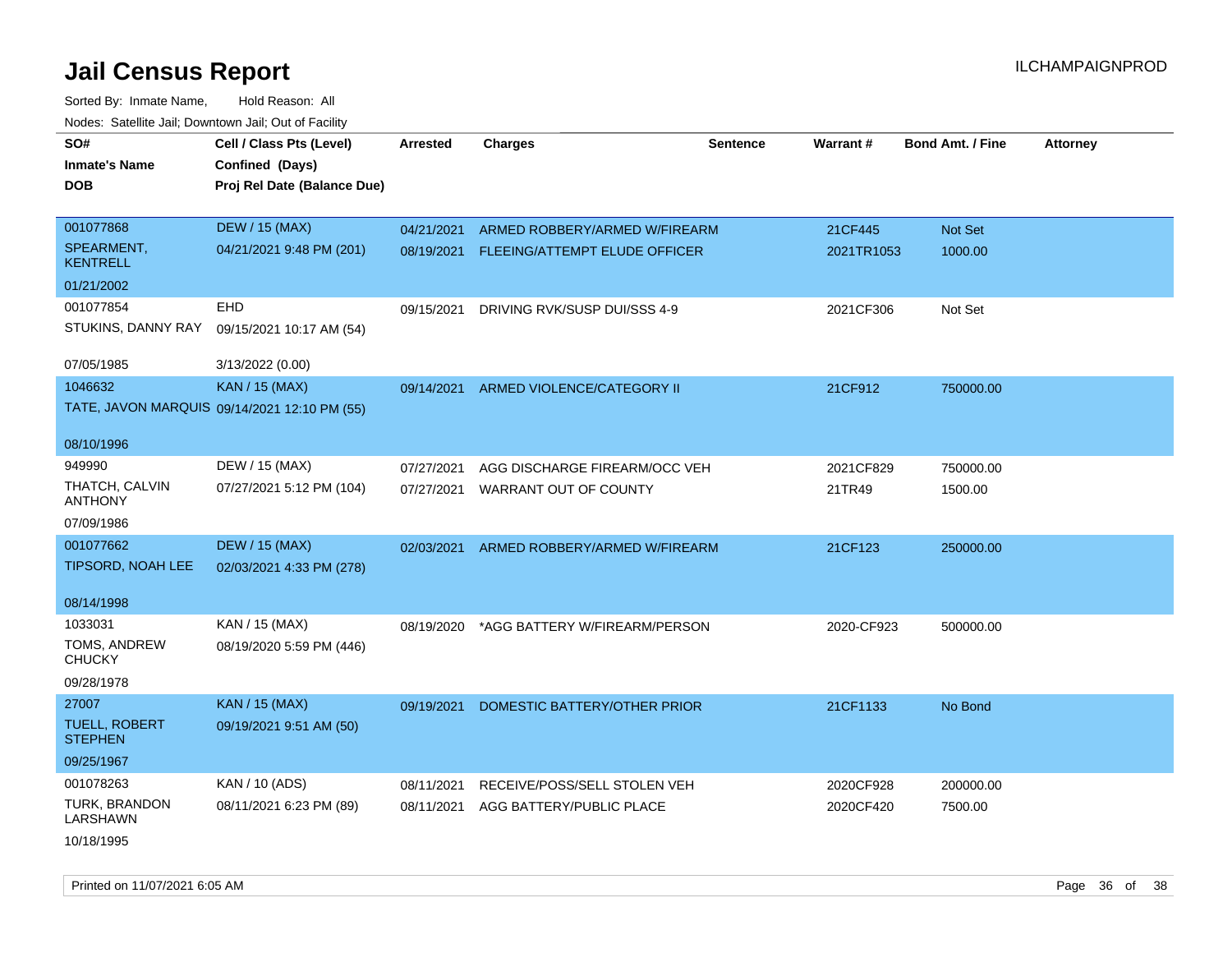| SO#<br><b>Inmate's Name</b><br><b>DOB</b>                        | Cell / Class Pts (Level)<br>Confined (Days)<br>Proj Rel Date (Balance Due) | <b>Arrested</b>                                                    | <b>Charges</b>                                                                                                                                                     | <b>Sentence</b> | Warrant#                                                                      | Bond Amt. / Fine                                      | <b>Attorney</b> |
|------------------------------------------------------------------|----------------------------------------------------------------------------|--------------------------------------------------------------------|--------------------------------------------------------------------------------------------------------------------------------------------------------------------|-----------------|-------------------------------------------------------------------------------|-------------------------------------------------------|-----------------|
| 64700<br><b>TURNER, ADAM</b><br><b>ANTONIO</b><br>08/29/1985     | <b>KAN / 10 (MED)</b><br>09/08/2021 12:49 AM (61)                          | 09/07/2021                                                         | UNLAWFUL USE OF A WEAPON                                                                                                                                           |                 | 21CF1074                                                                      | Not Set                                               |                 |
| 001078386<br>TURNER, AMARIO<br>09/23/2002                        | <b>KAN / 10 (MED)</b><br>09/14/2021 11:42 PM (55)                          | 09/14/2021                                                         | POSSESSION OF STOLEN FIREARM                                                                                                                                       |                 | 2021CF1099                                                                    | 250000.00                                             |                 |
| 1050636<br>TURNER, TIMOTHY<br><b>SEANTEZ</b><br>09/27/1994       | KAN / 15 (MAX)<br>09/24/2021 9:18 PM (45)                                  | 09/24/2021                                                         | FELON POSS/USE WEAPON/FIREARM                                                                                                                                      |                 | 21CF1154                                                                      | Not Set                                               |                 |
| 1040925<br><b>WEATHERALL.</b><br>JOHNNY EARL JAMES<br>04/29/1994 | <b>KAN / 10 (MED)</b><br>10/05/2021 4:17 PM (34)                           | 10/05/2021                                                         | AGG BATTERY/DISCHARGE FIREARM                                                                                                                                      |                 | 2021CF1105                                                                    | 1000000.00                                            |                 |
| 1062558<br><b>WELLS, JIAMANTE</b><br><b>AMORE</b><br>09/02/1995  | <b>DEW / 10 (MED)</b><br>10/02/2021 8:29 PM (37)                           | 10/02/2021                                                         | FELON POSS/USE WEAPON/FIREARM                                                                                                                                      |                 | 21CF1185                                                                      | <b>Not Set</b>                                        |                 |
| 1002033<br><b>WEST, ANTONIO</b><br><b>DEONTA</b><br>04/15/1992   | KAN / 15 (MAX)<br>09/08/2021 11:01 PM (61)                                 | 09/08/2021<br>09/08/2021<br>09/08/2021<br>09/08/2021<br>09/08/2021 | DRIVING ON SUSPENDED LICENSE<br>ARMED ROBBERY/ARMED W/FIREARM<br>AGG UNLAWFUL USE OF WEAPON/VEH<br><b>OBSTRCT JUSTICE/LEAVE STATE</b><br>ARMED VIOLENCE/CATEGORY I |                 | 2019-TR-11944<br>2020-CF-1406<br>2021-CF-AWOW<br>2021-CF-AWOW<br>2021-CF-AWOW | 5000.00<br>500000.00<br>Not Set<br>Not Set<br>Not Set |                 |
| 1022068<br><b>WILKINS, MICHAEL</b><br><b>CARL</b><br>07/10/1992  | <b>DEW / 15 (ADS)</b><br>10/10/2021 5:07 AM (29)                           | 10/10/2021                                                         | <b>FELON POSS/USE WEAPON/FIREARM</b>                                                                                                                               |                 | 21CF1212                                                                      | Not Set                                               |                 |